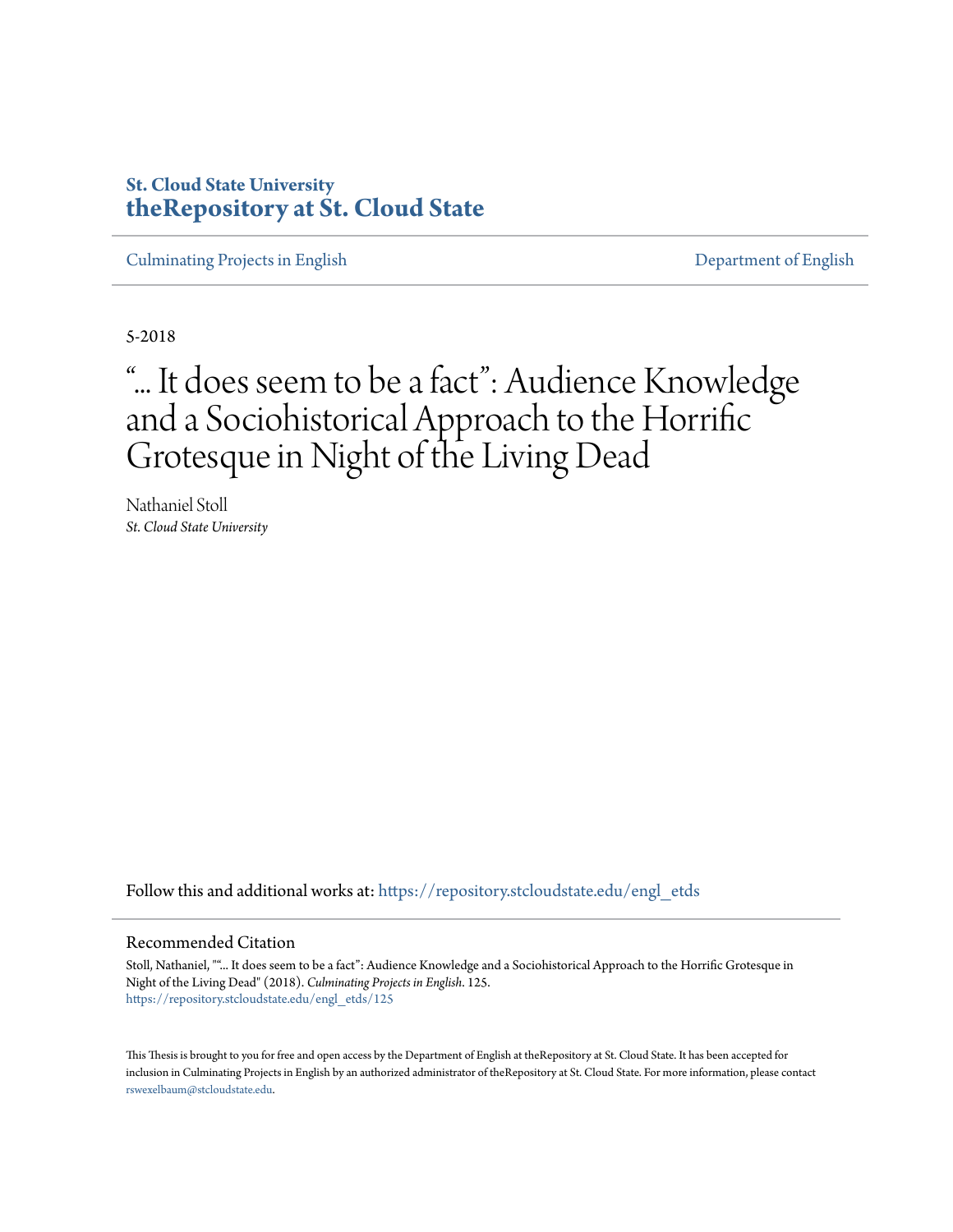## **"... It does seem to be a fact": Audience Knowledge and a Sociohistorical Approach to the Horrific Grotesque in** *Night of the Living Dead*

by

Nathaniel Stoll

### A Thesis

Submitted to the Graduate Faculty of

St. Cloud State University

in Partial Fulfillment of the Requirements

for the Degree of

Master of Arts

in English

May, 2018

Thesis Committee: Matthew Barton, Chairperson Sharon Cogdill Judith Dorn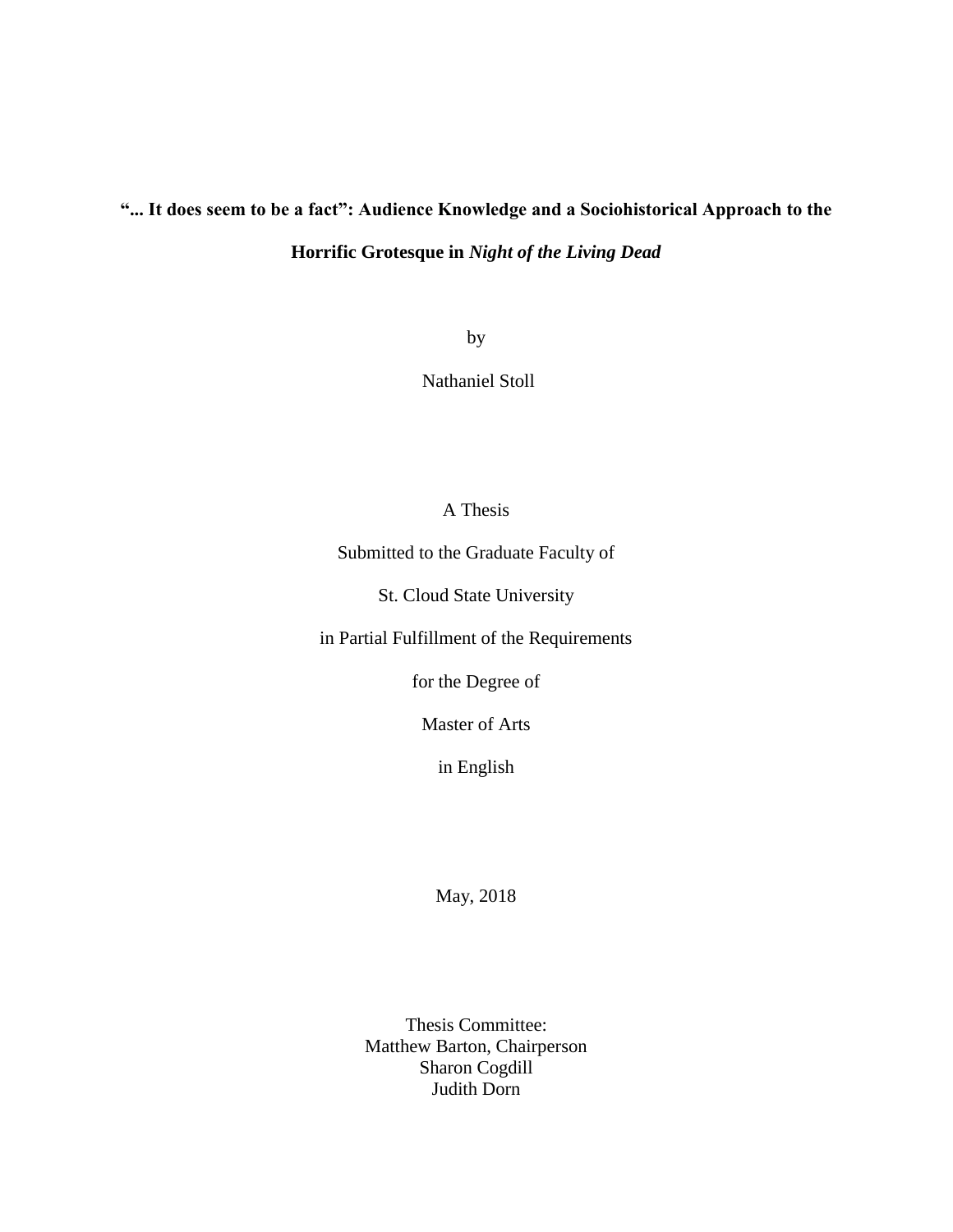#### **Abstract**

This is an essay synthesizing the sociohistorical Gothic theory of Jose Monleon and a theory of the grotesque developed by Edwards & Graulund, as applied to *Night of the Living Dead* by George A. Romero. The study begins with a series of general theoretical and synthetic treatments of the horror genre culminating in a consideration of the two-act theory of horror operation, and proceeds with an application of this theoretical framework to the film *Night of the Living Dead*. This analysis concludes that embedded within this film is an opportunity for critical address for the social circumstances of its emergence, and that this potential may be generalizable to other works in the horror genre. The work closes with a general discussion of findings and concepts for further analysis.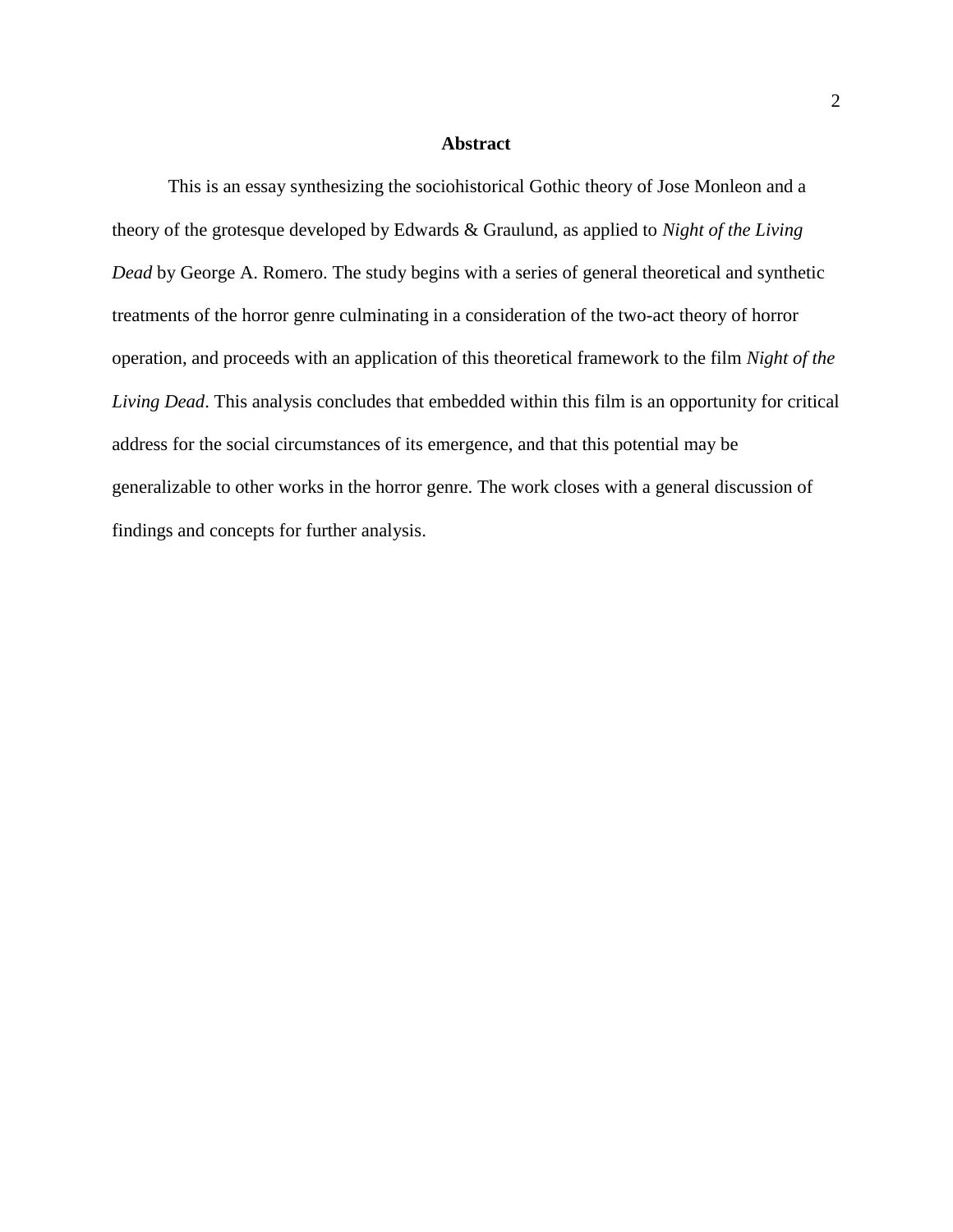## **Table of Contents**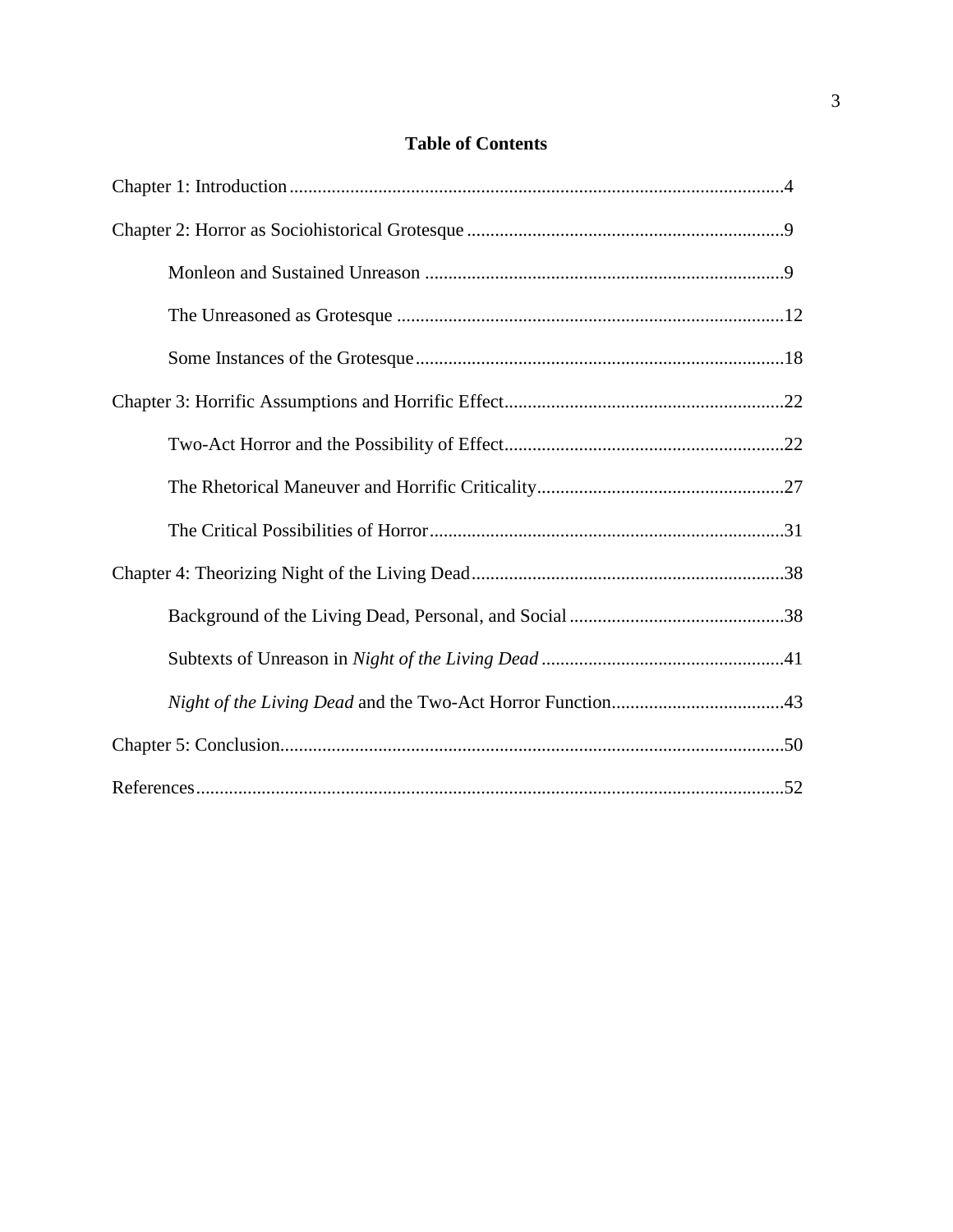#### **Chapter 1: Introduction**

Where do monsters come from? What allows them to work? What do or must audiences bring to the experience of horror? Consider a for-instance. You are sitting in a movie theater. You're here with your partner, who has told you this film is "terrifying", and people are saying it's one of the best horror movies this year. The film begins, and it's been rolling for about 15 minutes, when suddenly something emerges from a dank cellar. Or the woods. Or the sky. Or from inside a supporting character. What is that thing? It's half man, half animal, half machine, half insect, half luminous cloud. It's a thing made of contradictions, of fearful combinatorials, and it wants the protagonist dead. You are terrified. This monster is libidinous, is cannibalistic, is sexually ambiguous, is of questionable origin. It not only wants to destroy the protagonist, it wants to bring to an end the American way of life. Or the British way of life. Or the Spanish way of life. Luckily, through great effort, the plucky, comfortably normative protagonist (he is straight, his provenance is known, he is probably handsome, he is probably a "he") destroys this mass of monstrous contradictions. He gets the girl, the American way is saved, and you feel good. On reflection, why? What has allowed this story to so deftly play on your sense of what is whole, what is monstrous, and why has its banishment been so satisfying? What did you just see?

Questions as to the origins of horror and the horror experience seem often to center on what makes a monster. A great variety of theorists have tried their hands at defining what constitutes monstrosity, what makes it function, what makes a monster, and why people feel compelled to expose themselves to narratives of monstrosity year in and year out. While I think many of these theories are useful in their description and operation, I think many of them stop short of the kinds of explanation that would make such a discussion truly tractive, and that they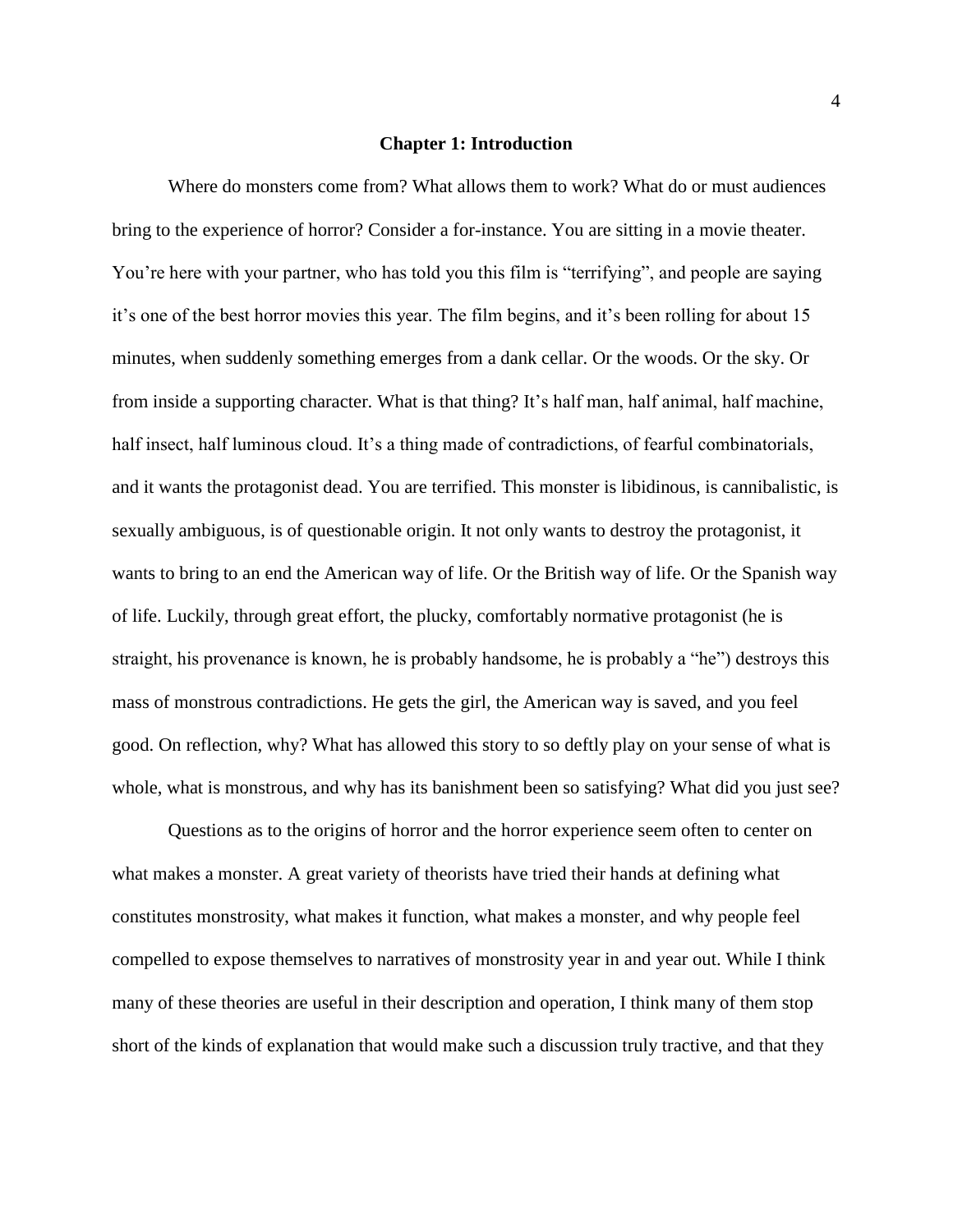instead spend their time in description. Such description is again quite useful, but it doesn't do the whole job.

One of the first theorists of the horrific was Ann Radcliff, author of the now seminal essay, "The Supernatural in Poetry." In the form of a dialogue, she allows two of her characters to wax theoretical in their experience of Shakespeare, particularly his use of description, clear and unclear, to create his emotional effects. Her conversationalists conclude through their discussion that the primary difference between horror and terror, two emotions which will be made distinct through the history of horror theorization, lies in the level of ambiguity present in the representation. Terror is described as a definitional indeterminacy, a sense of unclarity preceding the actually experience of its object. In this way, terror is a route to the sublime, itself an emotion which combines effect with ambiguity of lack of full knowledge. Horror, in contrast, is the experience of the horrific object in its wholeness. If terror is the noise behind the closed door, horror is the shambling thing revealed. This same framework has been taken up by other theorists, most popularly contemporary horror author Stephen King, in his book Danse Macabre, where he makes a further distinction between Horror and Gross-Out. Radcliffe's distinction is instructive. This thesis will concern itself primarily with the second element she considers, Horror, insofar as it will primarily be addressed not to the experience of horror, but to the reality of horrific objects. In Radcliffe's terminology, I will primarily be concerned with Horror rather than Terror.

Whence then comes Horror? As mentioned above, while true explanations of the emergence of horrific imagery, the "origin story" of monsters, is a rarity, a great many writers have described monsters and their qualities in phenomenal depth. While there is a great deal of accord in these descriptions, they do diverge at points. Philosopher Noel Carroll's description of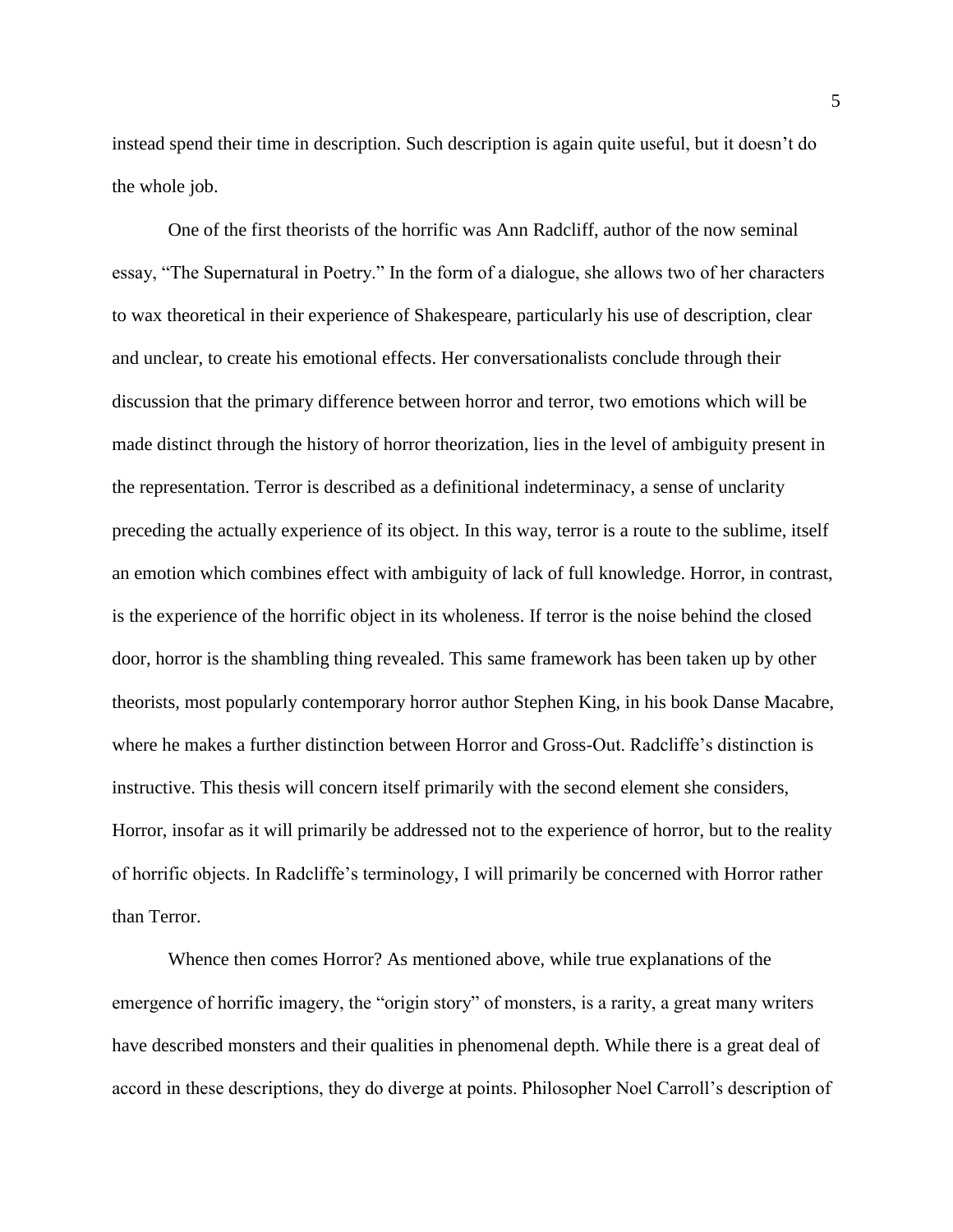monsters centers on their status as "category violations," uniting domains or categories of human thought that should not go together. Anthropologist David Gilmore describes them instead as possessing recognizably human traits, even if these traits remain as limited as the possession of agency, though possessing at least one quality that is blown out of proportion. Monstrous teeth or claws quite often serve this purpose. Medievalist Jeffrey Cohen does not give a comprehensive definition, instead describing monsters according to their participation in a field of qualities, esconcing these in Seven Theses, including such elements as, "The Monstrous Body is the Cultural Body," and "The Monster is a Harbinger of Category Crisis." His description, as with the other theorists mentioned, seem to describe monsters both according to their qualities and according to what they "do." Jose Monleon, who I will be using for the majority of my treatment, describes monsters somewhat according to Cohen's "cultural body" thesis, identifying them as reflections or representations of cultural designations centering on contribution or lack of contribution to wider cultural aims.

There are some useful commonalities between these definitions. First and foremost, all of these theorists define monsters according to their bringing together of incompatible elements. Monsters should not be, within a traditional model of the universe, or at least they should not be as they are. Whether the elements a monster brings together in a single agent are exaggerations or modifications of elements which may natively belong together, or whether they are more radical composites uniting qualities which should never be brought together in a single figure, they are in every instance a confluence of incompatible parts. Secondly, this combinatoriality makes monsters threatening. It's not enough that a figure unite two elements that should not go together--this coming together must constitute something of a threat to their observers. Monsters must be seen, and they must be seen as dangerous.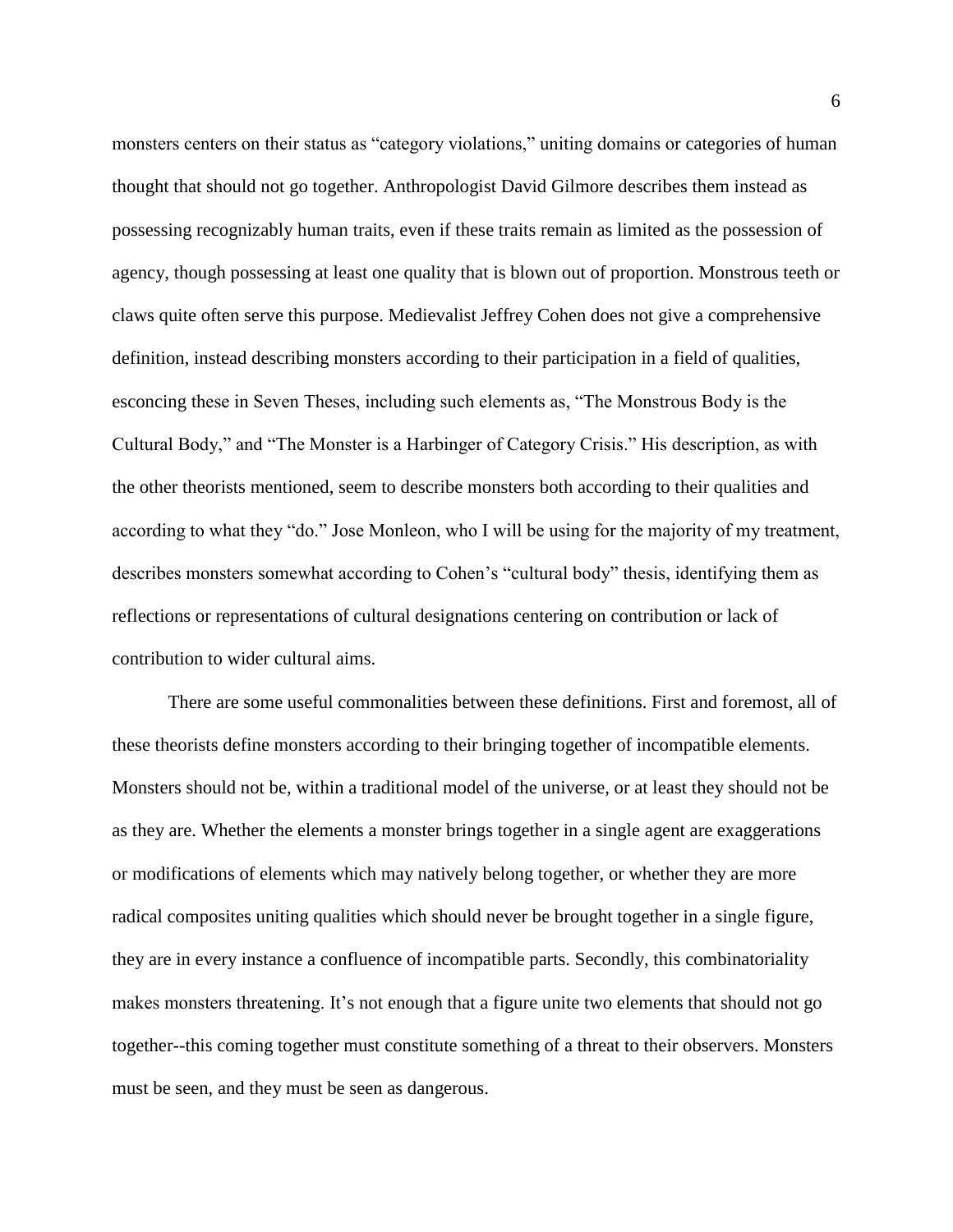This is a very good description of what monsters are and what they look like, and its elements are shared to a great extent between theorists coming from a good variety of academic fields. What it is not, however, is an explanation of how monsters emerge. To touch on the two elements common to theoretical definitions, what is it that allows us to identify a monster as constituting a categorical violation, a combination which should not be? And according to what criteria can such a representation be considered threatening? These questions are necessary preconditions for what may become a more interesting question: How have monsters been deployed in the past for critical effect? That is, knowing the raison d'etre of monstrosity is the elicitation of terror and horror, how have artists used an expectation of this effect in order to deploy imagery with a critical cultural effect?

This thesis will attempt to synthesize a potential answer to the above three questions. In the present work, I will first explore the sociohistorical operation of the horror genre within an historical context using theorist Jose Monleon's concept of "unreason" through a theory of the grotesque. This will consist of an exploration and some instantiations of Monleon's theory, as well as an exploration of how this theory interacts with the broader conception of a grotesque aesthetic. I will then explore how the operation of this sociohistorical function relies upon systems of audience knowledge and presupposition. To do this, I will rely on theories of intertextuality, as well as the work of rhetorician Kendall Phillips in order to understand how the presuppositional structure of the horror genre may open the way for critical effect. To provide an artifactual backbone, to these theoretical considerations, I will ground my analysis in an occasional analysis of the film *Night of the Living Dead* by George A. Romero.

Horror has been theorized as long as it's been a recognized genre, and as such I have no expectation that I will close any book whatsoever in this conversation. As is apparent in

7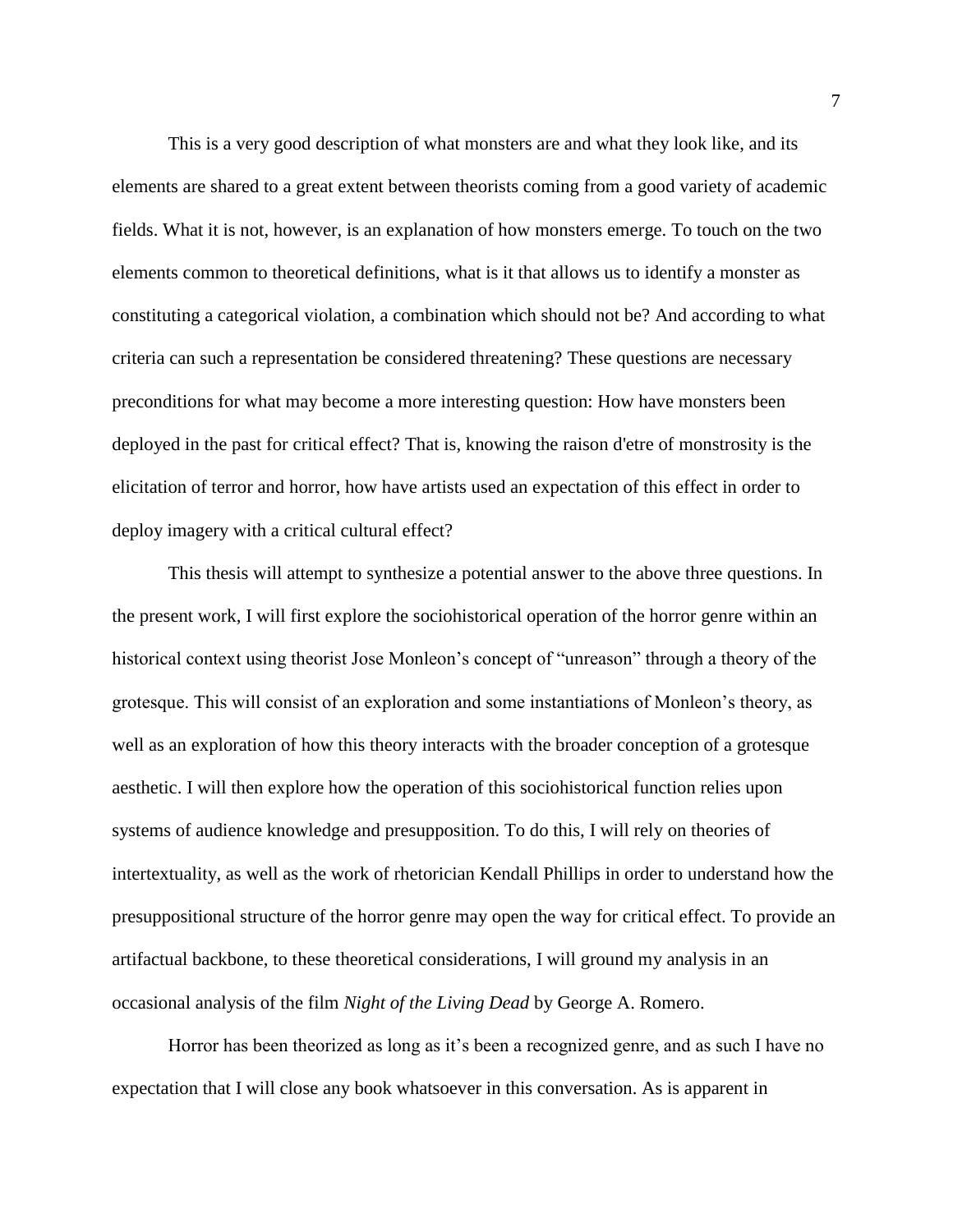examining the commonalities between theorists of the monstrous, even those coming from entirely distinct disciplines, I believe many theorists are describing the same phenomena in their work, and I will retread much ground that has already been trod here. However, I will attempt within this work to synthesize something a bit new, to integrated a number of theoretical perspectives to internally consistently answer our three questions--What categories do monsters violate? What makes these violations threatening? How has this been used to critical effect? If I am able to construct something like a coherent synthesis capable of answering these question without mishandling the vast theoretical lore that the horror genre has generated, I think I will have accomplished something.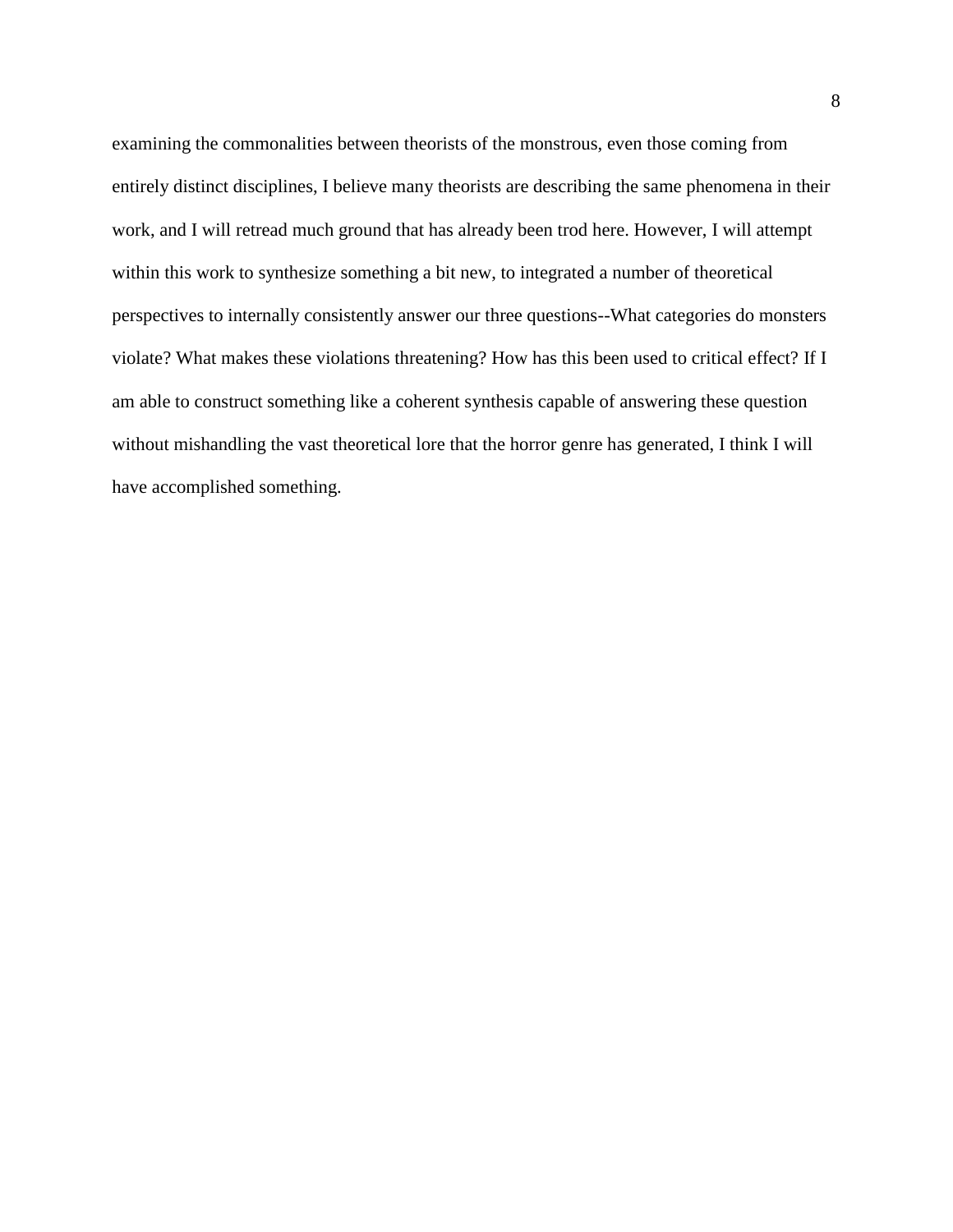#### **Chapter 2: Horror as Sociohistorical Grotesque**

In this chapter, I'll adumbrate theorist, critic, and Spanish-language author Jose Monleon's approach to the sociohistorical evolution of the Gothic genre and its passage through distinct relationships with the social body. I'll then briefly explore this theory as an interpretation or instantiation of the Grotesque, derived from Edwards and Graulund's formulation (as well as those of others), in order to understand the shifts in representation through Monleon's epochs.

#### **Monleon and Sustained Unreason**

In *A Specter is Haunting Europe*, Jose Monleon's only significant work translated into English, he takes an approach to the gothic genre situated in terms of its historical evolution against the events of the emerging era of industrialism within which it flourished. He characterizes the development of notions of the supernatural gothic genre as located within a broader social context informing possible locations of the monstrous. To accomplish this, he borrows Todorov's characterization of the fantastic to refer to gothic monstrosity (Monleon 3). According to his account, at the time of the earliest works of Gothic fiction, monstrosity is essentially an artifact of the outskirts, something that occurs in poor-houses and mad-houses and work-houses (30-31). Each of these is a habitation designed to contain, confine, and delimit the location of that which is conceived of as threateningly external. As the age progresses, however, and as industrialism takes root within England, this strict locationality begins to decay, and the monstrous externality of the poor, the mad, the criminal, is gradually reintegrated with society. This is accompanied by a shift in the ways the culture conceived of the monstrous. From a phenomenon of the outskirts, the fantastic and monstrous, that which was characterized by a spirit of *unreason*, was found to be implicit in the very structures of order according to which culture operated. Within fantastic literary output, this shift was reflected through portrayals of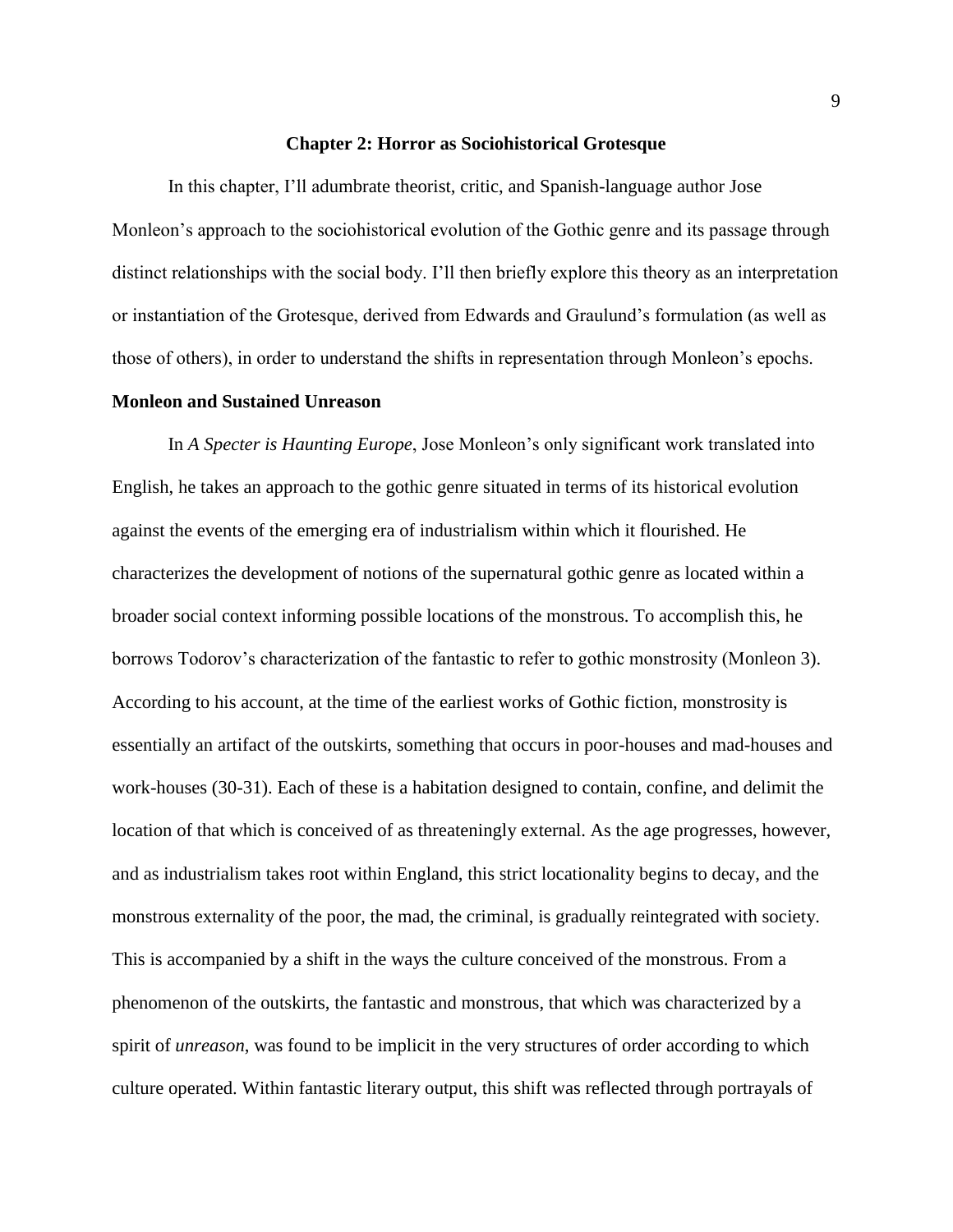monstrosity which originated from within the body of society itself. Reason became the birthing place of unreason.

While Monleon's approach to these concepts emerges as essentially economic, it not a stretch to extend them to cultural categories as such. Within his treatment, Monleon identifies the *unreason* he describes with absence of utility or belonging within the economic systems within the cultures he describes. What this means is that the poor, the indigent, the mentally ill who exemplify the kinds of unreasoned actors who find their way into representations of the Gothic monstrous are characterized as such by virtue of their lack of placement within the society at large. Within the machinery of Victorian England, those who were useless seemed to defy the subjectivizing and ordering logic of the industrial ethos, embodying an impossibility of category which therefore placed them in tension with the culture which created them. The character by which these individuals are therefore in conflict with the machinery of the culture in which they live but cannot economically participate seems to be an instantiation of a broader impossibility of belonging. Either economically or otherwise, this seems to be an instance of the "othering" of those for whom there is no place, a phenomenon certainly not limited to the realm of the economic.

It would seem intuitive that order, either economic or social, would have to exist as a precedent to the emergence of disorder--it's not a coincidence that the gothic genre as identified by Monleon only began to exist at the emergence of enlightenment thinking, a paradigm which envisioned the world as an ordered system in which humans might be rational participants. Monleon's evolution inward seems to reflect the increasing immanence of the unreason he describes as the culture becomes increasingly ordered, increasingly coherent. As the society evolves into greater and greater manifestations of social order, more and more is consumed, is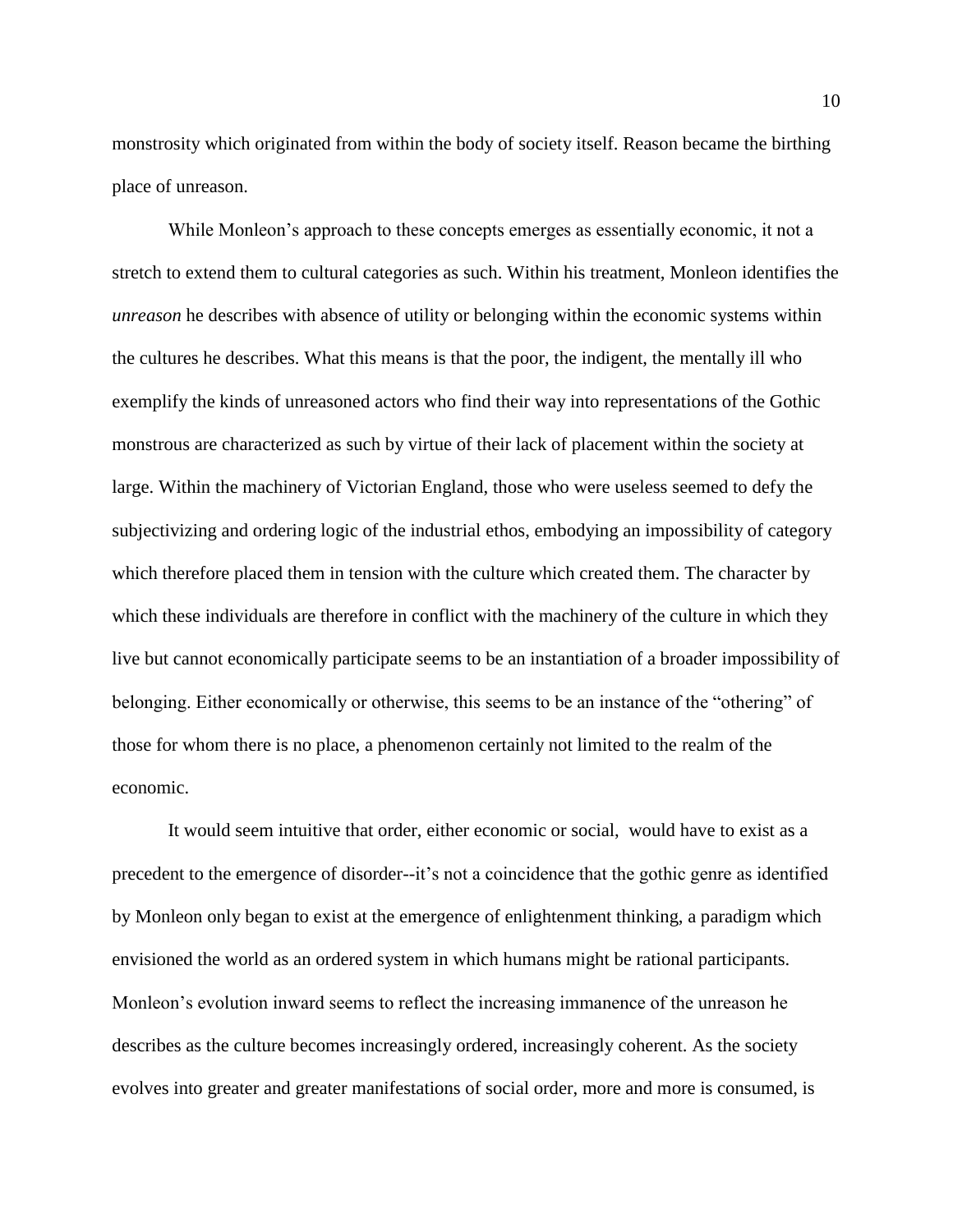normalized, is foreclosed, resulting in a system in which nothing is rejected, nothing is on the "outside." Though nothing then exists on the outside, monstrosity remains. Crime, poverty, instability, violence--each of these persists as a cultural reality, a site of internal contradiction within the cultural substrate. It is almost as though the need to place these monstrous elements within a culture led to an ever-intensifying cultural anxiety as to the location of monstrosity. What was once safely on the outskirts, blameable and distant, suddenly erupted from within the cultural heart. Absent a safely identifiable externality, the culture had no choice but to find unreason within its own heart.

Monleon himself contextualizes his approach to the Gothic within Todorov's fantastic, which is that synaptic time between the presentation of the ambiguously fantastical and its collapse either into true fantasy or its revelation as an explicable illusion (Todorov 25). As such, the fantastic is characterized as a suspended unreason, an indeterminacy. Monleon doesn't argue but instead suggests in the scope of his survey that this fantastic is most often experienced as horrific. Just as the fantastic is defined as that space of unknowing, so horror does not inhere within objects and agents, per se, but in the uncertainty, the violation potentiated in their discategoricity. In this regard, Monleon's interpretation of Todorov echoes contemporary theorists of the horror genre. One such is Noel Carroll, who identifies horror not only with monsters who are grotesque, who transect and disrupt traditional categories, but also with the "curiosity" felt by readers and viewers to make sense of this categorical violation (Carroll 182). The emotional impetus of this horror and of the fantastic is then to collapse disorder, to disassemble and reorder the unreason of these representations.

To put a term to this indeterminacy, one might be able to recognize the existence of Monleon's unreasoned Gothic as a categorical insolubility. To borrow from Carroll again, the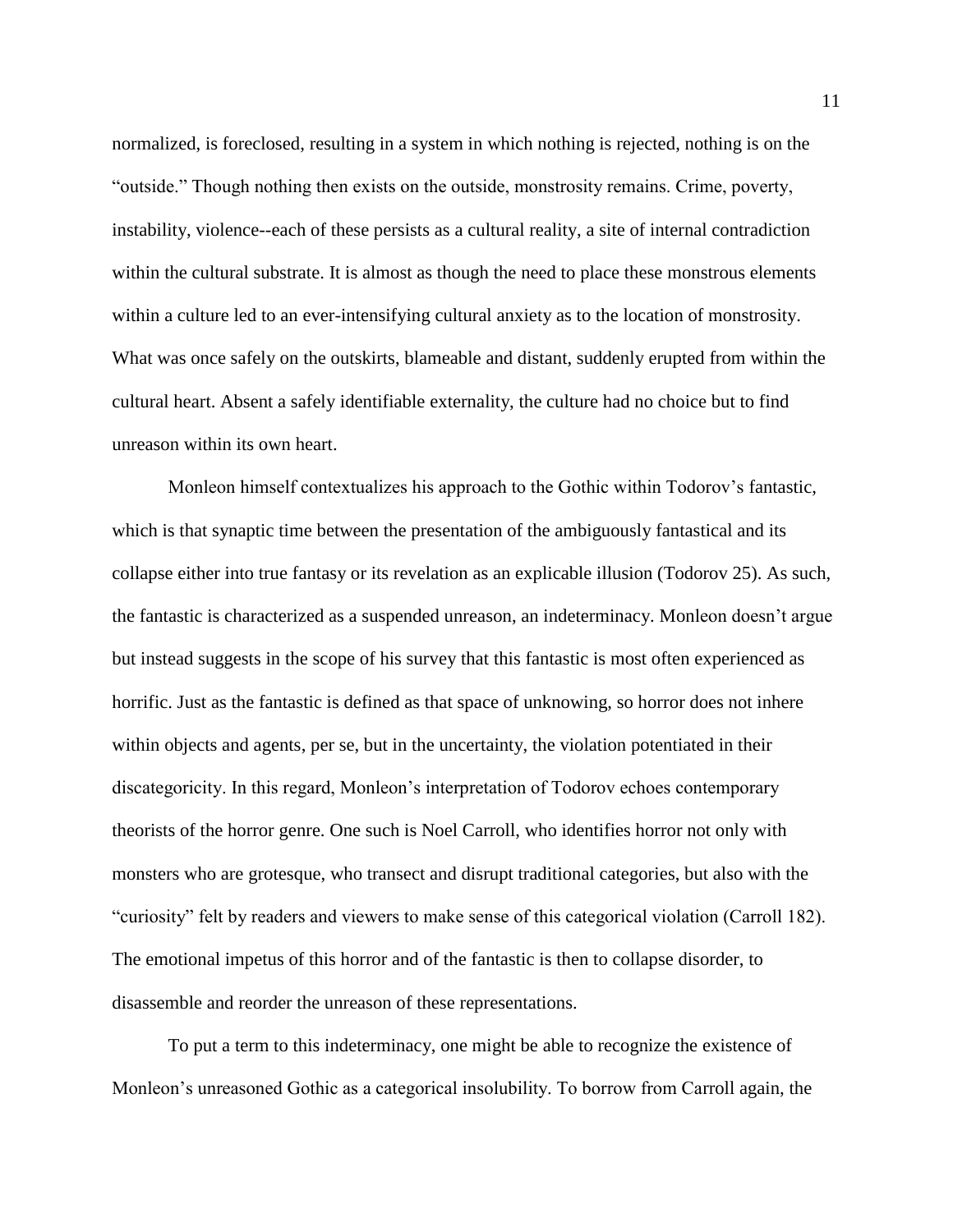monstrous is not that which is merely threatening, merely problematic, merely antagonistic. The hallmark of the horrific instead is that which defies even such a definitive categorization. To approach the horrific, the Gothic, isn't merely to approach that which is an object of fear. The kind of fear which would be necessary to characterize a phenomenon as truly horrific would be that which derives its quality of fear from its very "wrongness." Such a notion of the horrific finds some backing in the enlightenment ideal itself. In the dream of an ordered world, in a culture which finds its sense of identity even within and through the application of reason, of order, would not the ability of an entity or representation to defy this categorization itself embody the terrifying par-excellence? In such an interpretation, the certainty of death or harm would not be horrific--the truly horrific would defy even the certainty of destruction.

While this is a useful way to imagine the relations between culture and literature as they evolved through the Gothic, what might these shifts in portrayal mean for the categories against which the horrific fantastic was written? If the horrific fantastic is a function, as Monleon argues, of unreason, then what is the character of this unreason, and how might it be deployed in addressing itself to the reasoned categoricities of the culture at large?

#### **The Unreasoned as Grotesque**

The grotesque offers a useful way of responding to this question. Edwards and Graulund characterize the grotesque as that aesthetic that emerges from the combination of contradictory elements, the bombastic and unexpected, the definitionally discategorical (Edwards and Graulund 16). Within a grotesque aesthetic, categories are pressed together to the breaking point, made to play unkindly with their peers, such that through a violation of order, disorder is able to express forms of truth about the violated categories in a manner unavailable to traditional expression. The grotesque is then an aesthetic of essential unreason, of disruption and fantasy,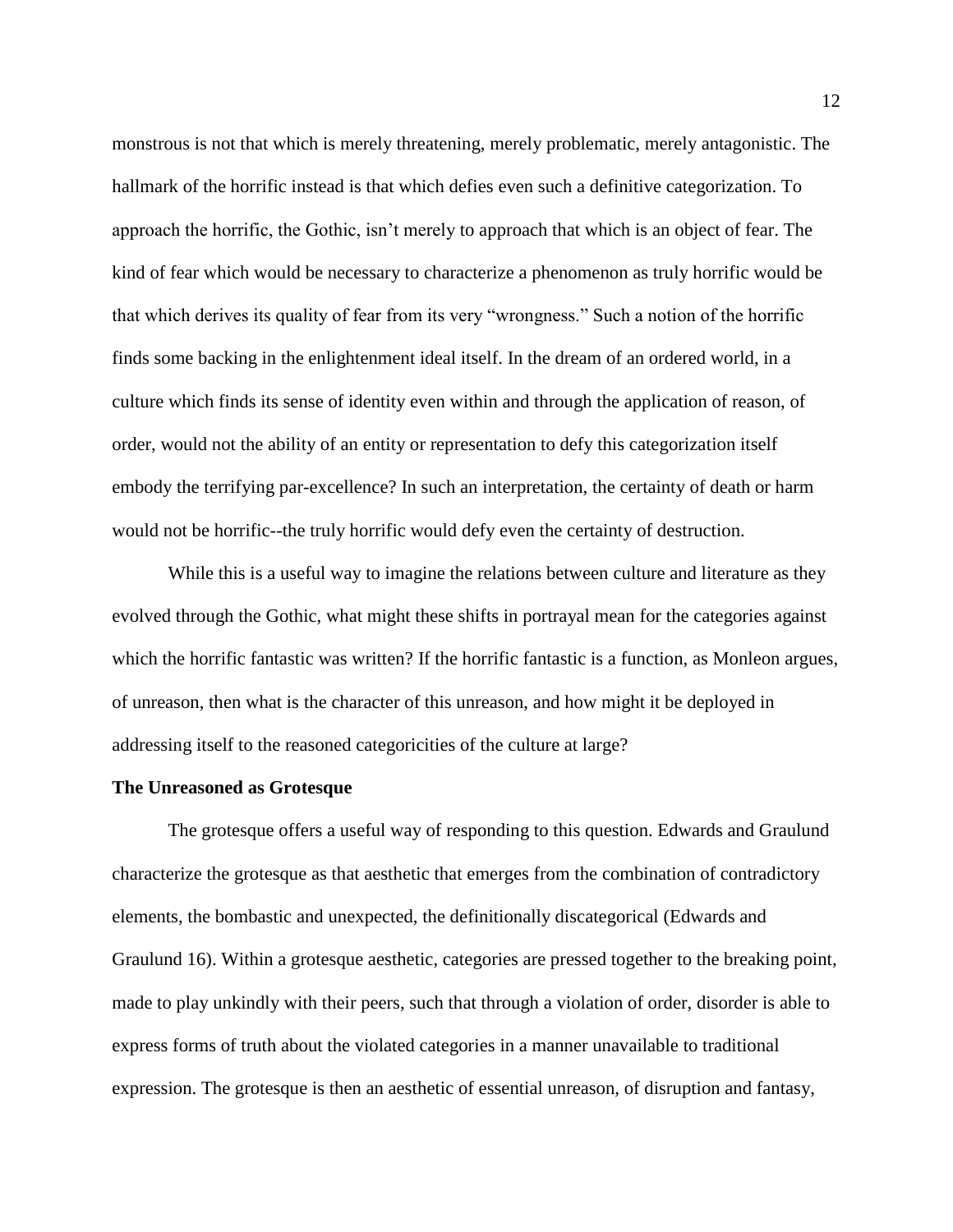even when those fantasies are essentially un-fantastic. Not only does the grotesque allow the expression of hidden figures of reason through deployment of unreason, but these expressions are often unavailable to a traditional aesthetic. By portraying the contradictions inherent within a culture, either ontologically or traditionally, the grotesque forces a reassessment of the relationship between these combinatorials (Edwards and Graulund 3). To formulate it neatly, the grotesque uses what is available and contradictory in order to express that which is true and unavailable.

A few words are justified here pursuant to the relationship between the grotesque and the wider culture. If the grotesque is that aesthetic which combines elements which fall outside traditional cultural schemes of what is allowed to be appended to what, where do these conceptions come from? Let's say we are discussing a classical representation of monstrosity--a werewolf perhaps. Analysis of this sort will be carried on in greater length below, but what is it about the two elements so combined--wolf and man--that disqualifies them from unity within our cultural scheme? The answer to this question is entirely contingent upon the cultural milieu into which these representations enter. They are, in other words, entirely conventional.

For example, although a cultural rule against human/animal hybridity exists within our knowledge-culture, it does not inhere everywhere. It is, in a phrase, conventional rather than axiomatic. In many cultures, historically and today, human/animal hybrids are believed to exist, are understood to exist in the same axiomatic sense mentioned above. To counter this notion by suggesting that we (that is, those of us in the intellectually industrialized Western World) "have it right" as regards the proper prescription as to what might might-not properly go together runs into another issue. This second problem is that such a notion fails to account for problematic combinatorialities that exist within our culture, but which our conventions of eliding particularity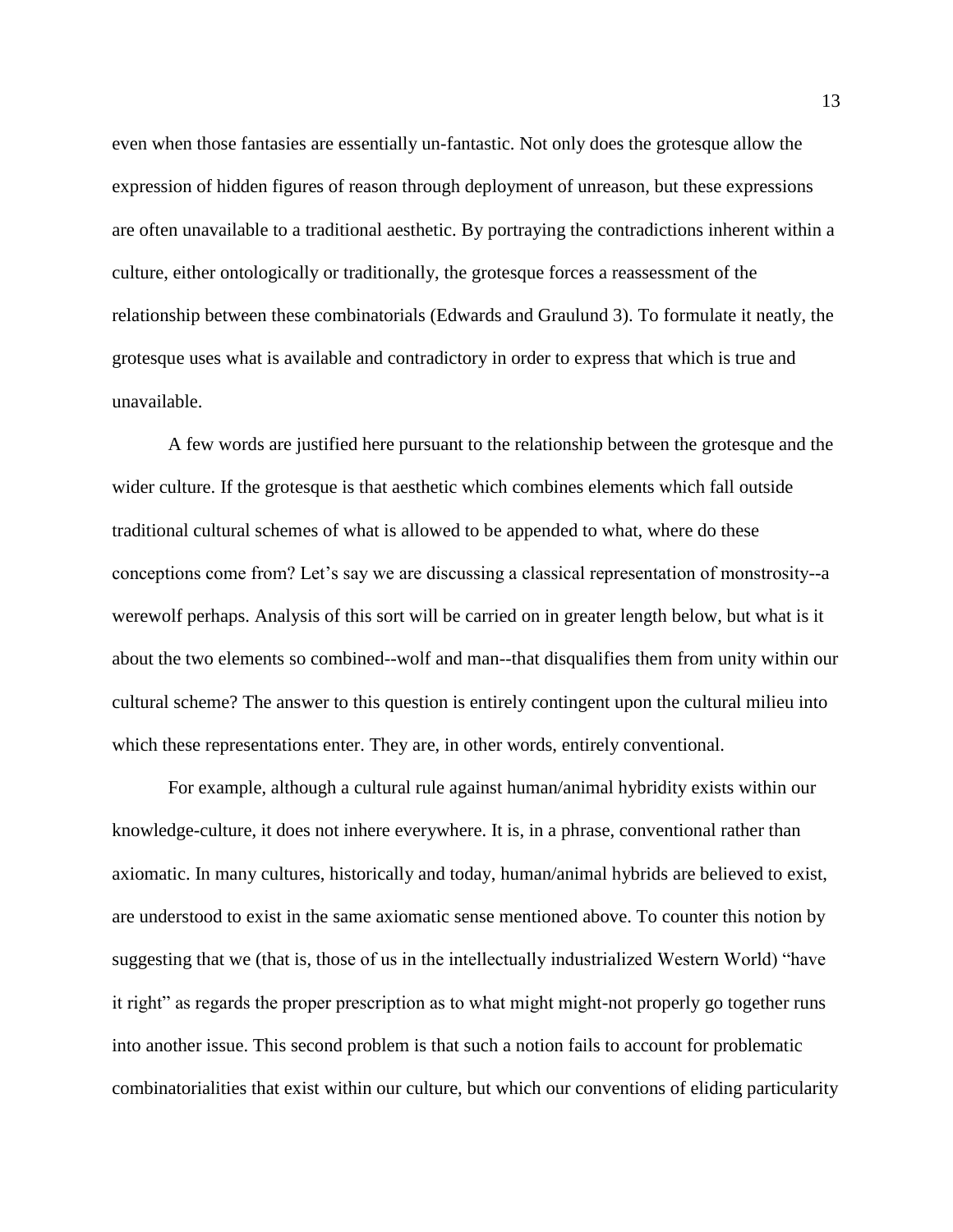for the sake of an easily generalizable "truth" have rendered as existing outside that conventionality. For example, documents legislating the proper use of animal tissues in human medical therapies have existed in the EU for at least a decade. However, because of our conventions for naming these processes and realities, and because of the localized knowledgesystems in which these ideas are stored and abstracted, we are able to keep from running up against any cultural rule against hybridity which might render such medical processes grotesque.The grotesque is therefore the terminology I will use here to describe those images which directly contradict only culturally prevalent and not absolute notions of proper combinatoriality.

This aside opens up space for another discussion: are representations of the grotesque limited to agents or monsters in the traditional sense, or are such threatening combinatorialities capable of existing disarticulated from agentive representation? That is, although two elements which ought not go together are easily combined within a single agent, a single image, is this the only place they may combine? Going briefly back to our theoretical overview, if we are to take as a representative of the categorical violation our terminology *grotesque*, and if monstrosity would seem to emerge when this grotesquery is put into combination with an air of threat, where might this combination--problematic combination and threat--inhere in our culture outside traditional representations of horror imagery?

If the characteristics that define a horror monster are disarticulated from agents and are allowed to be identified within the culture at large, then horror quickly becomes something more complex and less encapsulable. Philosopher George Sieg describes such a possibility in his work "Infinite Regress." According to such a disarticulation, horror as a psychological experience of threatening combinatoriality is synonymous with its very possibility. That is, the very idea that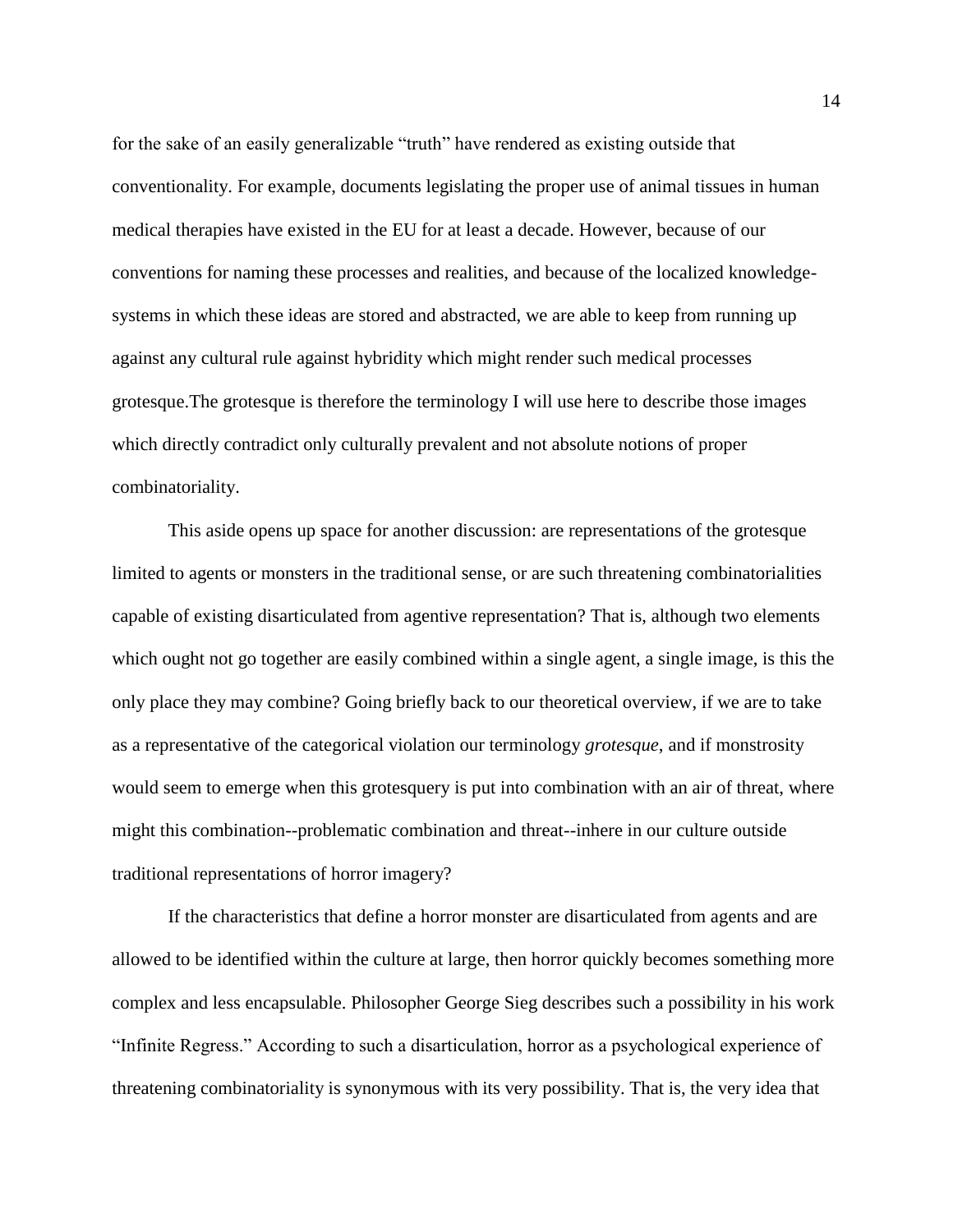there is something unpredictably and unknowably "horrific" out there is itself experienced as horrific. As such, Sieg argues, horror has a self-compounding quality unique among aesthetic experiences. If we are to accept such a theory, it would mean that the grotesque, and horror by extension, are best imagined as the very awareness of the possibility of themselves. While it may be easiest to identify the grotesquery or horror of a specific agent, nameable monster, the experience of the grotesque or horrific is not strictly limited to artistic representations, but instead may inhere in our experience of reality, including our sociohistorical reality.

The grotesque, in its more limited aesthetic sense, has been used in the past as a means of understanding the output of the Gothic era, but not extensively. Novak has used the Grotesque as a means of illuminating the contrast between Gothic and the sublime. While the sublime, similarly to the grotesque, trucks in the expression of that which is inexpressible through what resources are available, the grotesque differs qualitatively in the kinds of emotions thus revealed. If the grotesque leads to a sublimity, it's within a negative sublime, where disorder and disruption are experienced as a concealed truth (Novak 59). The ineffable bucolic then becomes something more akin to a desolate revelation, and traditional, mundane beauty must be negated through defilement and disruption in order to reveal concealed aesthetic truths. Bakhtin's treatment of the carnivalesque may also be seen as a kind of grotesque, though not overtly (10), although he does notably address theories of the grotesque as expressed on bodies later in the same work (303). Through the inversion of traditioned orders, the grotesque may argue, the truth of those orders is revealed and reinforced. The violation, the transgression, the unreason, provides the backdrop against which such inversion is capable of expressing what traditional aesthetics are not. The crowned jester is made grotesque, and through this grotesquery we question the epistemic domains of clown and crown, so to speak.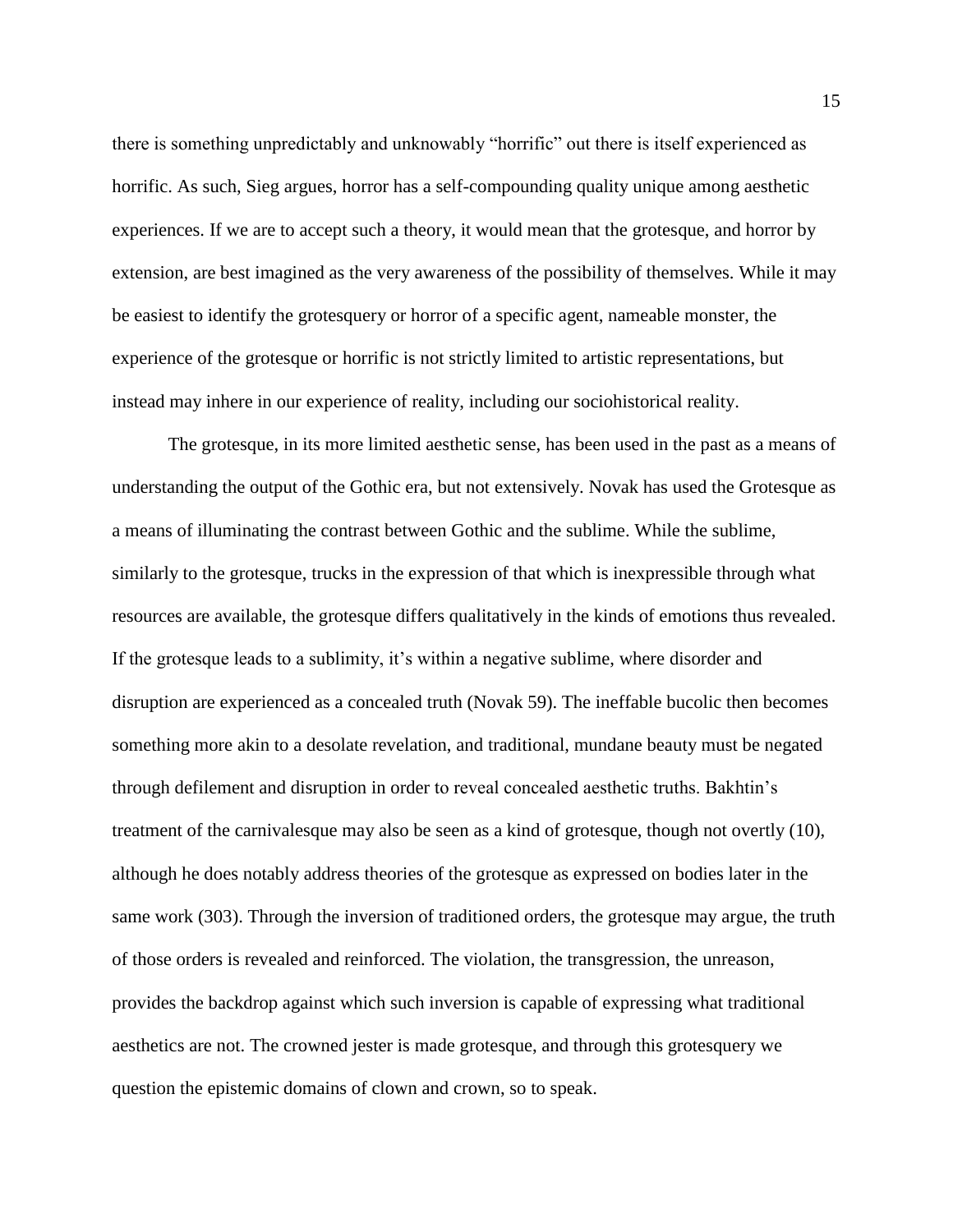There have been variable explorations of the grotesque which have emphasized different elements of these representation. While the approach I've chosen emphasizes the contradictory elements of grotesque representation, other theorists have indicated that through its historical usage, the grotesque has come to be usable to describe anything from a two-headed toad to a Higher Truth (Harpham, 467). Other theorists have emphasized the role of the comic or the absurd in tempering grotesque representations, even going so far as to indicate that this absurdity--a gentle neutering of threat--is a necessary requisite to the existence of a grotesque representation (Stieg, 258). I have adopted the more simplified, non-synthetic interpretation of the concept here in order to emphasize what I believe to be its most essential element: the combination within an aesthetic of two elements which do not belong together in order to accomplish an objective otherwise unavailable. In this way, the grotesque bears a passing resemblance to the sublime, an aesthetic tradition with an analogous history of divergent interpretation, a resemblance which other theorists have noted (Chao). As I said, I will stand by a more streamlined definition for ease of use, but it bears being said that other theorists have variously complexified this relatively simple super-structure.

What new relations might be revealed if we bring together Monleon's diachronic treatment of fantastic fiction and Edwards and Graulund's treatment of the grotesque? Each of the movements through which Monleon's theory passes becomes a different site for imagining an operation of the grotesque. From the earliest stages of the Monleon's Gothic, monstrosity is situated on the outskirts of society, cloaked in age and decrepitude. The *Castle of Otranto* is the example he gives. The grotesquery at work in such portrayals, the categorical contradiction, emerges at the uncomfortable suture between past and present. What is monstrous in these portrayals is the coming together of progress and history in disharmony, and a grotesque reading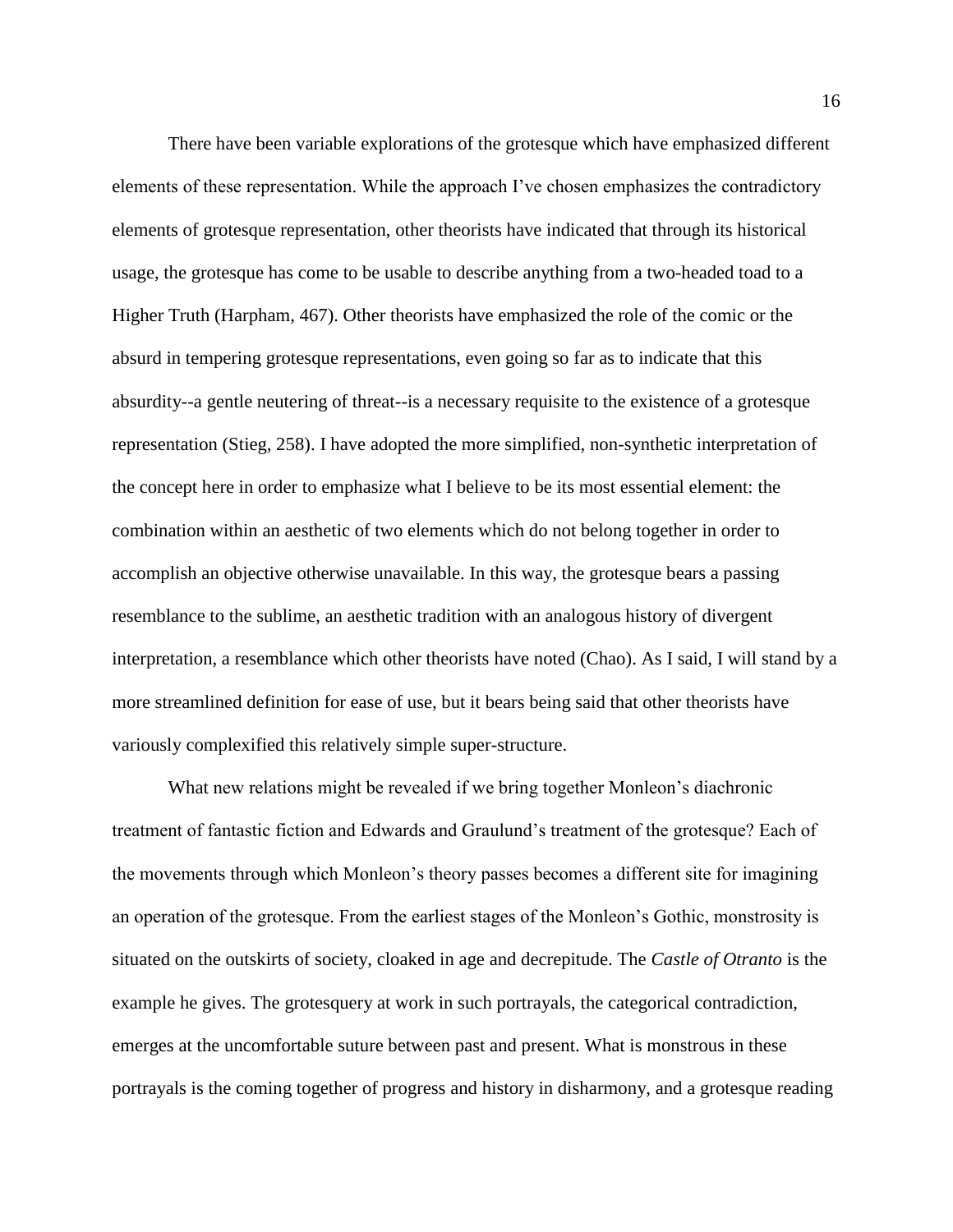would demand a questioning of the categoricity of each of these domains. If the past and present collide violently, horrifically, what is it in their natures which demands such a violent response? Monleon's contention would be that these collisions exemplify a conflict between old social orders and emergent enlightenment ideals (32). The enlightenment, through seeking an absolute capture through the rejection of dis-order, un-reason, jettisons the past as inherently dangerous and retrograde. This changes during the middle and late Gothic. In these works, monstrosity, and so the foundations for the grotesque, are resituated as emerging from within the social body. No longer are monsters on the outskirts--they're in the house. The grotesque within the mid-Victorian era, during the age of gothic production after the turn of the Nineteenth century, constitutes a nightmare of enlightenment. If the Enlightenment's capture can't exorcise the demons of grotesquery, they must emerge from the premises of the enlightenment impulse itself.

If the originary agents of unreason, as explored by Monleon, are those who fell through the cracks of ordering impulses of the industrializing age, how might a grotesque theorizing of their status illuminate the qualities according to which they find themselves in conflict with the culture which created them? What descriptors do these people possess which transforms them into inherent contradictions? They obviously are not monstrous in any traditional understanding of the word. They possess an identifiable humanity, agency, bodies, names. This very fact of their humanity, however, may be of of the two elements of their identity which finds itself in conflict within a grotesque interpretation. If one element of their grotesquery is their humanity, what might find itself in inherent contradiction with their status as human? The answer to this question is their very defiance of the systems of human-subjectivizing which was the bar-forentry for humanity during an era when humanity was identified with industry. They are human- body, mind, soul. They are inhuman--economically useless, lacking ability to contribute to the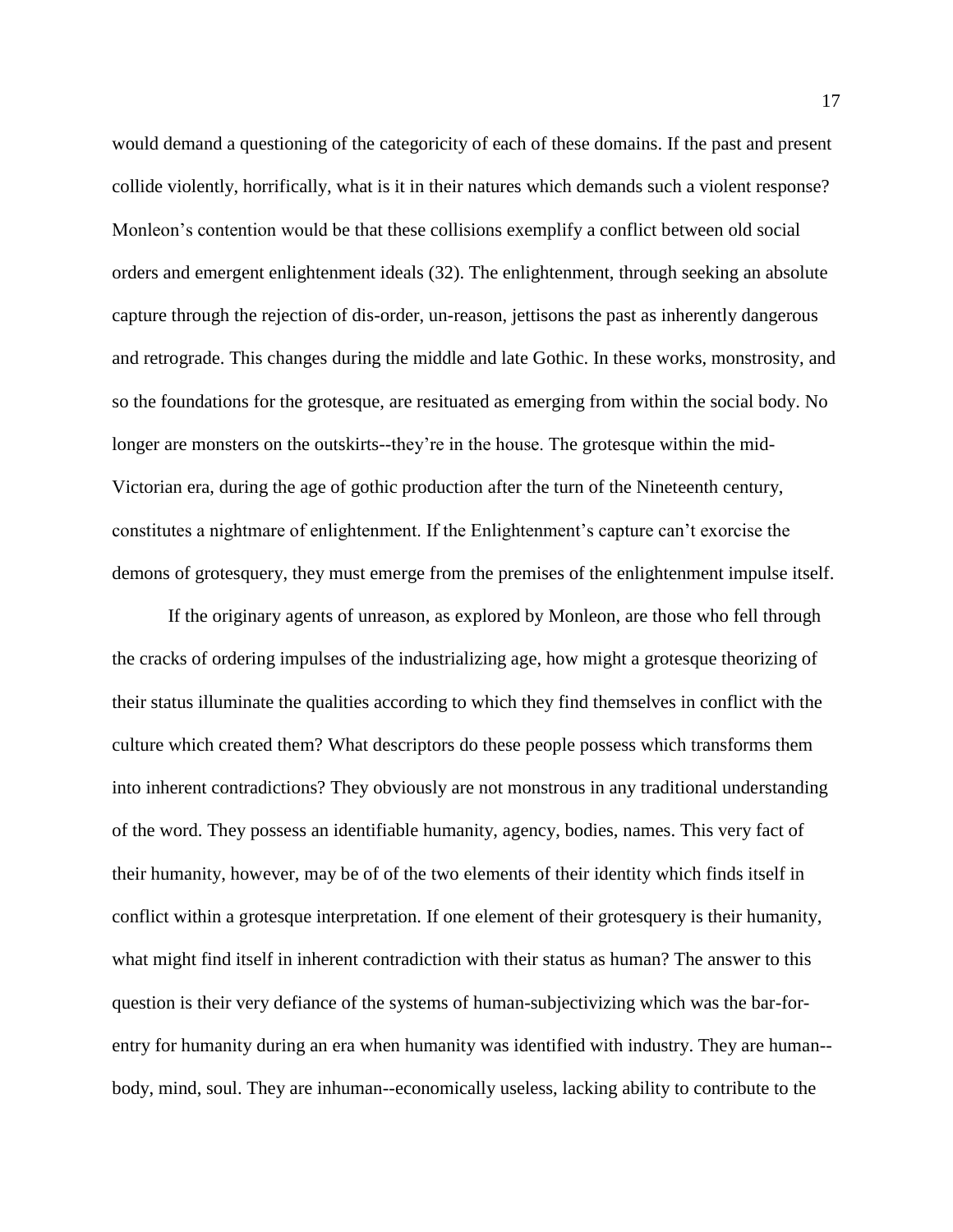social body. Within Monleon's interpretation of sociohistorical unreason, the grotesque person is no more or less than he or she who is useless.

#### **Some Instances of the Grotesque**

While this interpretation of unreason as an operation of the grotesque has a degree of intuitive appeal, an illustration may be necessary to see how this relation has persisted through works of the gothic and horrific fiction during the time period about which Monleon wrote. The purpose of the following will be to track this evolutionary movement within the changing premises of the Gothic through three works of mid-to-late Gothic fiction. The works which have been selected for this task were picked for their varying representation for the origins of monstrosity: from within, from space between, and from without. Each of the works considered here fall within the purview of industrialized Gothicism as identified by Monleon--however, because he only considers a single one of these works within his treatment, the variability of the ways in which monstrosity– grotesquery– expressed itself is left ambiguous.

Mary Shelley's Frankenstein, published anonymously in 1818, is the exemplar Monleon uses to explore the industrialized Gothic, citing the emergence of monstrosity from within the premises of normativity. Victor Frankenstein does not encounter monstrosity on the outskirts, but instead becomes the architect of a more localized rarefaction. Within this work, Frankenstein does not discover the monster within a periphery, or even have its reality foist upon him. Rather, he creates this representation of the monstrous. The ease with which modern readers and commentators collapse man and monster--each of whom is commonly referred to as "Frankenstein"--is itself a small testament to the identification between monster and man, unreason and reason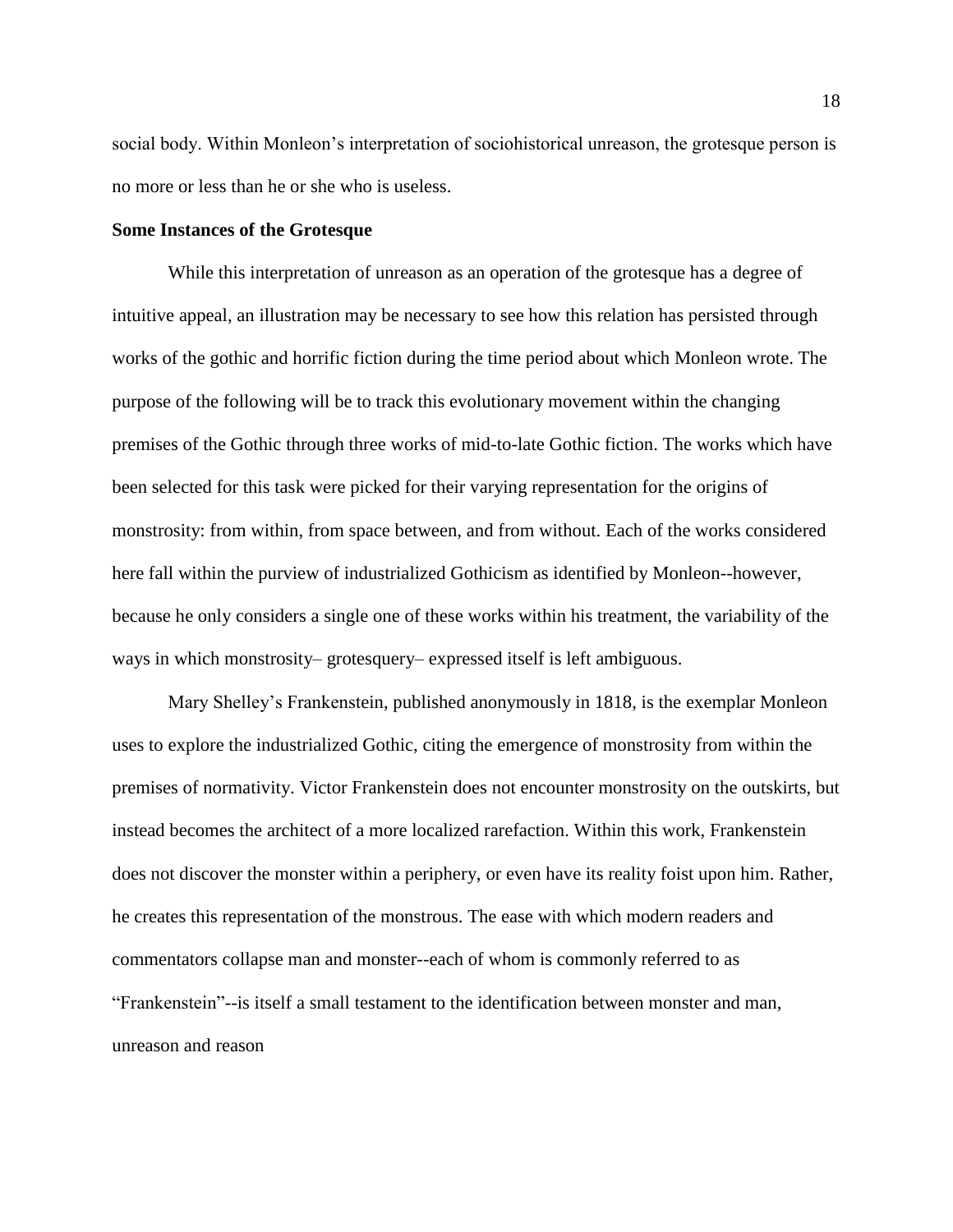To apply a grotesque interpretation to this monstrosity would begin with the question, what is thrown into conflict? Where does discategoricity inhere? In the case of Frankenstein's monster, an obvious answer might be the union of medicalized death and medicalized life. With industrialization in Europe came the industrialization of medicality, a perception of the body as machine. This dual expression of human nature, as both machine and mind, agent and automaton, can be seen as a manifestation of monstrosity, pointing to a contradiction seated within the heart of what it is to be thinking flesh. This is a perspective popularized lately by modern Gothic author Thomas Ligotti. To his approach, life itself becomes grotesque in its collapse of agent and non-agent. Once minds may become untethered from bodies, how does one differentiate herself from the nameless monster's Grotesque conceptual collapse?

This theme of monstrous locationality is not limited to ontologically impossible agents. Wuthering Heights was published in 1847, only a year before Emily Bronte--who published the work under a pseudonym--passed away. For all this work's passage through time, its locale is oppressively isolated. Shuttling essentially between two locations, two estates estranged by the eerie moors, this story is a primer in the ability to create sensations of distance and isolation within locality. The story's characters, confusing as they do an internalistic respectability and alienating otherness, become monstrous even as they participate in tropes located at the heart of standard Victorian fare. In fact, they could not be monstrous if they were not at once so familiar.

The grotesquery portrayed in Wuthering Heights is a bit more difficult to locate, situated as it is within a concatenation of foreignness and locality--Heathcliff's foreign birth and adoption makes him an agentive contradiction, a Weird character in the sense used by Mark Fisher, as a union of two elements that simply do not go together--his presence evokes an indefinable unease. This work also participates in Fisher's theory of the Eerie, the presence or absence of that which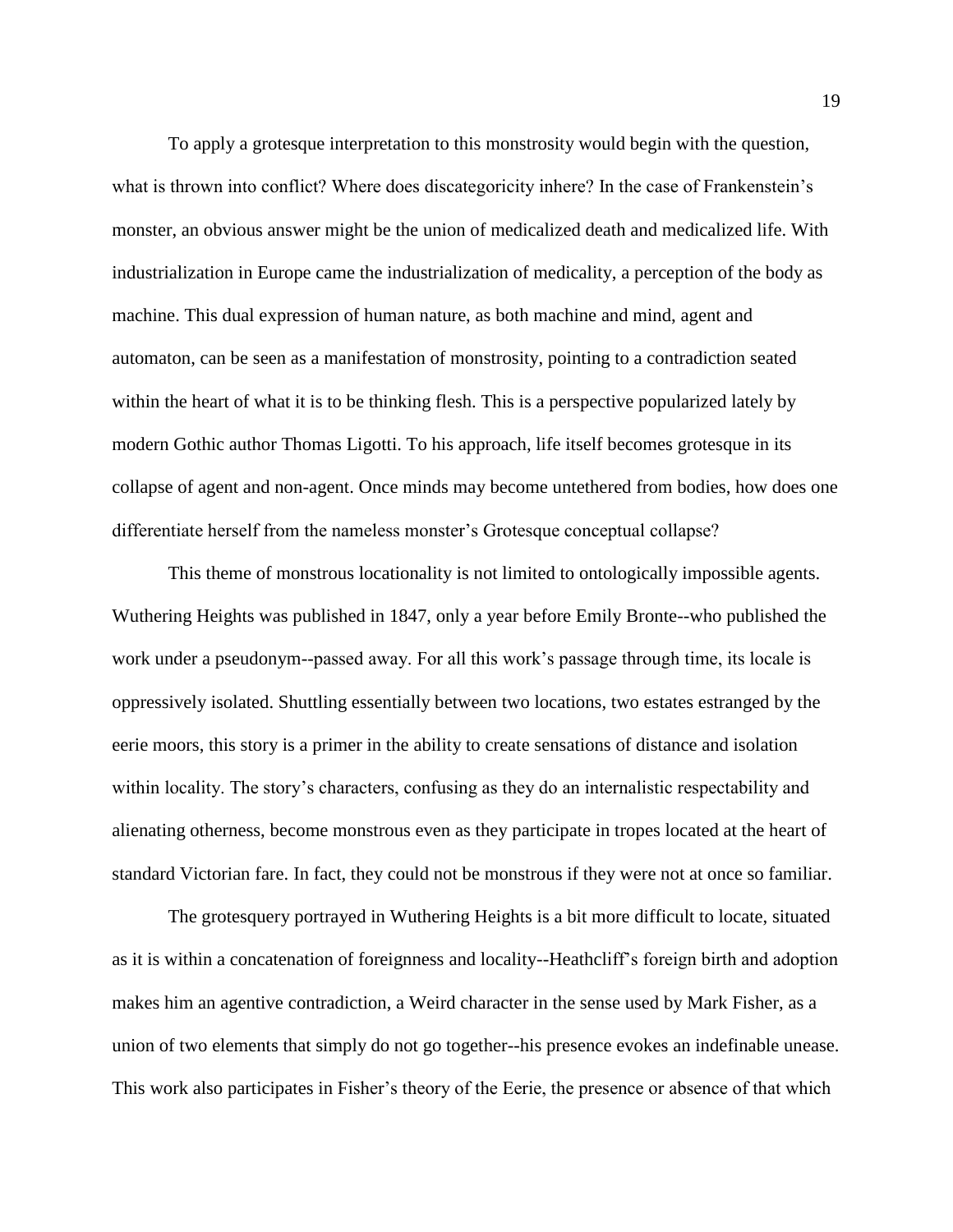should or should not be so. Geoffrey Harpham has argued that the grotesque functions most effectively when the world into which it enters is largely normative. The creation of the eerie seems to suggest this same necessity--how can abnormality be portrayed, how can unreason be outlined, without the backdrop of reasonable expectation? Heathcliff does not simply become a monstrous outsider--he is situated as a consummate insider, though grotesquely so. He is landed, and his situation within the novel suggests an inversion, a perversion of the function normally reserved for a normative character.

Bram Stoker's Dracula, published in 1897, continues the trend toward portrayals of localized externality, though in a two-handed fashion; while the story begins in a locale reminiscent of Monleon's pre-Industrial Gothic, all drooping cobwebs and eclectic castles, these representations then invade Jonathan Harker's normalized world. As Dracula moves into London, he brings corruption with him, not only as a material reality, but as a conversion experience. He is not simply an agent of unreason, but a disseminator of abnormality. Even the fixtures with which he arrives on Western shores indicate this nature--wolves, bats, and rats all harken his arrival, as though the plague-infested old-world had come to despoil a modern age.

Count Dracula's categorical grotesqueries are quite standard for the horror genre, uniting as he does notions of consumption and sexuality, death and life, foreignness and immanence. One way in which this representation differs, however, is in the capacity of this externality to pollute. Dracula's curse and so the primary signifier of his ontologically foreign nature, spreads to others, invades and converts the local to this radical outsider status. To illuminate this move, Kristeva's formulation of the abject appears early through imagery that is grotesque with reference to normal bodies--filth, waste, dung, spasm, vomiting (2). These effects don't simply exist as additional objects, as the monstrosity of Dracula couldn't simply exist as another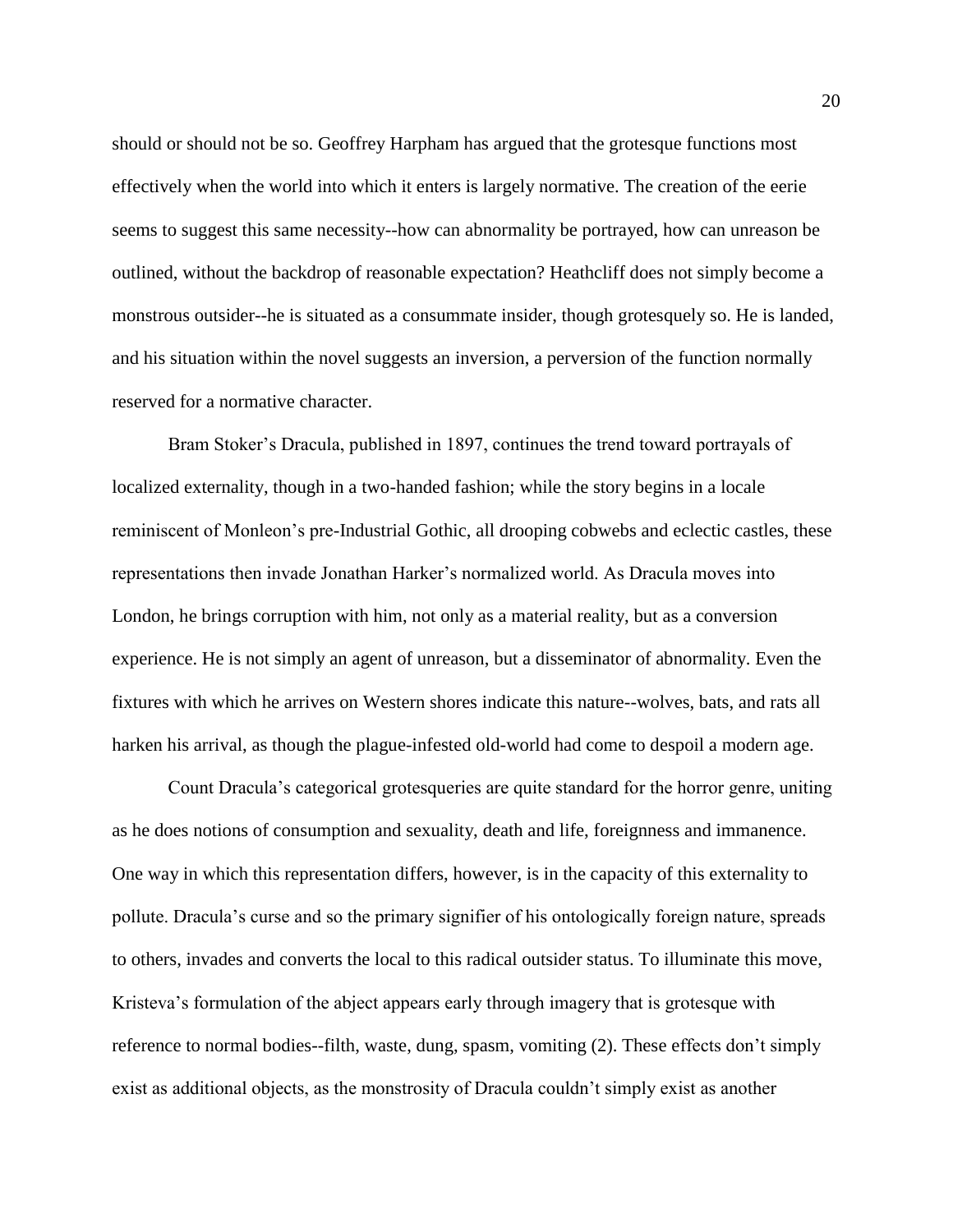Western subject. The grotesque abject threatens to collapse those systems of order into which it irrupts, a conversion of reason to unreason, an unholy collapse.

What then do these representations have in common? Is it possible to come to any conclusion regarding the grotesque representations of these novels within their historical context? While it's difficult to draw any sweeping conclusions from such a small set, it does seem to be the case that these works carry out Monleon's assertion as to the particular nature of Industrial Gothic. In each of these stories, on contrast to pre-Industrial Gothicism, the monstrous representations seem to spill into, to merge with the normalized social body. In contrast to preceding Gothic forms, where the story was either situated in or projected back into an exotic world, often alienated in both time and space, these works bring the monstrous home, so to speak, seeming to collapse and complicate notions of internal and external.

What of this collapse as a grotesque representation? If the incongruous categories brought into conflict to constitute the Industrial Gothic are internality and externality, a grotesque aesthetic interpretation would ask the question, what of these categories? Is the very possibility of their unity a suggestion of their mutability? In his work on monstrosity, anthropologist David Gilmore has suggested that cultures permit monsters to transgress culturally cherished boundaries in order to exemplify concepts of threat. From this vantage point, it would seem to be the case that this concept of internality is just such a cherished boundary. Drawing from Mary Douglas's work, particularly *Purity and Danger*, Gilmore has suggested that such portrayals and stories of transgression serve a reaffirming role, function as a ritual impurity which, through banishment, reinforces such categories as internal/external, foreign/local. Representations of the Grotesque then become sites simultaneously for questioning the categorical limitations of boundary and for reaffirming the stability of these demarcations.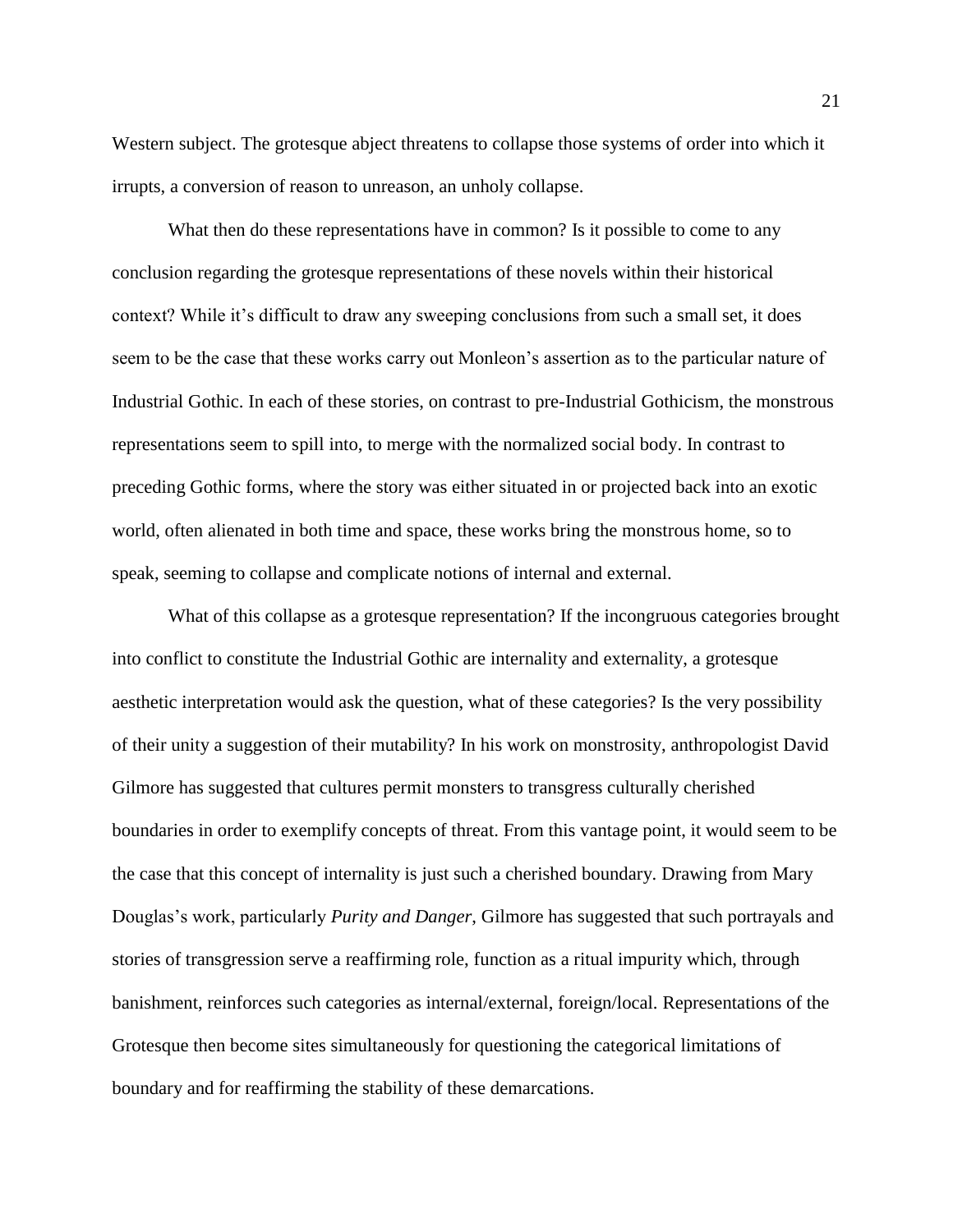#### **Chapter 3: Horrific Assumptions and Horrific Effect**

The previous chapter has been devoted to identifying unreason as instantiation of a grotesque aesthetic, as well as how this conceptualization allows us to imagine horrific representations as embodying contradictions within the social body. The question remains: how do audiences approach this contradiction? How is such contradiction activated within audiences? This chapter will then be devoted to understanding the two-step operation of audience presupposition, its reliance upon audience knowledge. Within this operation, I will also explore the potential opened for critical effect, the possibility of breaking away from the reactionary architectures of the monstrous as cultural contradiction.

#### **Two-Act Horror and the Possibility of Effect**

Historically, the horror genre tends to be reactionary, overdetermined, and defined by a relationship to its subject matter that leaves little space for rhetorical mobility. Horror is a space of what Mikhail Bakhtin refers to as the "carnivalesque," a place in which violation is allowed because it is to be *quashed* (5-8). In many ways, the history of the horror genre is a history of reactionary politics, profoundly conservative morality, and an almost obsessive fixation on normativity. If horror can be thought of as a genre of "ritual defilement," then the reason it is tolerable--and even enjoyable, for some--is because it holds out the potential for a return to normalcy. This return is almost always a reaffirmation of what is "real" or "normative," a repudiation of the abnormality which constitutes horrific antagonism. Not only are the objects which populate horror narrative surprisingly consistent through its history, but so too are the narrative reactions to it. Vampires, hauntings, possessions have been treated overwhelmingly similarly since the beginning of the horror genre as follows: the choice is destruction or integration.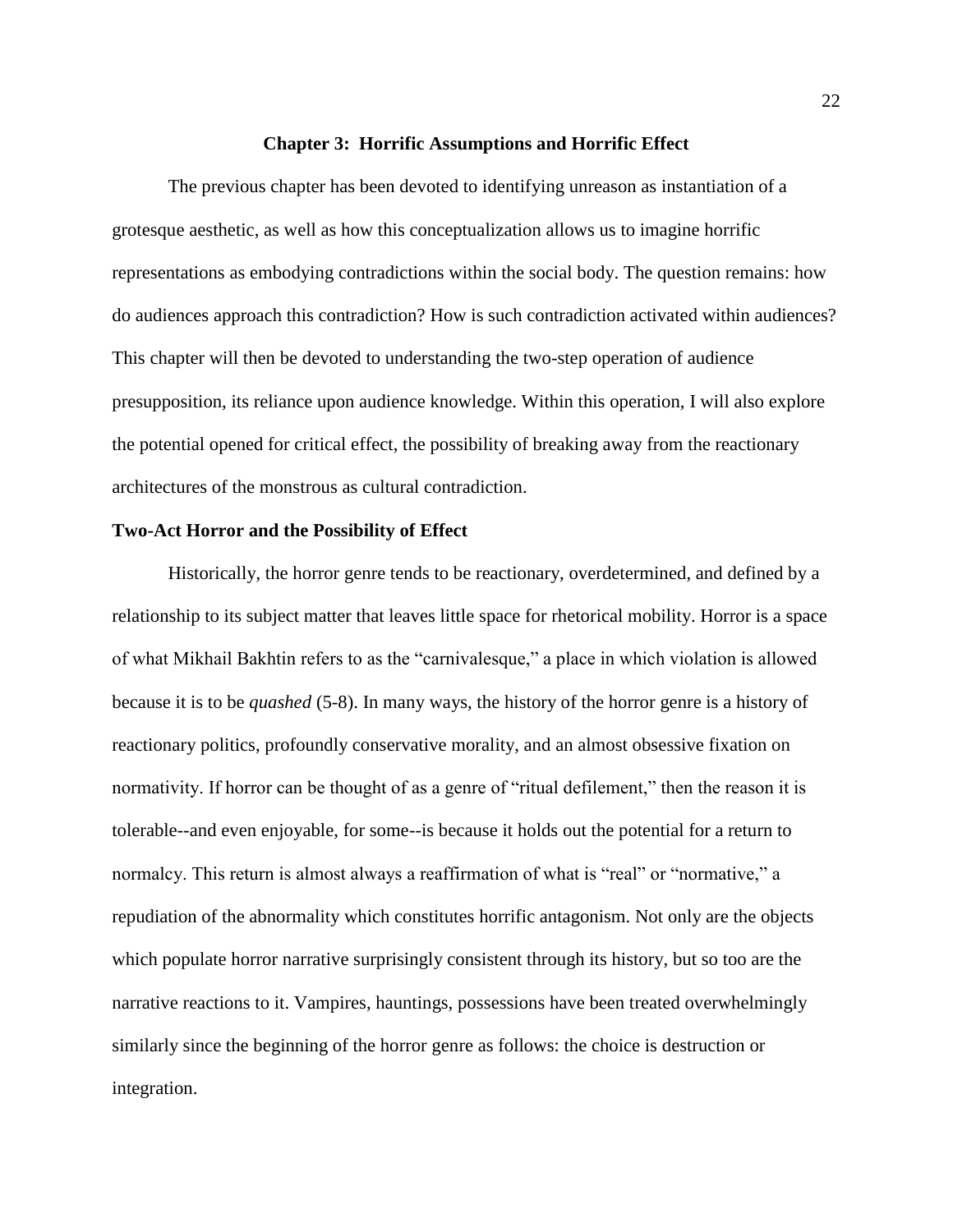The kinds of recurring objects which populate the genre may be, however, the source of its critical potential. The reason for the special power the horror genre possesses is its making of statements with ontological impact--horror makes claims about reality via presentation of unreality, and it makes value judgments about those statements. Carroll makes a distinction between the kinds of statements made by horror and other thriller genres. According to *Paradoxes of the Heart*, his theoretical analysis of art-horror, Carroll claims horror possesses a specialized status as a genre in part because it does not simply make statements about *what is not*, as any fictionalized narrative does, but instead makes statements about *what cannot possibly be* (16). This distinction is accompanied within art-horror by a particular protagonistic orientation toward the objects of these statements: the emotion of fear. This is what sets horror apart from mere fantasy. Historian Farah Mendlesohn identifies the general class of fantasy to which horror belongs, the intrusion fantasy, in which unreality or impossibility presses itself forcibly into a widely normative world (115). However, to take Carroll's framework, these unreal objects are not sufficient unto themselves to define a narrative as horrific--there must also be a judgment, or a specific and evaluative emotional response (16-17).

An issue in this line of argument presents itself. Critics have sometimes addressed the question as to whether or not horror is even capable of articulating ideological or social critique. After all, if the statements horror makes are about things not found in any reality, and if the judgments it makes about these statements are almost uniformly normative, then can it be claimed that such statements are capable of affecting an audience's notions of normalcy and response? Horror theorist Noel Carroll would, problematically, respond in the negative to this question. He would state that the horror genre is neutered in terms of its potential for social critique by the same component that gives it distinction. Because the horror genre makes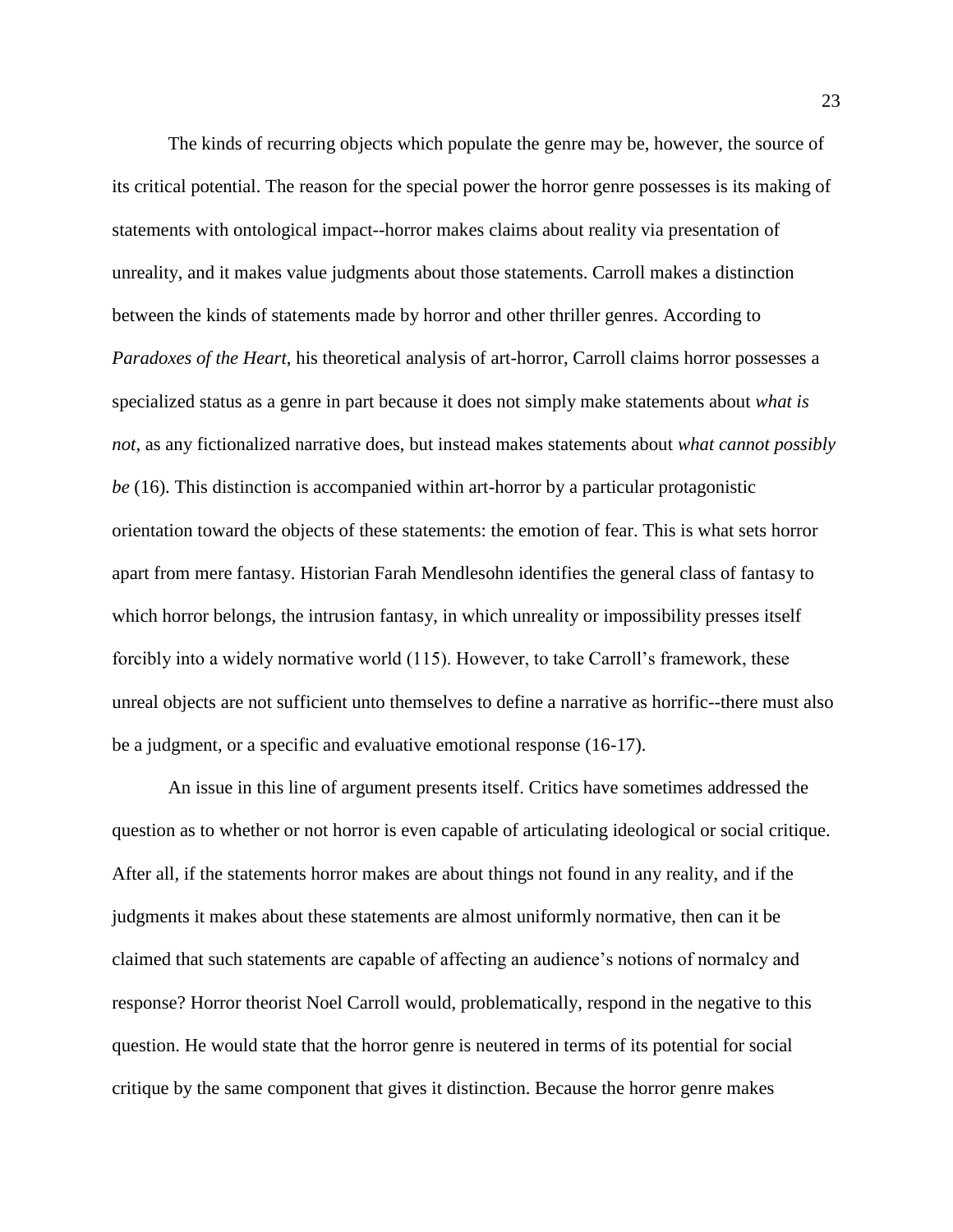judgments about statements that "cannot possibly be,"--i.e. wolf-men, vampires, ghostly dolls- these judgments are about nothing at all (199-201). After all, what does it matter if I say that ghostly dolls are threateningly grotesque and should be destroyed? A ghostly doll has never run for congress, and I'm not likely to encounter any such ontological aberration in my own life.

One issue with Carroll's response is that, as mentioned in Chapter 1, the cultural categories on which his distinction rests are significantly more culture-bound than he admits in his treatment. While haunted dolls do not exist in our culture, they may *exist* in another culture. Conversely, things which we may claim objectively exist within our culture may be in the realm of fantasy for another. Almost any modern form of technology would seem supernatural to anyone alive fifty years ago, and to many people who still live in largely pre-technological cultures. Carroll's claim that the judgments of art-horror are neutered by the ontological categories to which the judged objects/statements belong is undercut by the socially constructed nature of these categories. He neatly bypasses this issue by labeling works which truck in horrific effect without ontic violation "thrillers," a distinction which he acknowledges as arbitrary, but the line must be somewhere, right?

Still other theorists have sidestepped this issue of unreality entirely and claimed that it is instead horror's unique relationship with themes of existentialism and ontological discombobulation which make it a prime site for this kind of cultural understanding. Philosopher Stuart Hanscomb claims existential theory can be understood as horrific, or that our understanding of an existential perspective can be enhanced by an understanding of how horror operates, given the tendency of each subject to dramatize and destabilize our relationship with reality and our place within it (1-6). Philosopher Eugene Thacker has gone even further in this direction, and argues in *In the Dust of this Planet* that horror is itself an existential tool for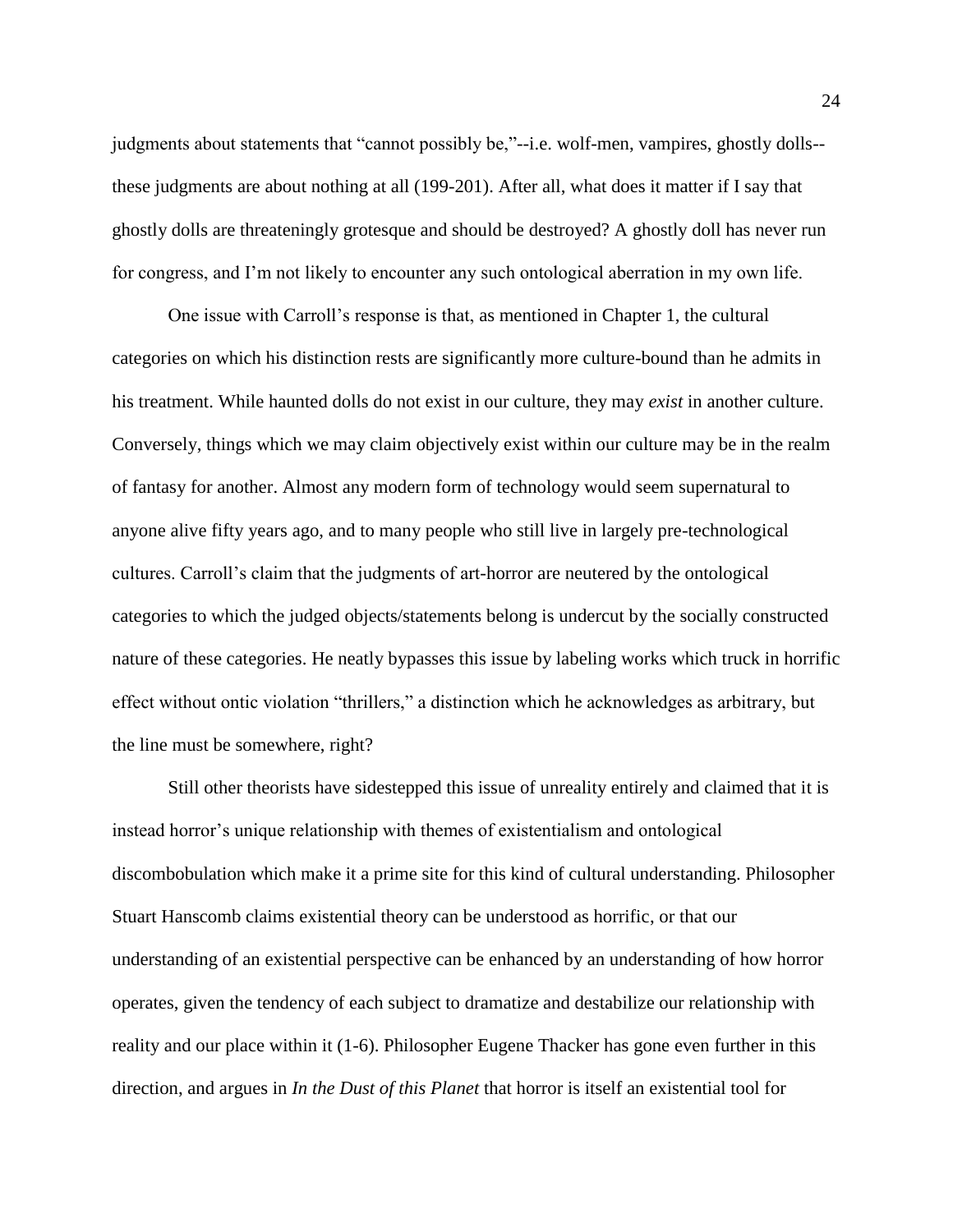coming to terms with the idea of a "world without-us" (8-9). To both of these theorists, horror is seen as existentially *therapeutic*, given the emotions or worldview embedded within its treatment of violation.

The modern horror genre has at times attempted to bear out the optimistic perspective as to horror's potency for cultural effect. Contemporary horror has demonstrated a powerful interest in and potential for social impact, with such films as *Get Out* drawing massive crowds while simultaneously using the horror space to generate social critique. In *Get Out*, a black man is brought to meet his white girlfriend's family on their palatial estate. It's only after he arrives that he realizes something dreadful is afoot, and he narrowly escapes losing his mind—quite literally- -to the twisted desires of the whitewashed antagonists. His unawares manipulation by the white characters of the film then mirrors the subtle and not-so-subtle manipulation African-Americans may experience in normative White culture at large. Here the horror genre can be understood as using audience understanding of one form of manipulation in order to illuminate the other.

This use of audience knowledge to leverage effect is not new. Historically, horror has repeatedly used the expectations which come with its labelling to address itself directly to the ideology of its audiences. The horror genre has always been powerfully intertextual, and has frequently drawn on what rhetorician James Porter refers to as "presupposition" for comprehensibility (35-36). That is, horror often makes demands on the audience to bring certain forms of knowledge, genre-keyed understanding, to their experience of art-horror. Audiences who fail to bring this knowledge are often left out of the full modern horror experience, particularly in contemporary examples from the genre, when the conventions and operations of horror narrative themselves become objects of address. The rigorous intertextuality of much modern horror nearly demands an audience schooled in horror convention. Who will live? Who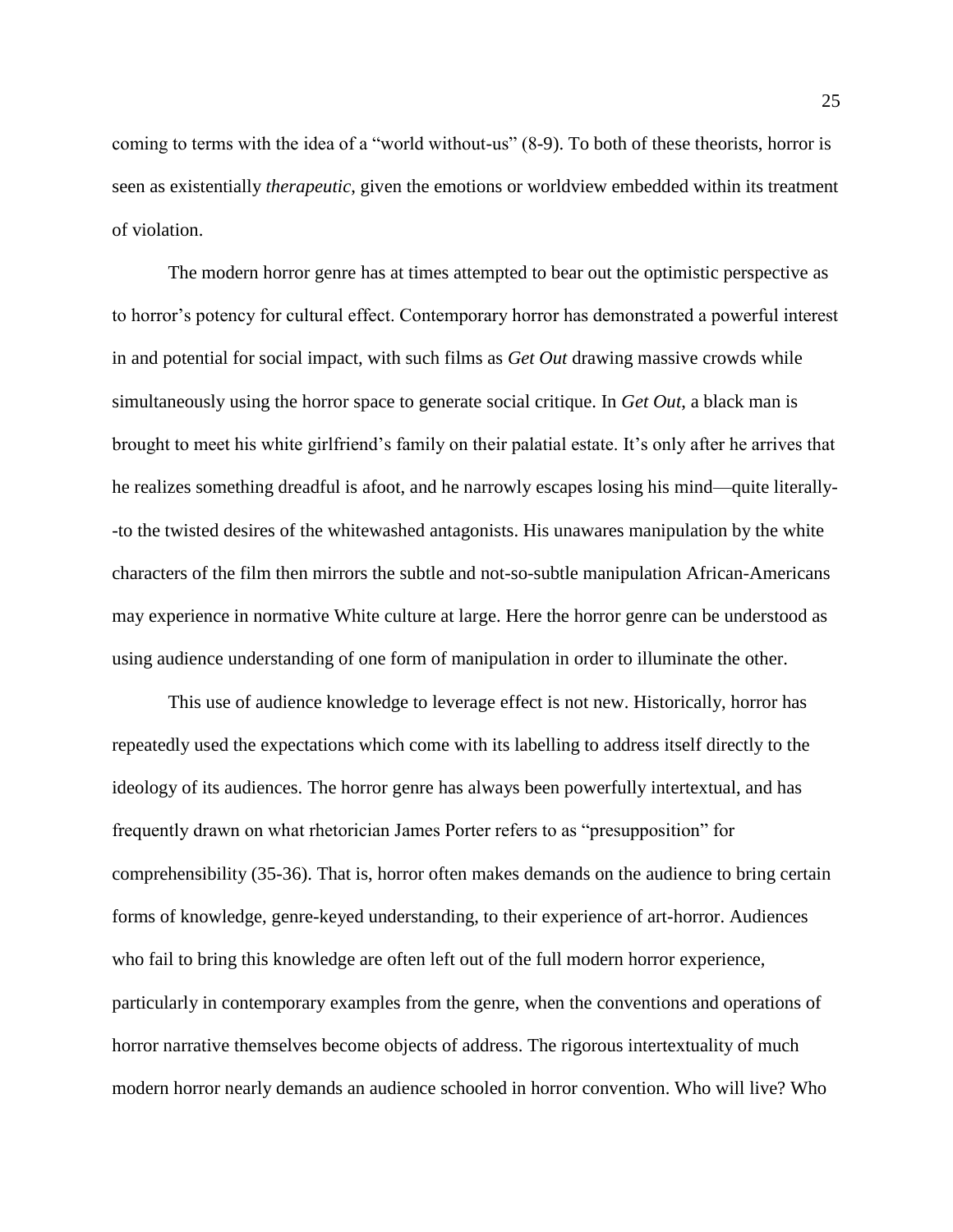will die? Where will the ghoul strike next? It is the suite of answers to such questions that form a substrate of generic expectation out of which much contemporary horror story operates.

Presupposition doesn't only operate on the level of meta-narrativity, however. Because horror is a genre of specific audience response, generally fear, it often relies on violation of audience expectation in order to function. A natural question is how this can occur in a genre seemingly so reactionary and entrenched in tradition. If horror relies on violational statements for effect, how can such violation occur within such a small selection of tropes? There are two responses to this, both of which answer this conundrum by pointing to changes within the horror genre itself. These two forms of change could be termed *inter-generic* and *intra-generic*. The former is that which occurs when one genre begins spill into another, as when a film promises romance only to subvert the audience's romantic expectation with horrific effect. The latter is that which occurs when an element within the genre itself shifts or *intensifies*, as when each new iteration of a horror franchise ups the ante in terms of blood, guts, or effects. In either case, horror relies on a great deal of presuppositional knowledge in its audiences in order to function properly. This wealth of knowledge, as I will show, serves as the jumping off point for horror's possible effects.

Horror then operates by presenting the audience with a statement in the form of a horrific presentation, then judges this statement and disposes of it accordingly. Not only this, but horror also relies on the audience's expectations for what kinds of statements constitute this horrific class and what kinds of judgment are appropriate thereto. This one-two generic punch has been imagined by numerous theorists to be a site of social impact.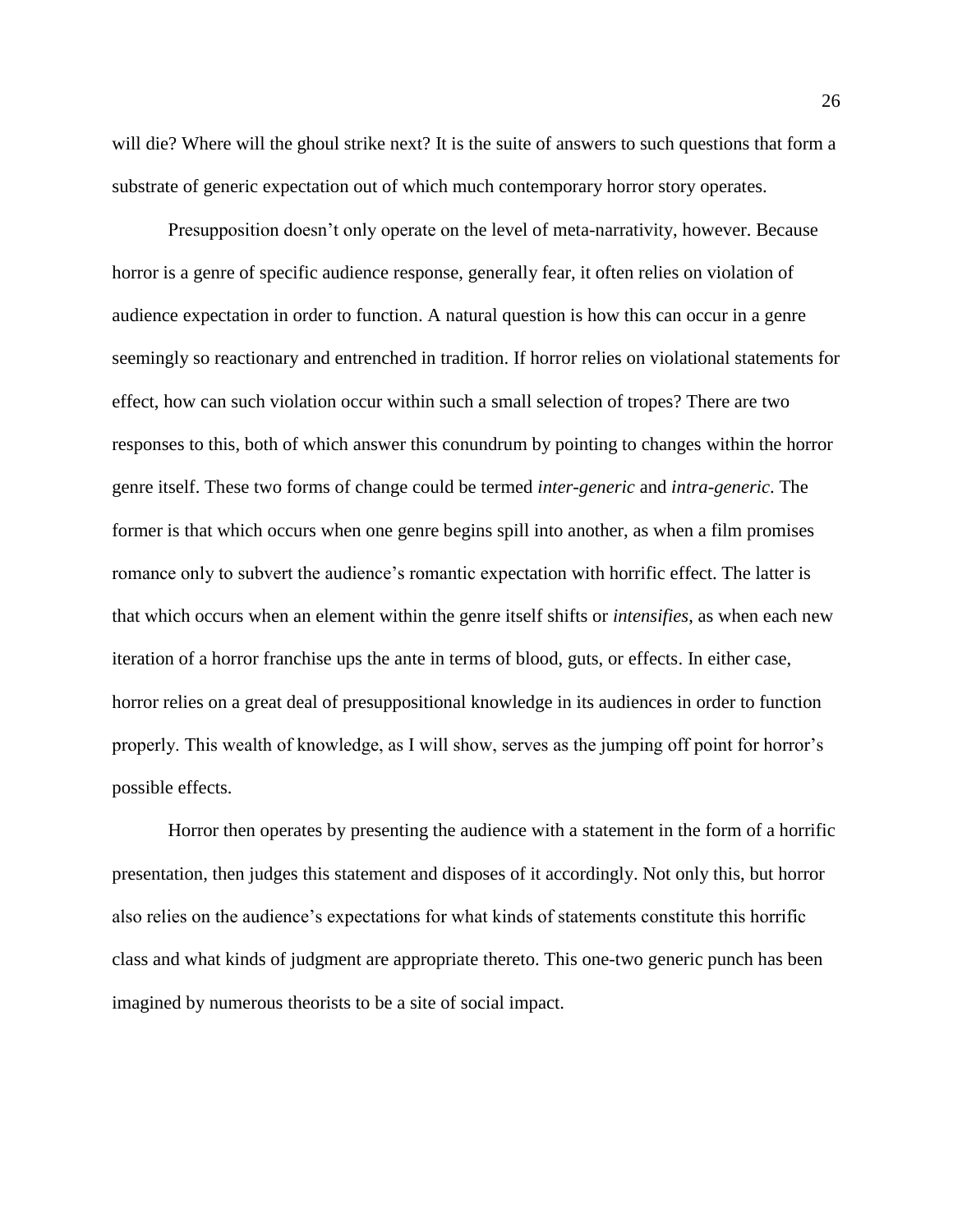#### **The Rhetorical Maneuver and Horrific Criticality**

In further understanding the play between expectation and delivery, and how this play may become a site for critical effect, it may be useful to step for a moment into rhetorical territory. Kendall Phillips articulated what he referred to as the "rhetorical maneuver" in order to resolve what he saw as an inherent tension within postmodern notions of subjectivity. According to Phillips, postmodernism motivated a replacement of traditional notions of personal identity with a new idea of subjectivity. Within this framework, identity is simultaneously fluid and multiple, while at the same time determined by context and social disciplinarity (310-312). In order to account for this dual-nature of fluidity and overdetermination, Phillips devised the rhetorical maneuver to describe the space which opens between determination and deployment within the operation of subjectivity. He posits the instance of identity as a specific, contextbound "position," into which a subjectivity is performed as "form" (312-317). Position is then the situational space for identity to occupy, say as a teacher or student, while form is the specific performance within that space which may or may not cohere with the expected performance. The rhetorical maneuver, as Phillips describes it, occurs when an individual deploys a form not appropriate to the social position specified by context (317-318). As, to use his example, when a student deploys the form of "new father" in order to request additional time on a school assignment. He has stepped outside the expected student position, and subverted expectation by delivering a subject form of "new father."

In order to understand how the rhetorical maneuver can be applied to genre deployment, it's necessary to understand the structure of subjectivity as portrayed by Phillips as a dialectic of expectation and delivery. The maneuver occurs in time. He characterizes that which precedes the form of deployment, the position, as something which temporally precedes the deployed form of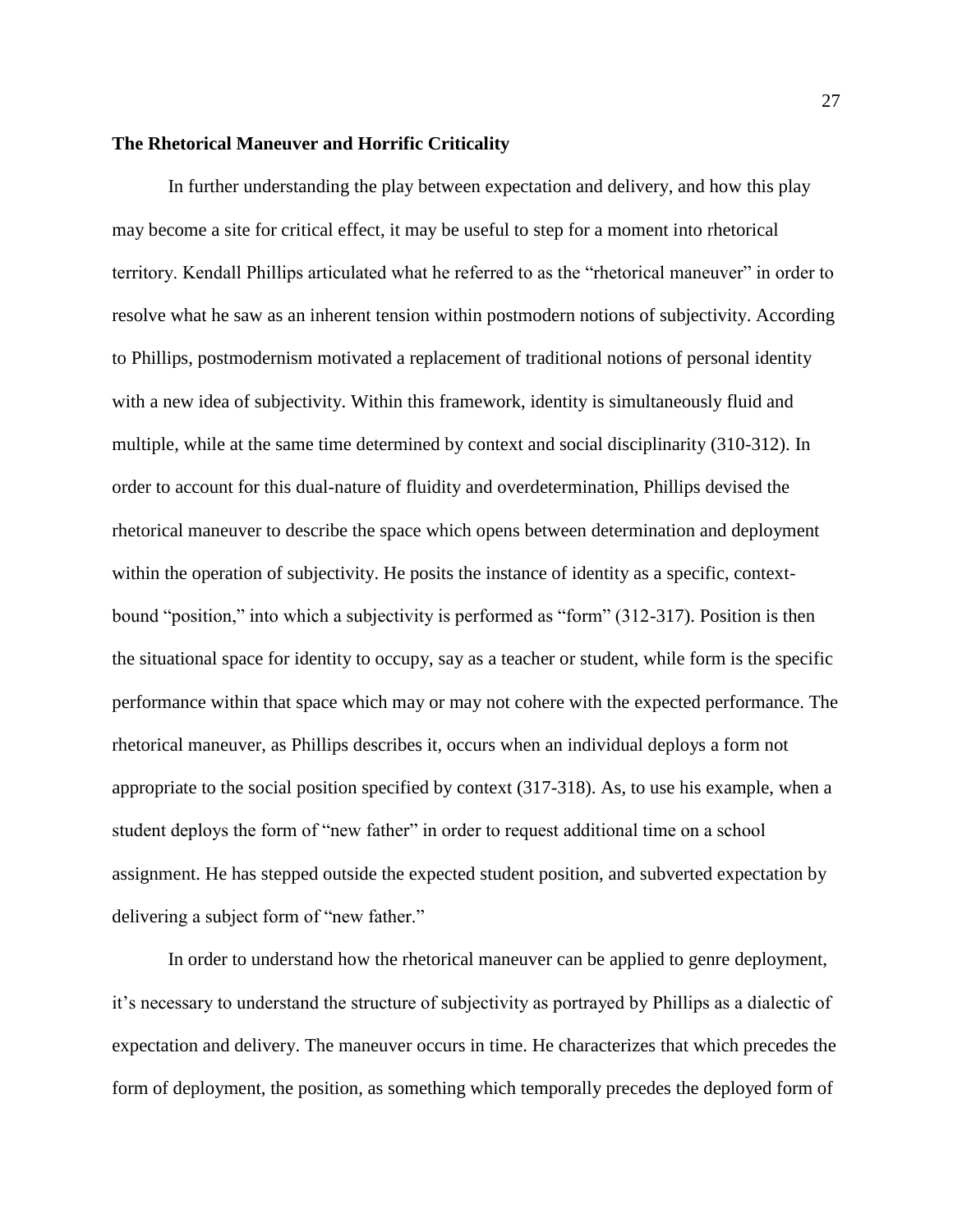the subjective performance (Phillips 319-320). Put another way, Phillips' rhetorical maneuver assumes presupposition on the part of the audience and rhetorically subverts this expectation to bring about a specific effect. In the case of Phillips' example, this is more time on an assignment. In the case of the horror genre, it is possibility of critical effect in the audience.

If subjectivity is seen as a kind of per-*form*-ance within an expected position, then the horror genre, as its own kind of performance, can be seen as responding to the disciplinarity of audience requirements to possess the label *horror*--genre, to borrow a term, must be hailed as such. In other words, both subjectivity and genre are best understood as dynamics of expectation and delivery along disciplinary lines. If this is so, the horror genre is a specialized kind of genresubject which is defined by its self-conscious adherence the expectations which precede it. A horrific genre-subjectivity would be one which is defined by its insistence on always delivering on audience expectation in a two-part performance: horrific statement and narratorial judgment.

If we allow the preceding use of Phillips' framework to understand performance broadly, we have opened up a new means of understanding not only the violational operation of the horror genre, but violation more broadly. By making this turn, we are enabled to see Phillips' rhetorical maneuver as a means of conceptualizing transgressive expression generally within spaces of determined expectation, and horror as only a specialized instance of this possibility. In this framework, a transgressive communication would be any whose form deviates from the expectational position which precedes it. The horror genre is distinguished in this case by the fact that it makes statements not only about it's narratorial objects, but concerns these objects with violation of what is considered possible.

Genre theory can also be used to understand this transition. Rhetorician Carolyn Miller's concept of genre as structuration within rhetorical community can be imagined as the position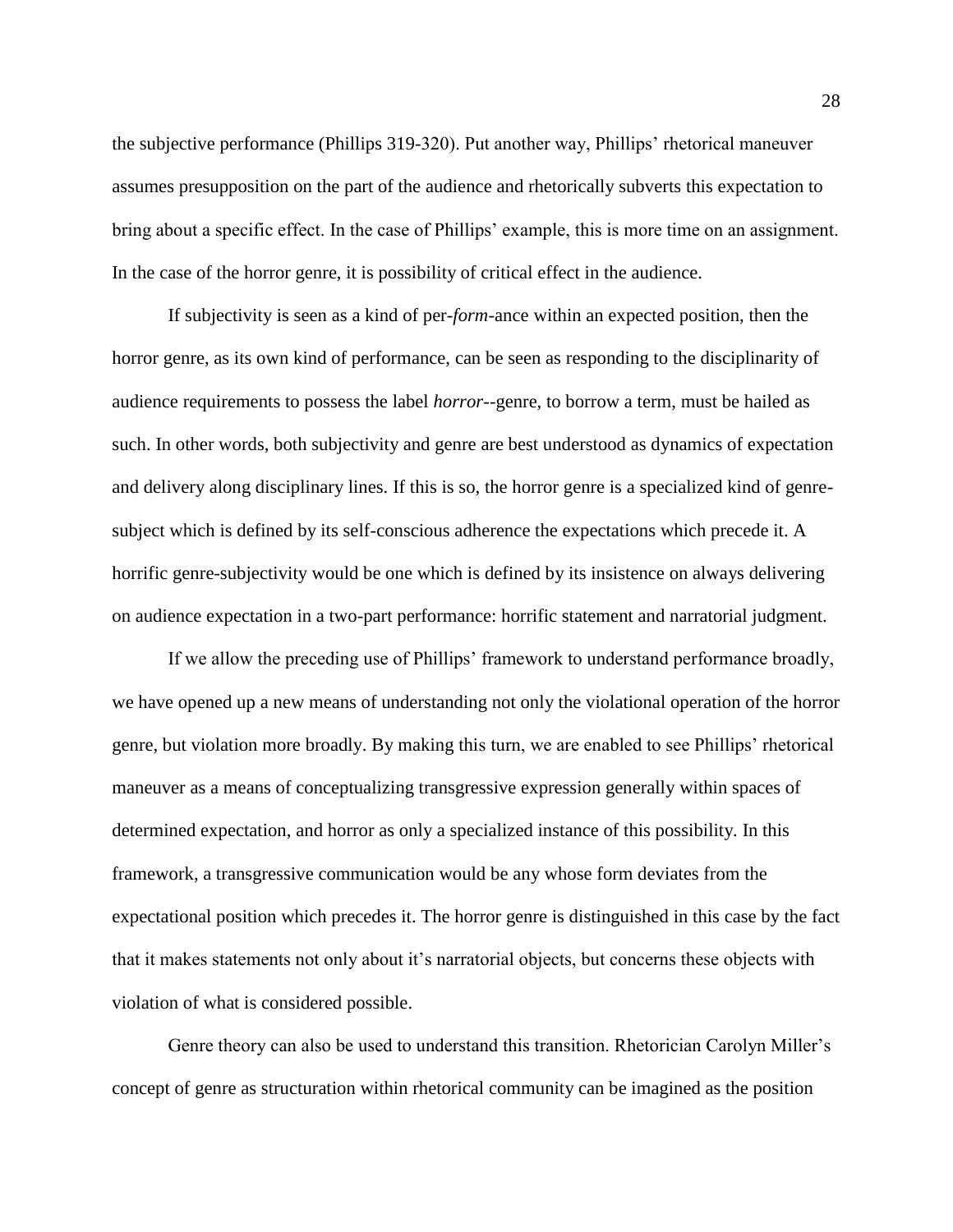within which a genre piece's form is deployed (70-71). In Miller's theory, genre is the reproducible network of communicative elements which have become traditionalized within a culture for creating particular effects. Almost like brain-synapses, these tradition-worn pathways of expression constitute the call which specific pieces of communication answer, and so are made comprehensible (71-72). If one imagines this illustration overlaid on the position vs. form contrast which Phillips specifies, the distinction between *recognizable-as* and possible, realworld *expression-of* would become the space between Phillips' position and form.

The horror genre is in no way privileged in the ways in which it can be understood through this specific lens of expectation and delivery. That said, while it is not privileged in being able to be understood in these terms, it is interesting as a genre which specifically concerns itself with violations of *what is possible*, in Carroll's terms. In this way, it bears a certain resemblance to the avant-garde. Similarly to the problems briefly mentioned above, theoretician Thomas Docherty describes in his introduction to *Postmodernism: A Reader* the problem inherent in a genre/form which relies upon violation of expectation for its effect (14-16). If the avant-garde is always violational, is it violational at all? Isn't this perpetual expectation for violation a kind of stability which presses up against the avant-garde's raison d'etre--to always violate? More significantly, how does this problem compare with the problem of horror, which must always frighten through means of ontological violation?

The difference between the problem of horror and the problem of the avant-garde is to be found in the distinction between where violation is found in each. While the avant-garde may find its violation in the whole of its structure, from form to subject to presentation, horror benefits from controlling its variable surrounding the ontological irruption as much as possible. When Mendlesohn cites the horror genre as belonging to the super-genre of intrusive fantasy, she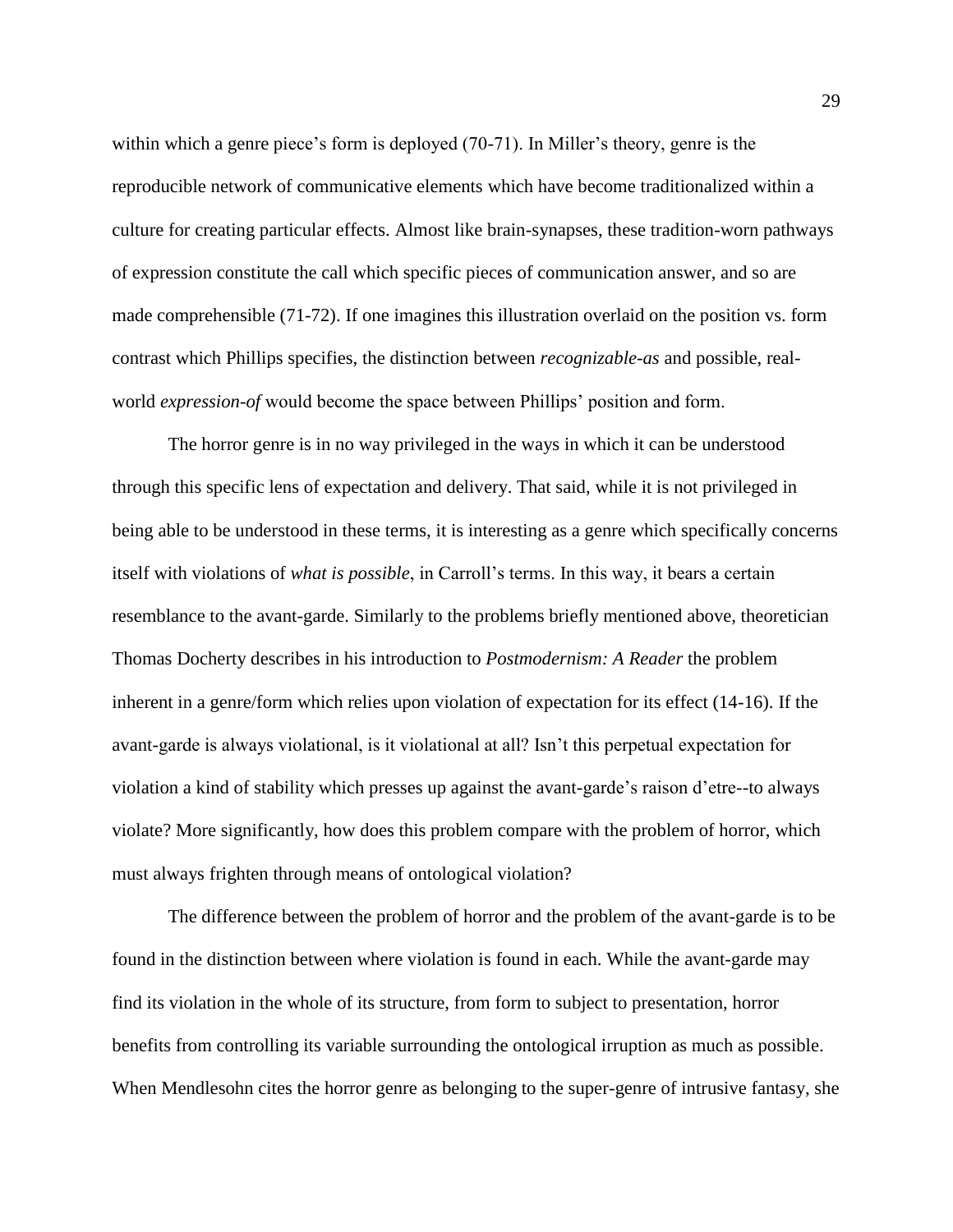makes an important observation: what intrudes is only considered an intrusion because it enters a normative world, though, she concedes, this normative world need not be our own (114). While the avant-garde always a delivers an experience which subverts expectations, horror delivers an experience which delivers upon expectation enough to establish the world as normative, only then delivering an ontologically violational element.

An illustrative counterexample may be useful. The popular podcast *Welcome to Night Vale* takes the form of old-timey local radio show piped in from the small desert town of Night Vale. It's describable as a Lovecraftian take on *The News from Lake Wobegon*, complete with descriptions of unexplainable deaths, monstrosities in the bowling alley, and a member of the PTA who is a sentient, psychic, glowing cloud of ectoplasm. While all these come off as horrific, particularly considering the penchant for the program to trade in sudden deaths, it never becomes something describable as belonging to the horror genre. The reason for this is the lack of normativity into which the events in the program enter. While the program's narrative is horrific as contrasted with our world, it is not horrific within the world of Night Vale. In fact, this lack of narrative horror at the deeply disturbing events in the town are the source of its comic tone. Yes, a pterodactyl materialized during the high school pep-rally, killing 7, but these things happen.

This kind of unbounded strangeness, while upsetting, fails to be horrific because the horror experience remains unbounded. That is, there is no way to gain a firm footing within the narrative world of the podcast according to which one might discern what is truly aberrant within the world and what is not. Media theorist Isabel Pinedo identifies this "boundedness" as one of the defining characteristics of the horror genre, both within its modern and historical horror iterations (20). It wouldn't be absurd to refer to a narrative like that in *Welcome to Night Vale* as avant-garde, or at least it's far more likely to answer to that label than horror, at least according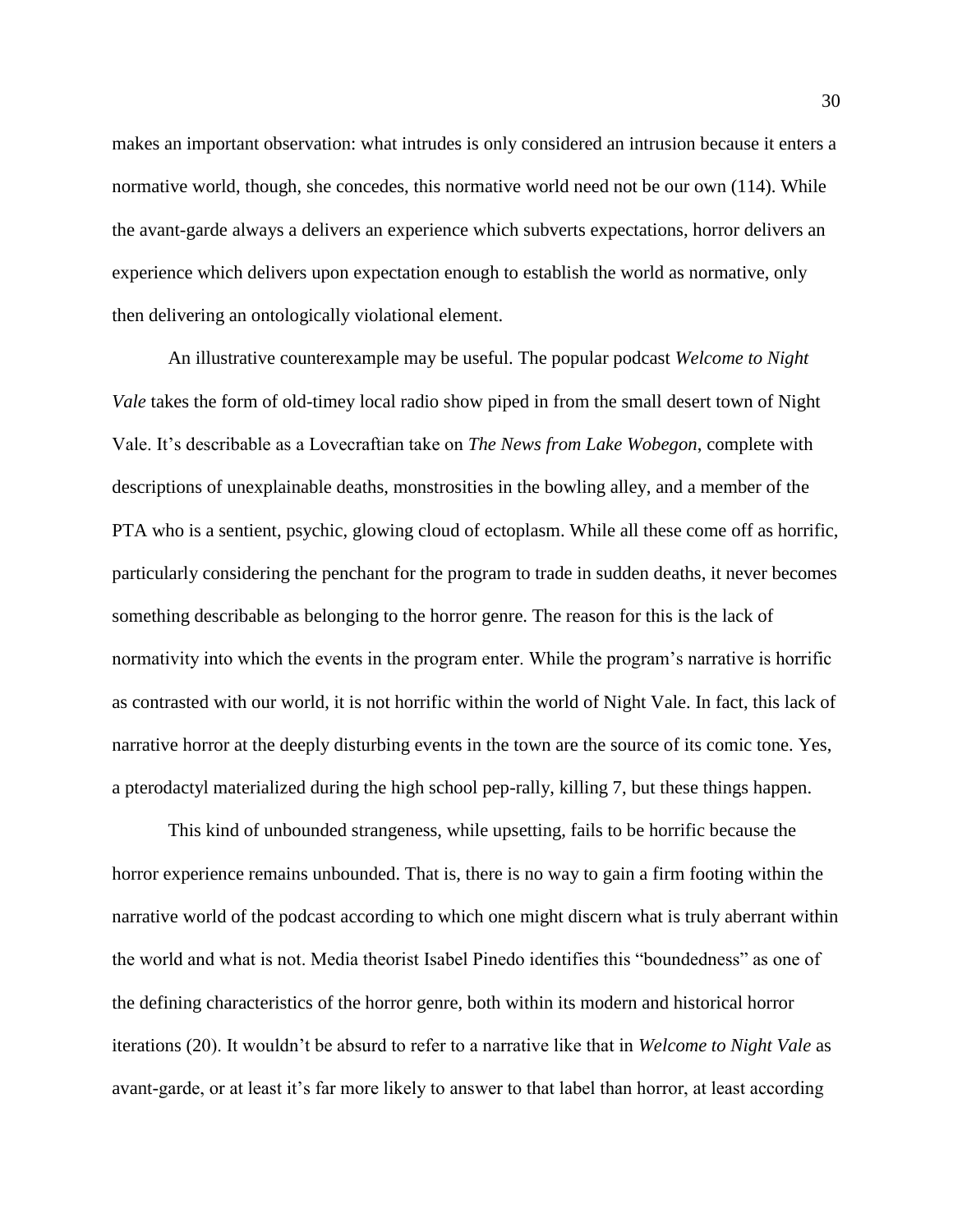to the categorical definition used by Mendlesohn. Horror then avoids the avant-garde stumbling block of a perpetual horizon of violation by grounding its transgressions in a system of normativity that always allows a contrast between that which is normative and that which is not.

#### **The Critical Possibilities of Horror**

I've described above a specific way of understanding the systems of expectation and delivery within genre generally and the horror genre specifically, using Phillips' rhetorical maneuver as a tool to illustrate the space between expectation and delivery. The question which presents itself now is, "So what?" What does this model allow us to understand about the horror genre, and what does this maneuver allow to be accomplished within the horror genre specifically?

The reason this work addresses itself to the horror genre is for the special types of effects which are enabled through transgressive communication in a genre which makes overt value judgments on ontological and ideological violations. In other words, the horror genre is capable of performing unique social action by virtue of the fact that art-horror narrative, as described in the first section of the paper, operates in two stages: First, the art horror artifact presents an object or performance which is explicitly violational. Second, the narrative/piece responds to this non-normativity through the story's transition to its second act, entailing a repudiation or puttingdown of the horrific elements the narrative presents. Or, at least, this is how art horror has traditionally operated. A number of contemporary strains of the genre, those which engage in the kind of potentiated maneuvering I've described, leave off or leave incomplete the second phase of this structure, resulting in a presentation of a horrific or violational statement which is not then resolved.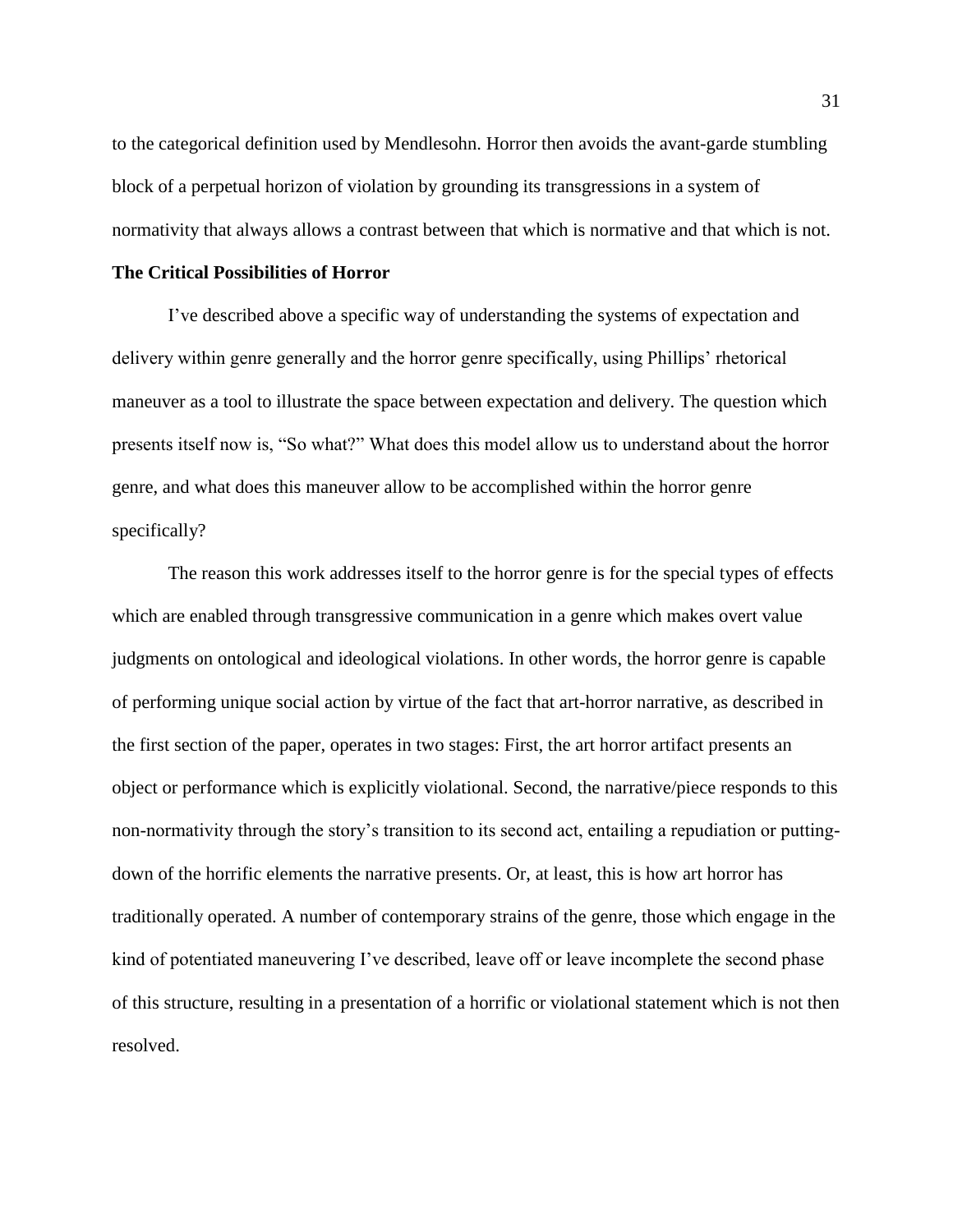A metaphorical description of this process may be useful in order to illuminate the call/response structure of traditional horror. In understanding horror as a kind of ritualized movement into impurity, what anthropologist Mary Douglas has described in *Purity and Danger*, we can imagine the horror genre raising the blinds on the structure of our categoricity, giving is a brief glimpse of the discategorical chaos outside (Douglas 7-9). This chaos is not simply one side of the cultural category of orderedness, but is instead the non-categorizable space of pre-semiotic *urstoff*, what Paul Santilli in his treatment of horror and evil describes as a manifestation of what Kearney called the *chora,* resembling the *abject*--that which precedes the linguistic symbolic order, in philosopher Julia Kristeva's sense, whose work Santilli sites in locating this boundary (Santilli 175-176). This showing, this raising of the blind, is the first act of the horror performance. The second, traditionally, has been the closing of this blind, the lowering of the shade. One can imagine the classical horror artist saying, "See? Thank goodness we're safe from such chaos." In much postmodern horror, however, which maneuvers within the audience's expectations, the blind is not lowered. The window is left open and we're left to, at best, imagine to ourselves that the raising itself was mere fictionalization--we're relegated to using the boundedness of the experience as a stop-gap for resolution the narrative failed to provide. This failure to close what's been opened is what Pinedo identifies as one of the hallmarks of postmodern horror narratives, typified by a cultural tendency away from stability and comfortable dualities (24-25).

This temporal operation of horror in stages can be understood as a manifestation of traditional narrative structure. Like any classic story genre, horror functions in three stages: equilibrium, disequilibrium, new equilibrium. Unlike other genres, however, the stage of disequilibrium within the horror genre does not simply function by showing an undesirable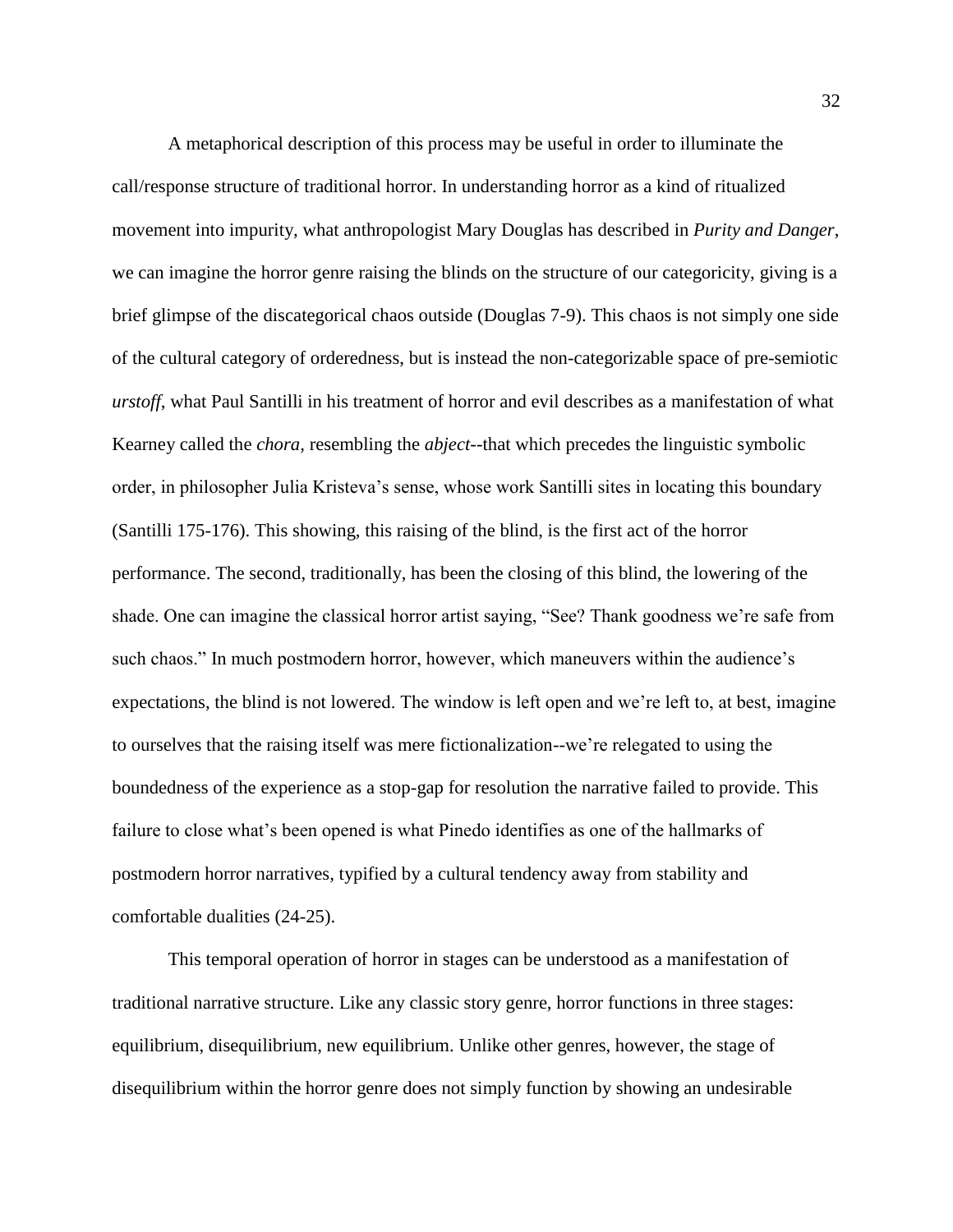challenge or task to be faced, but what constitutes existential threat through its illustration of a state of affairs *which cannot be.* What faces the protagonist within a science fiction novel or a fantasy novel may be something with which she is not familiar, something which requires a new paradigm in order to understand, but the horror genre is characterized by the status of these challenges as essentially, ontologically threatening. While a science fictional monster may be filed away and dismissed as merely existing outside of, though imaginable to, the categories of the protagonist, the horror monster instead threatens a rupture of this categoricity itself.

It is this first-act presentation phase of the horror narrative that Julia Kristeva refers to as the abject, that which defies human attempts at categoricity by drawing attention to the very constructed-ness of the system wherein it is impossible (1-3). The horror monster, the object of emotive horror, is not merely frightening or threatening to life and limb: its threat operates at a far more fundamental level. Santilli claims that this emotion is not reducible to mere dread or terror, but is instead something more fundamental and cognitive (177). In fact, Carroll states that this essential, ontological violation is the very source of the horror genre's appeal. In his "curiosity theory," Carroll claims that the human need to properly categorize, to order and systematize, is itself the origin of our love for horror (180-182). The horror we feel as emotion is, although by no means identical, ontologically coterminous with the fascination we feel in the face of the horror genre. Both our interest and our horror originate not in the categorical threat or corruption of the horror object, but its very non-categoricity.

But what if a specific kind of maneuver is performed against the audience's expectation of closure? What if, instead of the above-mentioned ontic curtain being closed, it's left wide open, or the ideology of the narrative hero is left wounded by the appearance of this categorically transgressive display? Horror as a set of formal attributes and as a specific kind of audience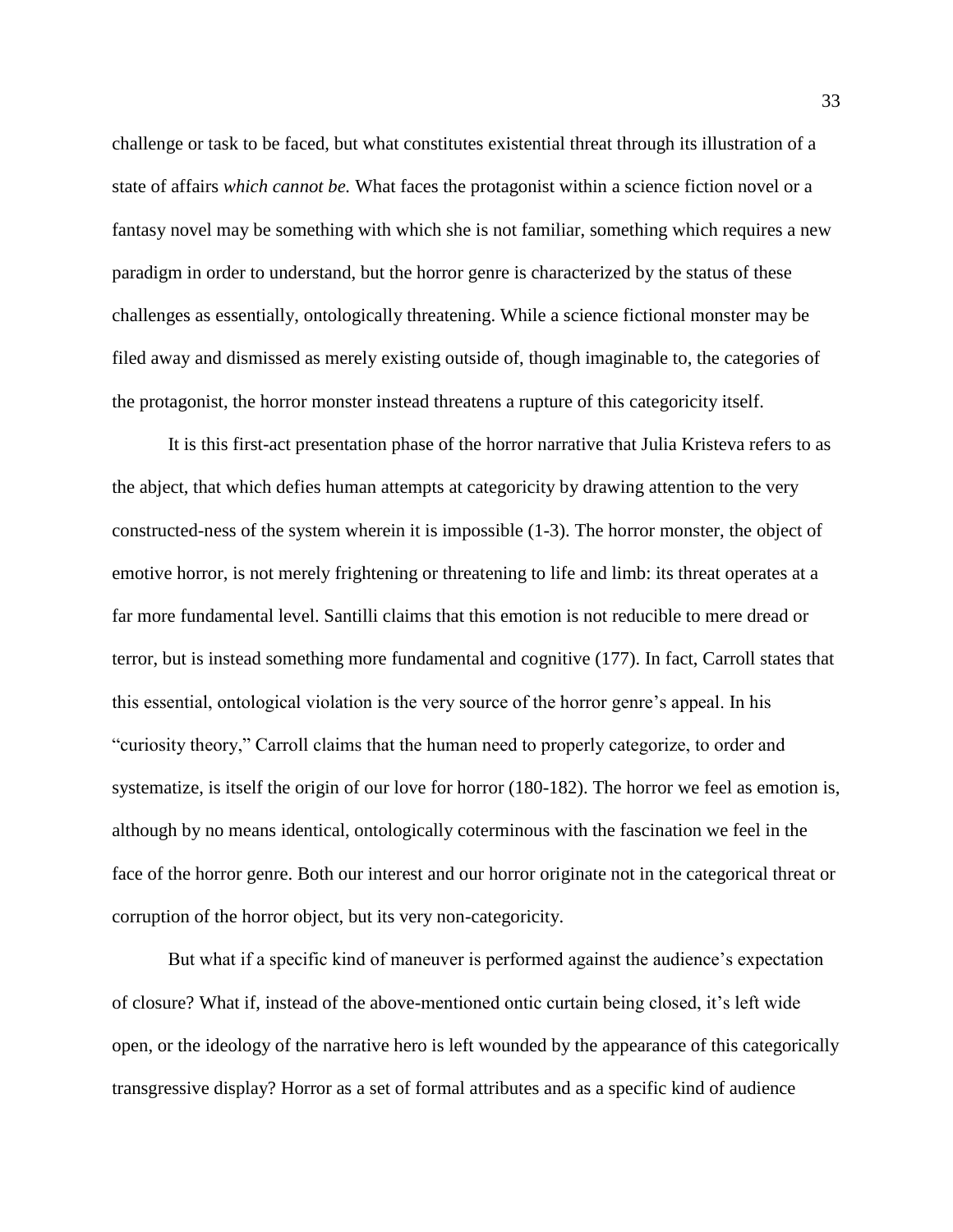response is predicated on the closure of the first act, the repudiation of what's been presented. The window is closed, the categories are restored, the story ends. Presumably, the curiosity of the audience has been sated, and the existential terror of the protagonist has been resolved. But what if this doesn't occur? What happens in the case of Pinedo's postmodern horror? What happens if the form of the horror deployment is a maneuvered mismatch to the expected position?

The response to this is troubling. In *Gender Trouble*, theorist Judith Butler uses that titlephrase to describe acts that don't simple transgress boundaries of acceptable gender performance, but instead draw attention again to the constructed-ness of these boundaries (xxixxxxi). Rather than simply being troublesome, these acts trouble categoricity itself--they are the abject as agent of ideological shift. These kinds of acts bear a sort of family resemblance to the operation of the horror genre. Drag shows, the example Butler uses in the introduction to her work, function by showing what is categorically troubling: a man who is woman, a woman who is a man. This troubling occurs simultaneously in two ways. In the first, the female appearance of the drag outfit seems to declare a mismatch with the male interior. In the second, the male appearance of the drag performer seems to declare a mismatch with what is taken to be a female, or not prohibitively masculine, interior (186-188). To draw an analogue to the horror genre, a drag show which attempted to adhere to the two-act structure typical of classical horror would end with each performer taking off their outfits and declaring, "Don't worry: I'm really a man!" or worse, with the audience doing the same. Obviously, this does not happen, and the discategoricity of non-resolution forms the foreground of the performance itself. The fact of nonresolution, of things not being put back "as they should be" to match a normative ontology,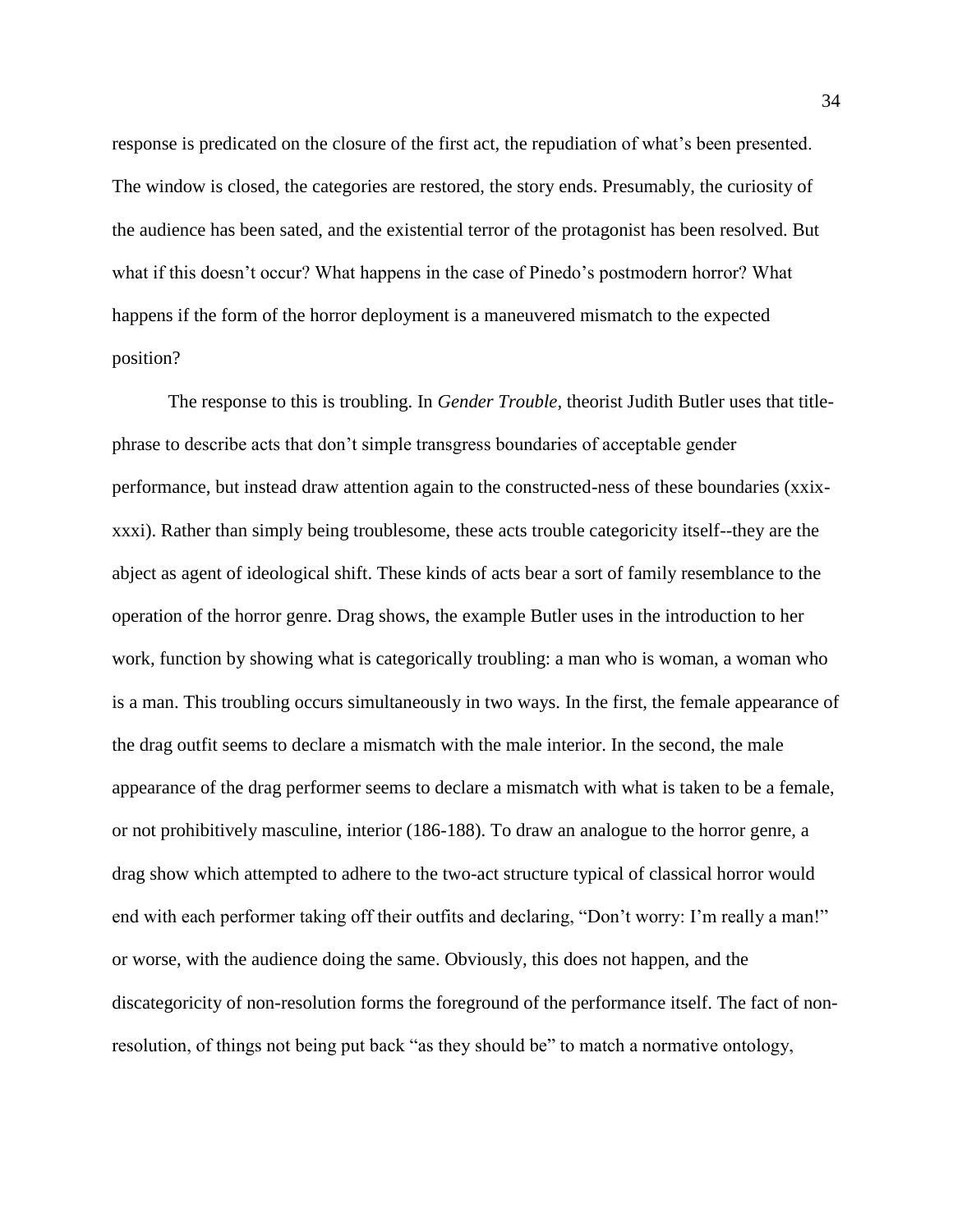constitutes the troubling potential of these performances. Here, discategoricity is a source of powerful social potential.

What I'd like to claim here is that the horror genre, when it employs the transgressive performance of the 'generic maneuver,' gains the potential to perform a kind of 'trouble' on the categoricity of the artistic objects, and perhaps too on the audience who are called upon to relate to the story's protagonists. The possibility for this kind of narrative troubling potentiated in the non-closure of the horror performance is to be located in what Carroll identifies as a necessary element within the horror experience: audience alignment (88-96). It is not enough in a horror narrative to have a categorically violational element--it must also be reacted to in a certain way by the story's normative world, generally the protagonist, and the audience must share this alignment. In other words, the audience and the protagonist must share the same opinion or perspective on the horror objects in the art piece in order for it to constitute an example of the horror genre. If this sympathy is not present, the art-horror will have been a failure, or will no longer be describable as horror as such.

Another concept from Carroll that might be useful in understanding this movement, as well as the role of sympathy in imagining possible effects of the horror genre, is that of the distinction between *believing* and *entertaining* (79-80) The problem with emotive responses to the horror genre, according to Carroll, is that it simultaneously requires sufficient audience buyin to elicit an emotional response, a buy-in which would seem to require a tacit audience belief in the images and statements provided, while also being a contained, artistic, fictionalized. To frame this problem as a question, how can an audience respond emotively, viscerally, to what they believe to be not only a fiction, but a fiction characterized by its very impossibility? If the origin of the emotion or horror is a kind of epistemological troubling, how can this emotion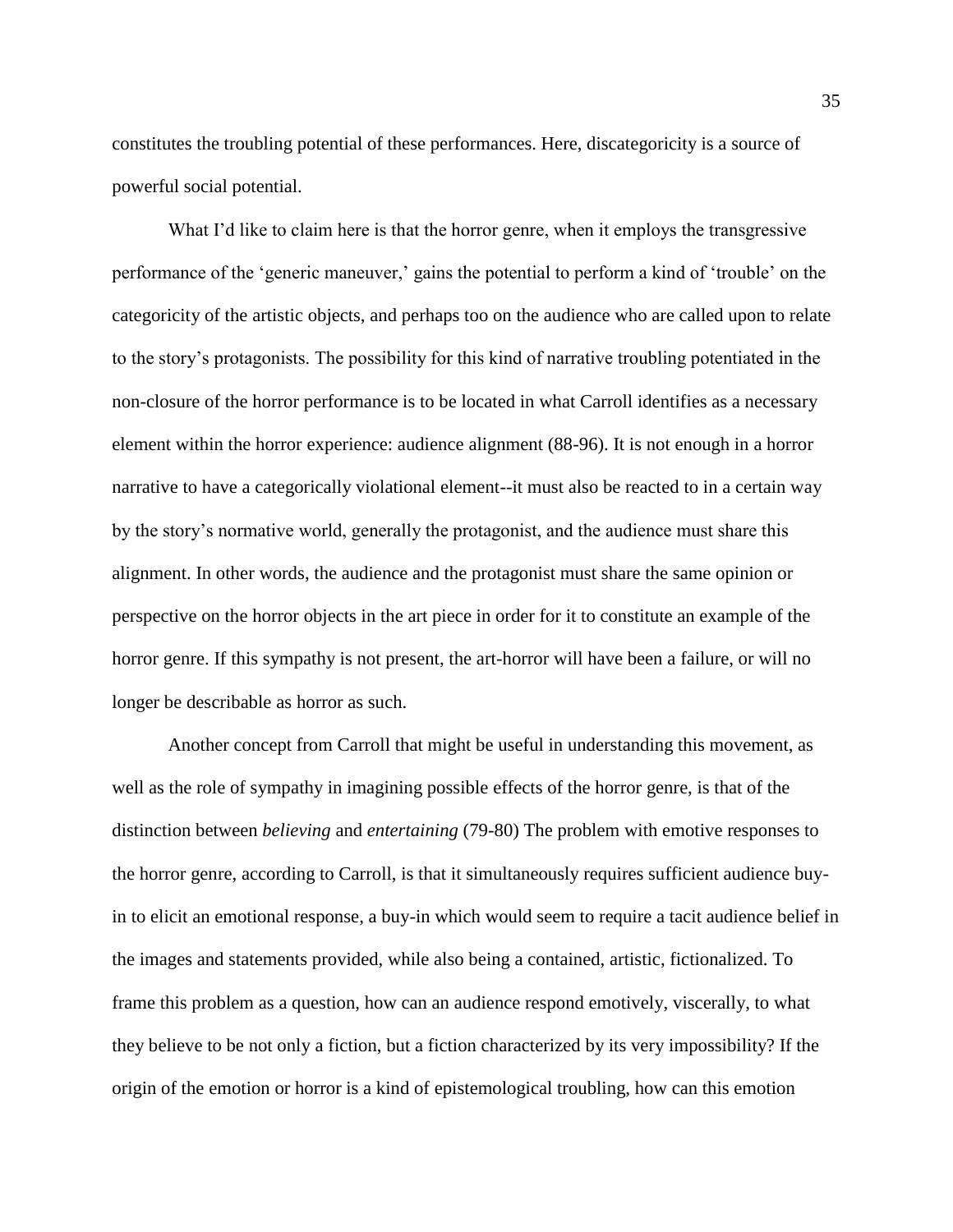coexist with my conscious understanding of the fact that the scenes and objects presented in the film are fictional? The answer, according to Carroll, can't simply lie in a two-stage belief/refutation process, whereby the audience first believes the monster is real, only to consciously banish this belief (83). The reason for this is that, if the audience believed for even a moment that a horror monster, let's say half-lobster/half-man, were real, they would immediately run screaming from the theater, not merely jump in their seats. The solution Carroll finds to this quandary is in the distinction between true belief and simply *entertaining* an idea. To entertain an idea is, for Carroll, to emulate or simulate true belief, or to imagine oneself affected by their adoption, without truly accepting these objects, such as man/lobster hybrids, as factual entities.

So, it is not the case that the audience now believes in a world in which the categories transgressed by this film remain broken or disrupted, but it may be the case that they may now be able to entertain a world in which they have remained disrupted, and too entertain the possibility of this continued disruption as a kind of equilibrium itself. To return to the possible effect of this idea-entertaining on the equilibrium-centric structure of the narrative, if the audience is able to entertain the idea of a world in which the horror monster is, for example, not truly evil, but instead an ally in disguise, this idea-entertaining may be allowed to work on the same plane of abstraction as the categoricity the horror objects of the narrative occupy. In other words, assuming the notion of idea-entertaining to be conceptually sound, and assuming that the audience has opened a suspended space in themselves where fictional assertions are allowed to have emotional or abstract effects, a maneuvering away from audience expectation may be able to affect an impact in terms of the expectant categories according to which horror narrative is comprehensible.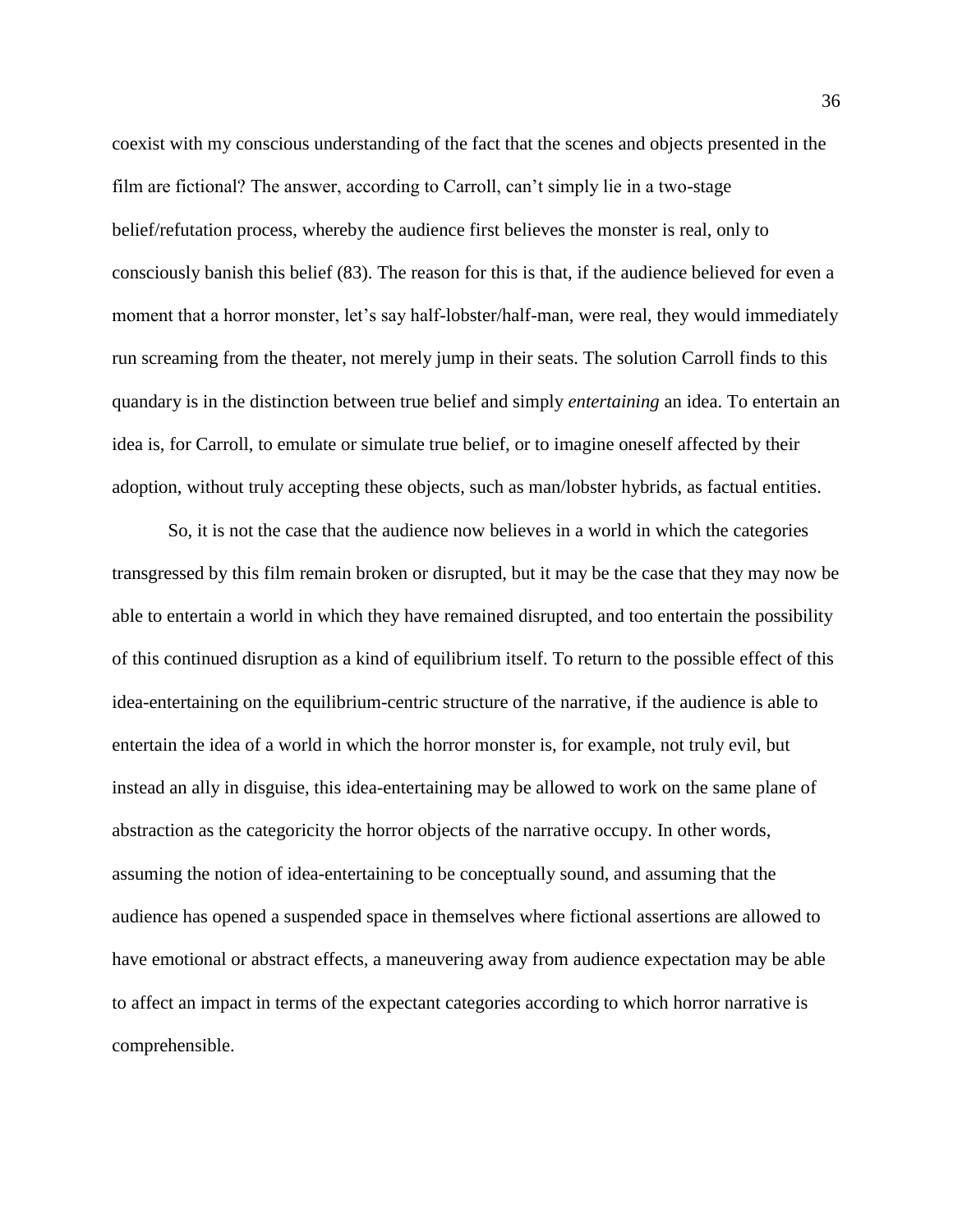In order to discern what this kind of maneuver might mean, it would require working something out which hasn't been treated here: precisely what it might entail to *entertain* a notion. One imaginable benefit of the fantasy genres is that allows us to imagine possible worlds, and this mode of imagination might be close to what Carroll has in mind when he talks about the potentialized state the horror genre takes advantage of for effect. The question of what impact specifically the imagining of an alternative world is capable of creating in an audience is one far too vast to be explored here. It is almost a truism, however, that the experience, even in fictionalized form, of a world which has hitherto been conceived as impossible will have the impact of expanding an audience's sense of what is *conceivable* in the world. In other words, although fiction will likely not change the audience's notion of what the world is, it will necessarily impact their conception of what worlds are imaginable. This seems a decent enough first step in conceptualizing a space for horror fiction's critical effects.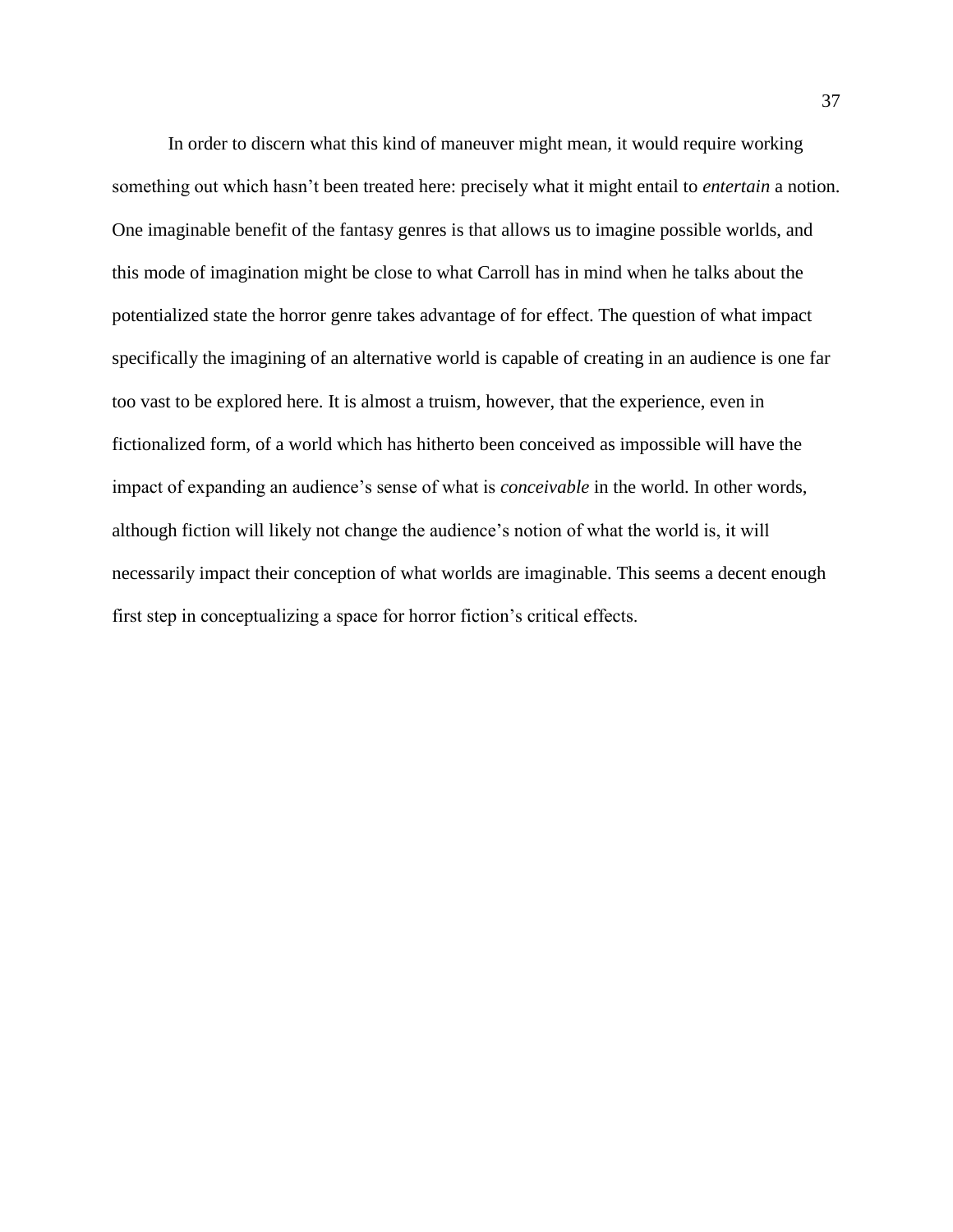#### **Chapter 4: Theorizing** *Night of the Living Dead*

From more general theorization, let's turn to specific instance in the history of the contemporary horror genre, The *Night of the Living Dead*, by George A. Romero. In this chapter, I will explore the operation of both intertextual presupposition and of the sociohistorical operation of monstrous "unreason" as they demonstrate themselves within this film. I've chosen this film as my artifact both for its popularity and influence--it essentially began the modern dispensation of zombie narratives--and for the rich suite of cultural background from which it emerged. I will begin with a general discussion of the film's historical and social background before moving into a more detailed account of its two-act structure, typical of the horror genre generally.

#### **Background of the Living Dead, Personal and Social**

In this film, a group of survivors hole up in a small home in Pennsylvania while a zombie outbreak, suggested to be alien in origin, causes the buried and unburied dead to rise back to life. The zombies must feed, and the survivors hold off against a siege of hungry and decaying shambling figures, succumbing to the horde one-by-one. Eventually, only one of the survivors-- Ben--is left. As the outbreak seems to be subsiding, he tentatively emerges from their stronghold, only to be shot dead by a group of local militia-men, who ostensibly mistook him for a zombie. The film drew attention at the time of its release for its casting decision to make Ben black, a near first in American genre films.

The *Night of the Living Dead* was released at the apex of the Vietnam War, a year before the Vietnamization of the conflict, which transferred the burden of maintaining the war's progress to the natives of the nation combined with a troop withdrawal. Even while the film was derided for its portrayals of graphic and lingering violence, audiences for this film were also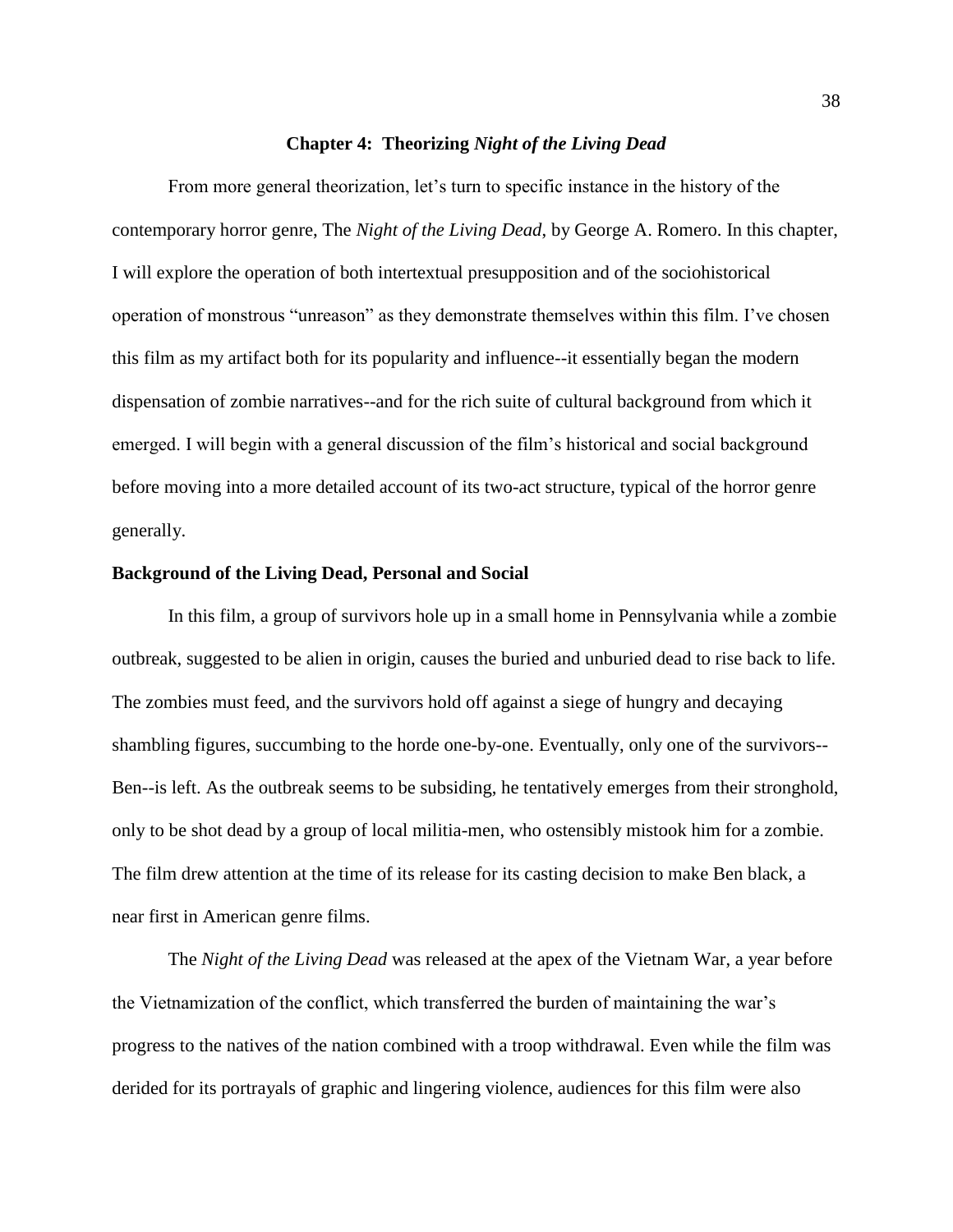inundated with unprecedented imagery of the violence in the East, with up-to-the-minute coverage of village-burnings and napalm-bombings forcing Americans to confront the incomprehensible violence in which they were implicated. The hordes of men who returned from Vietnam shambled back into American consciousness as walking contradictions, simultaneously participating in the narratives of heroism constructed around military service, even while their performed violence and incumbent failure had been telecast into the minds of the American public.

In combination with the ongoing conflict in Vietnam, the Cold War raged on, with hostilities continuing to compound with the Red Threat, who were perceived as a non-rational hivemind, bent on the proliferation of their collectivist ideology. If the violence we performed was monstrous, the repercussions of a failure to act would be too dire to consider. The now cliched "better red than dead" sloganeering of this era is a testament to the degree to which Americans perceived a fall to the red menace not so much as the conclusive military obliteration of previous wars, but as a more ambiguous loss of self, a collapse into a collectivity that threatened the individuality promised by the American project.

From the perspective of the sociocultural/grotesque, this combination of factors strongly contributed to situation in which the threatening actors in the society, the scions of unreason, were both those who, in Monloen's model, were unable to contribute to the American industrial project, as well as those foreign agents who were not simply failing to contribute to the Western rationalist objective, but were embodying its antithesis in the form of the Communist project. The men who returned from Vietnam emerged as broken humans, victims of an effacement agency which robbed them of the ability to become one with the American vision of collective individuality. With us but still "over there," they constituted a grim reflection of our Western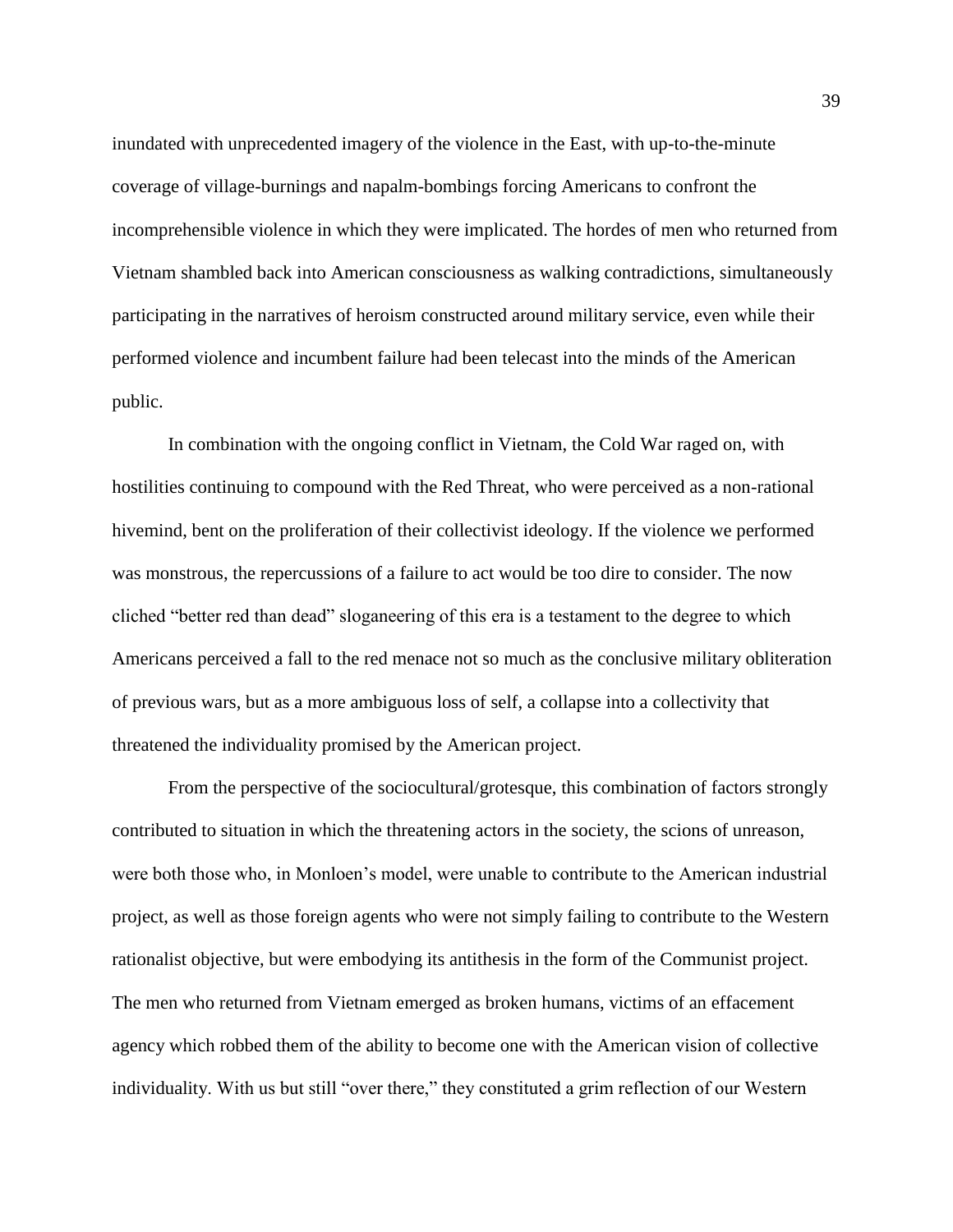vision. The Communists too presented an image of inverted collectivity, a sort of hypertrophy of American industrialism. Into such a cultural current *Night of the Living Dead* entered.

George A. Romero himself participated in a conflicted upbringing, simultaneously partaking of the Western project while estranged from it through the tension of immigration and integration. Romero's father considered himself a Spaniard, born of parents who lived in Cuba during its most successful years. George's father, also George, married a Lithuanian woman named Ann Dvorsky, and they had George, who claims he was raised in a household in which both Spanish and Lithuanian speech were verboten--it was to be only American English (Romero, xvi). They lived in a predominantly Italian neighborhood in which George Romero says he was called a "spic," and was often mistaken for being Puerto Rican, as "Latino" during that time was often shorthand for someone of Puerto Rican descent. This conflicted with George's father's hatred of this association, believing the Puerto Ricans to be turning New York into a sewer (Romero, xvii). This dialectic of integration and friction formed the backdrop to George A. Romero's later generativity, his portrayals of unity and division.

From the perspective of Monleon's sociohistorical treatment, this attempted "coming into the social body" by Romero's family may be seen as a kind of invasion in the inverse, as immigrant populations were often themselves seen as harbingers of monstrous change within the reasoned communities of the "real" Americans. While this immigration, this integration, was seen as an essential quality of the American experience, it is impossible to avoid the contradictions inherent in a culture which simultaneously gloried in the acceptance into the social body anyone who wished to do so, and refused right to entry anyone who refused to cast off their history and participate in the project of integration. This has always been a distinctly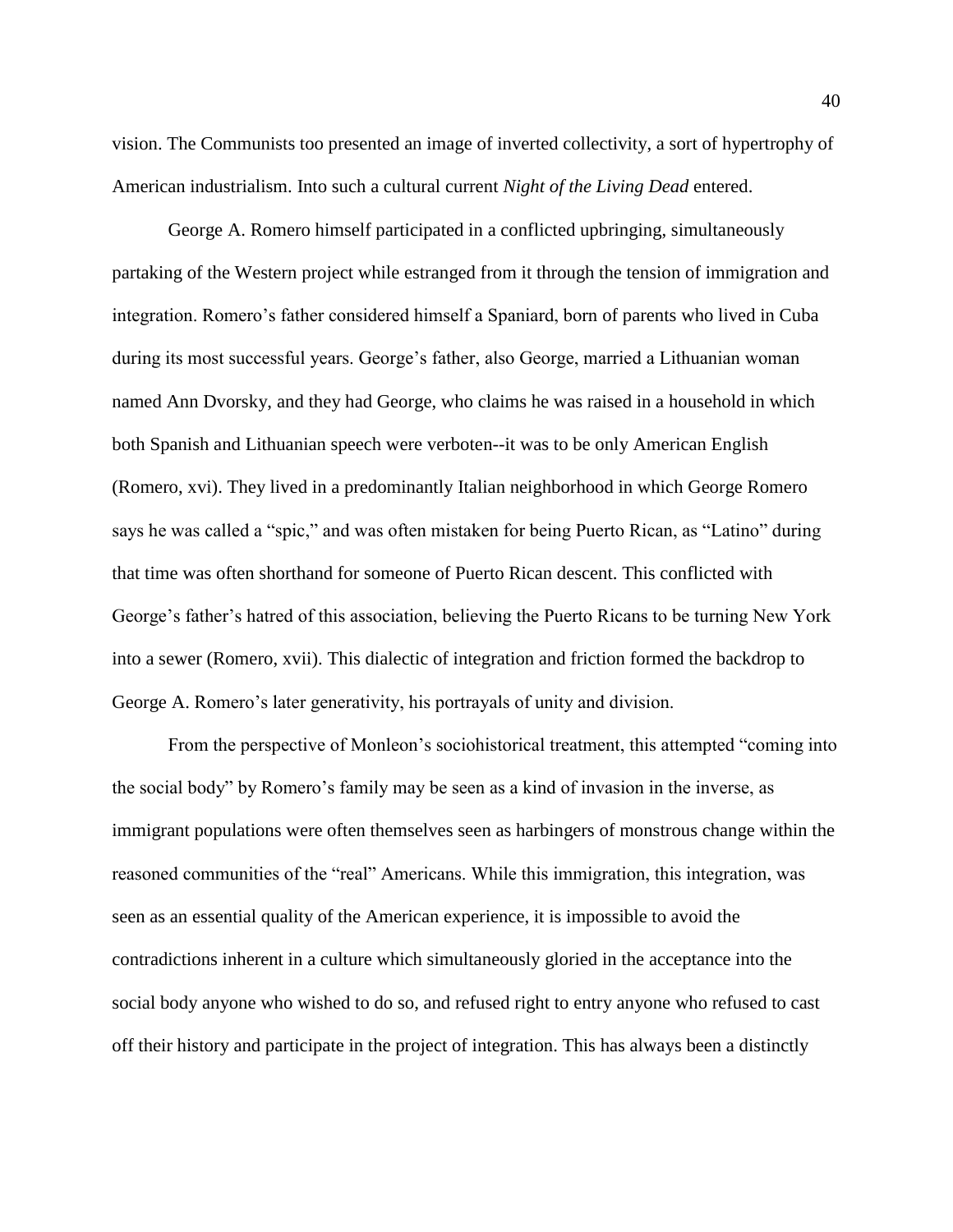American concept, as in the injunction to "Kill the Indian, Save the Man" in the forced integration of Native American populations only a few decades prior.

As an aside, it bears mentioning that Monleon's treatment of the sociohistorical function of the Gothic restricts itself to European examples, and the American project differed somewhat. While, according to Monleon, the integration of unreasoned populations into the reasoned European body was an instance of conflict and tension, the American relationship with this process is a bit more fraught. While there has been a robust history of discrimination against immigrant populations in the United States, the US has also adopted a sort of fantasy theme surrounding the integration of these populations. Given this objective, the monstrosity of unreason within the American project is perhaps best imagined not as a monstrosity of insurgence, as insurgence is a necessary precursor to integration, but a failure of integration consequent to that insurgence. Immigration is well and truly American, just as long as those concerned are able to well and truly "melt" into the idiomatic Melting Pot.

#### **Subtexts of Unreason in** *Night of the Living Dead*

While there have been diverse interpretations of The *Night of the Living Dead*--a work so paradigmatic in its inspiration of a new genre dispensation is likely to generate such discussion- it's worth looking for a moment at Romero's own interpretation of his film's subtext. Romero himself claims that the misinterpretation of his film has led to a great deal of its success. The true subtext of the film, he claims, is one of failure, not valiant resistance. He says the failure of he survivors to survive is not simply a result of the inexorable tide of the coming hordes, but instead results from their failure to truly come together in their resistance. As a result of this failure to integrate, they bring about their own demise.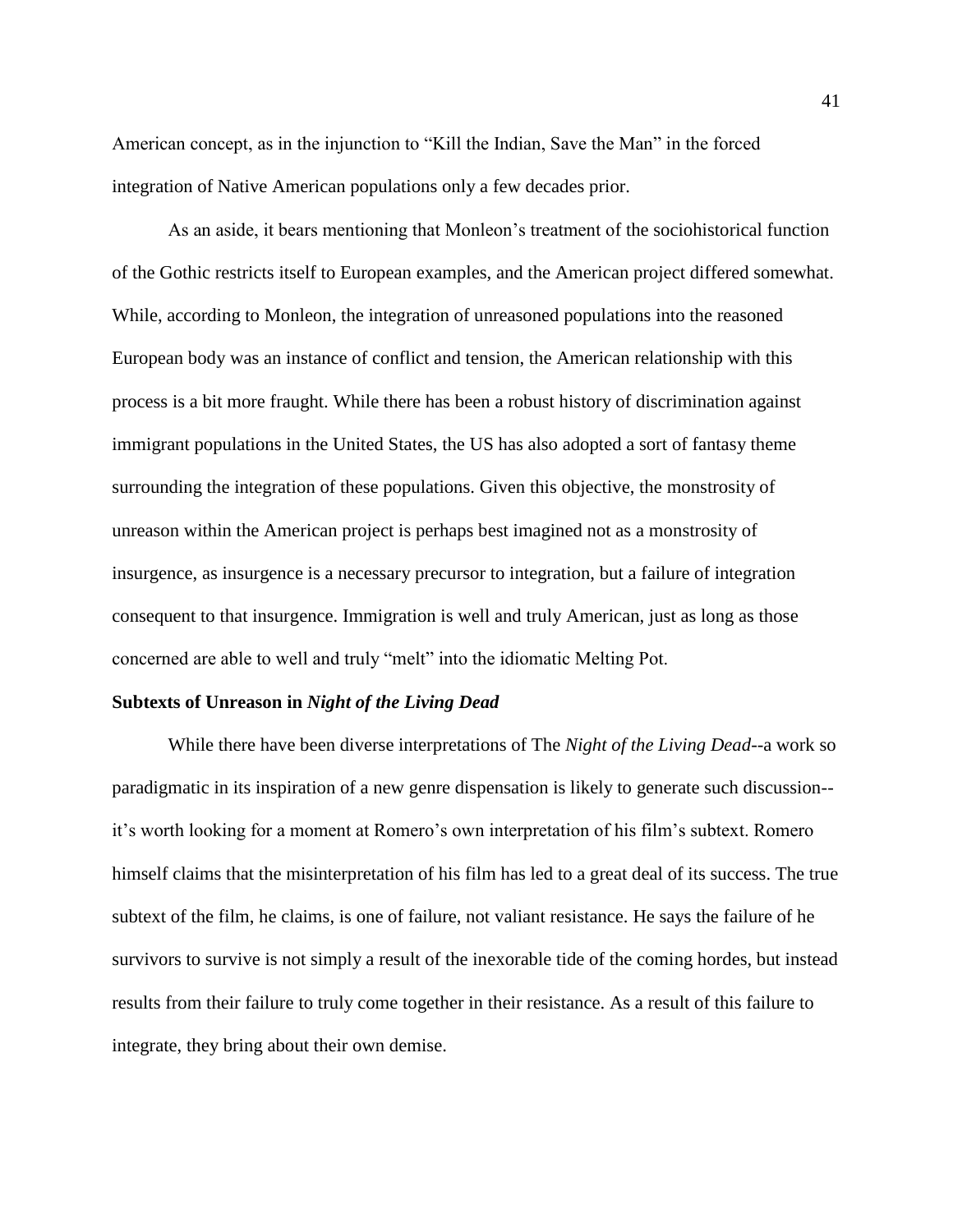What do we make of this from the perspective of Unreason? Given our discussion above of the function of the failure to integrate as a site of unreason, the failure of this film's characters to correlate and integrate their objectives can be seen as a microcosmic mirroring of the failure to integrate with those zombies who constitute the film's antagonists. In Monelon's theory, a failure to integrate with the social body is what creates sites of "unreason." The narrative presented in *Night of the Living Dead* presents two such sites--one of the zombies as an unreasoned mass, and the other of the survivors failing to constitute together a reasoned body. It is both then a narrative of monstrosity, and one of a failure to respond to monstrosity in a properly reflexive and integrated way. One compounds the other, and they each become functions of a broader unreasoning.

In the context of a sociohistorical interpretation, the function of the zombies in this film can be better understood through an examination of their origin. If monsters began on the outskirts and then immigrated to the center of the social body, whence came this film's zombies? Within the film, it's briefly mentioned on a radio broadcast that a probe has recently returned from near Venus, though has exploded in the earth's atmosphere. It's never made clear if this is the genesis of the zombie outbreak, but it's generally adopted as such. The very inexplicability of the outbreak contributes to its monstrosity. Were the zombies simply scientized and explained away, they would cease to be threateningly human, grotesquely reminiscent of ourselves. As it is however, they remain ultimately unexplained (at least until the film's sequels), making them feel as inexorable as an act of god.

Zombies are almost unique in the annals of popular horror for in their resemblance of us- they are literally our friends, our family, our neighbors, only distorted and modified to a kind of paradigmatically unreasoning mindlessness that casts them as negativized mirrors of ourselves.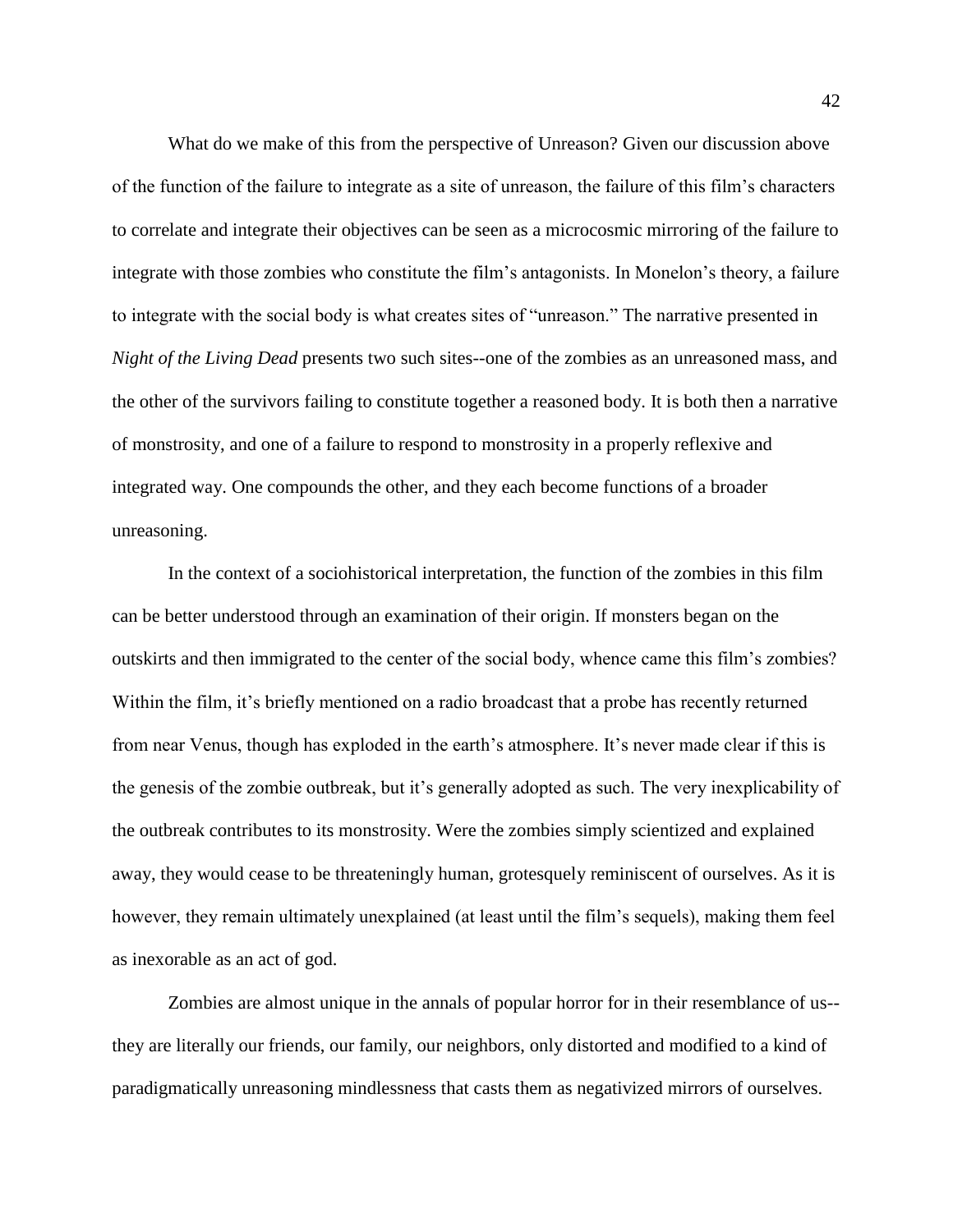They are us through a glass darkly. If the monstrous is, after all, a grotesque combination of what should not be combined, what could be more sacrosanct than ourselves? What could be more damnable than a version of ourselves lacking that quality according to which we are human?

Here is a possible sociohistorical casting of the system of relations I've above described, within an historical context. While it is likely not conclusive, and likely not comprehensively reflective of Romero's intentions in his portrayal, it provides an interesting lens through which to view the events of the film. If the zombies in the film are reflections, as Monleon would claim, of our sense of the origination of unreason within our culture, they may be construed as representative of the same genus of perceived mindless contamination and dehumanized humanity on display in the spread and intensification of the communist threat. By the same token that the Communist threat was not characterized by an absence of reason, an absence of industry, but rather by a perversion and problematic recasting of these elements, the zombies in this film are not hideously inhuman--they are hideously human. As Stieg would attest, the very humanity, the very mundanity of their mein is the foundation of the grotesquery they present. If we were to accept such an interpretation, then what to make of the survivors? They are us. They are us in all our variety: black, white, man, woman, old, young. Their failure, as Romero identifies it, is the failure of their perceived strength, and an echo of Romero's own history: a failure to integrate.

#### *Night of the Living Dead* **and the Two-Act Horror Function**

Turning now to the presuppositional operation of the horror genre, how can this understanding of horror as a two-act performance from grotesque representation to judgement be applied to an understanding of *Night of the Living Dead*, and how can this interplay be productively understood as a manifestation of Monleon's sociohistorical architecture? Just as preceding horror films, among which there were a number of zombie stories, *Night of the Living*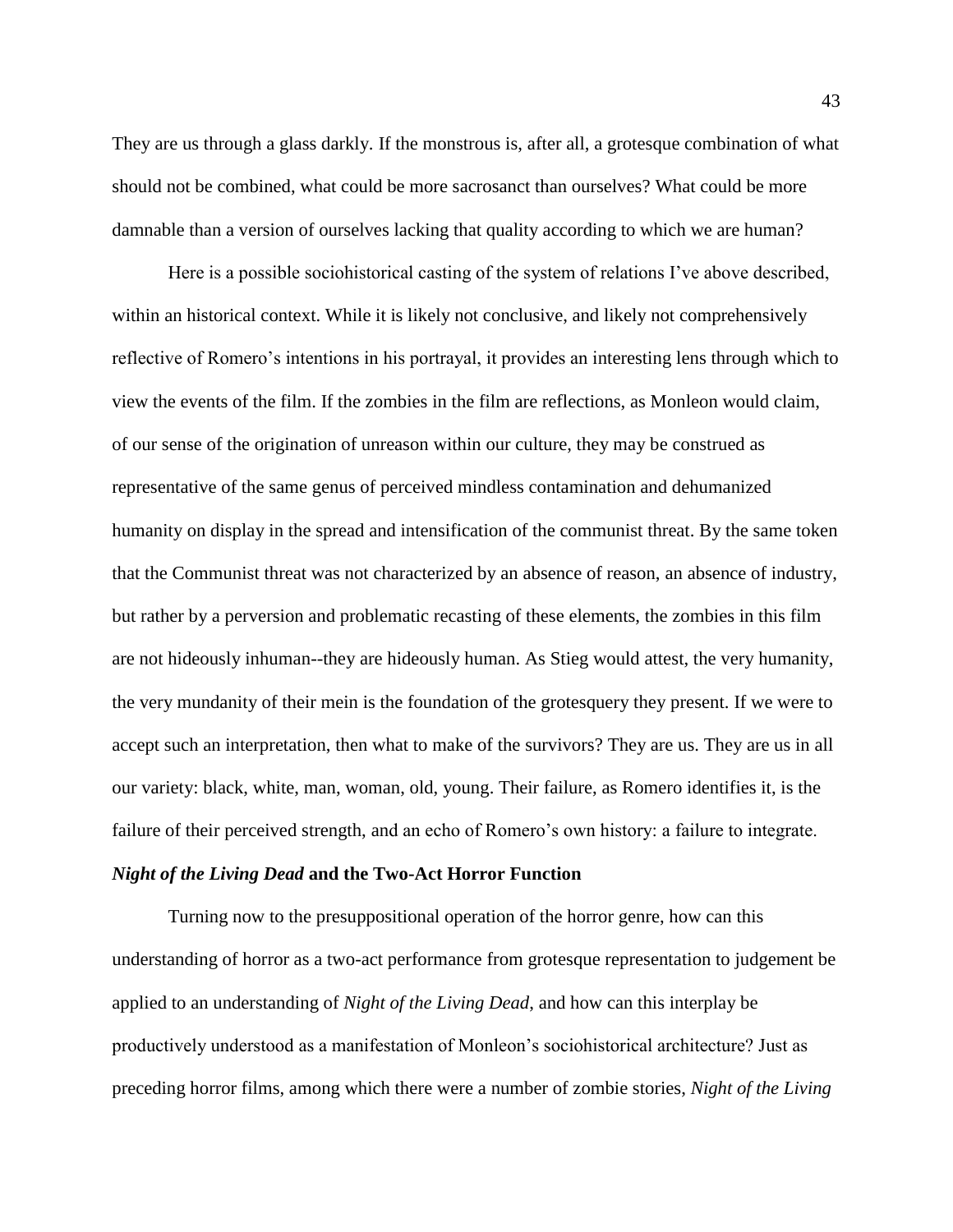*Dead* plays according to the rule of the two-part structure inherent within the architecture of the horror narrative. An absence of audience expectation would render the story a non-starter, while a failure of resolution would render it not a story at all. Romero's film, however, provides a subversion of expectation for audiences accustomed to the horror structures typical of Fifties and Sixties horror.

To begin, with it bears mentioning that audiences experiencing *Night of the Living Dead* did not have the broad base of zombie-based horror experiences and expectations that a modern viewer might bring to these types of films. Zombies are our current monster du jour. In film, television, comics, video games, and podcasts, modern audiences are thoroughly versed in the lore of the zombie invasion. Given the modern effulgence of zombie-based media, it may be difficult to imagine a horror-media-substrate in which zombies were not thought of primarily in the form of invasion, but as individual monsters more typical of classical horror-monster narratives. Zombies still existed, certainly, but not in the forms to which modern viewers, readers, and players have become accustomed. In films such as *White Zombie*, *I Walked with a Zombie*, *Revolt of the Zombies*, and numerous others, all predecessors to modern zombie interpretations, these monsters do not travel in the hordes familiar to modern audiences. Instead, they are individuals, often the creation of voodoo priests, perhaps more reminiscent of a spiritualized Frankenstein's monster than the modern invasion narratives familiar to modern viewers.

In addition to this difference, the zombie films before *Night of the Living Dead*, such as they were, largely centered around zombies springing from Caribbean and African locales, allowing these monsters and their creators to be cast as foreigners not only in an ontological sense, but also possessing a physicality which marked them as geographically other, being as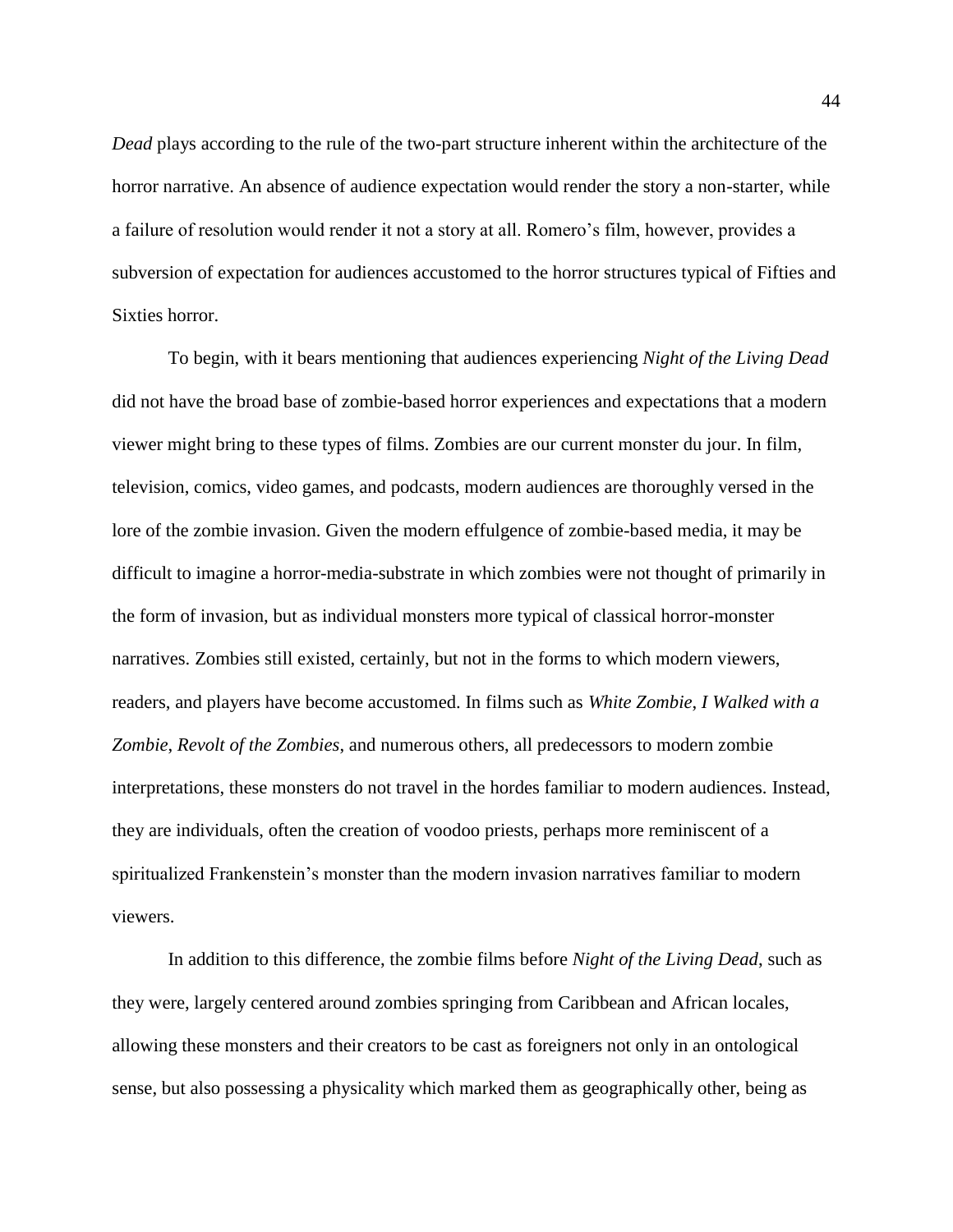there were most often black or of Eastern descent, flagging them as inherent outsiders. In both *I Walked with a Zombie* and *White Zombie*, the zombies on display are dark skinned, bestial, brutish. They are portrayed as sufficiently inhuman in their mein--filthy bodies and bugged out eyes--to flag as grotesque even if they were not rendered mindless my the actions of their creators. These monsters are of the true Outsider type, identified by Monleon as belonging to early stages of Gothic development, wherein the horror of the narrative derives from that which is properly, geographically Outside the social body. If the normative Western heroes of these films exemplify the normativity of the enlightened social body, their monstrous foils constitute the most foreign threat imaginable.

While the horror artifacts of the era preceding *Night of the Living Dead* may have acclimated viewers to threatening outsiders, monsters emerging from the periphery of society, and even to the possibility of monsters as grotesque reinterpretations of ourselves ala stories such as Jekyll and Hyde, Romero's paradigm marked the first instance of a monstrosity that encompassed the whole of the social body, a monster that wasn't simply "us," but "Us." In *Night of the Living Dead*, the zombies are not foreigners. They are not distant threats from exotic locales which hapless Westerners may encounter through ill luck. Rather, they are us. The zombies of Romero's creation emerge from within the social body, in a visceral sense ARE the social body, and are far more emblematic of Monleon's later stages of Gothic development than preceding horror narratives.

The zombies presented in *Night of the Living Dead* are not then merely some thematic amplification of preceding zombie tropes, but are instead demonstrative of an entirely novel paradigm, the Zombie Invasion (Bishop 94). While in the other movies mentioned, it became the actions of the protagonists which unwittingly brought them in contact with the zombie threat,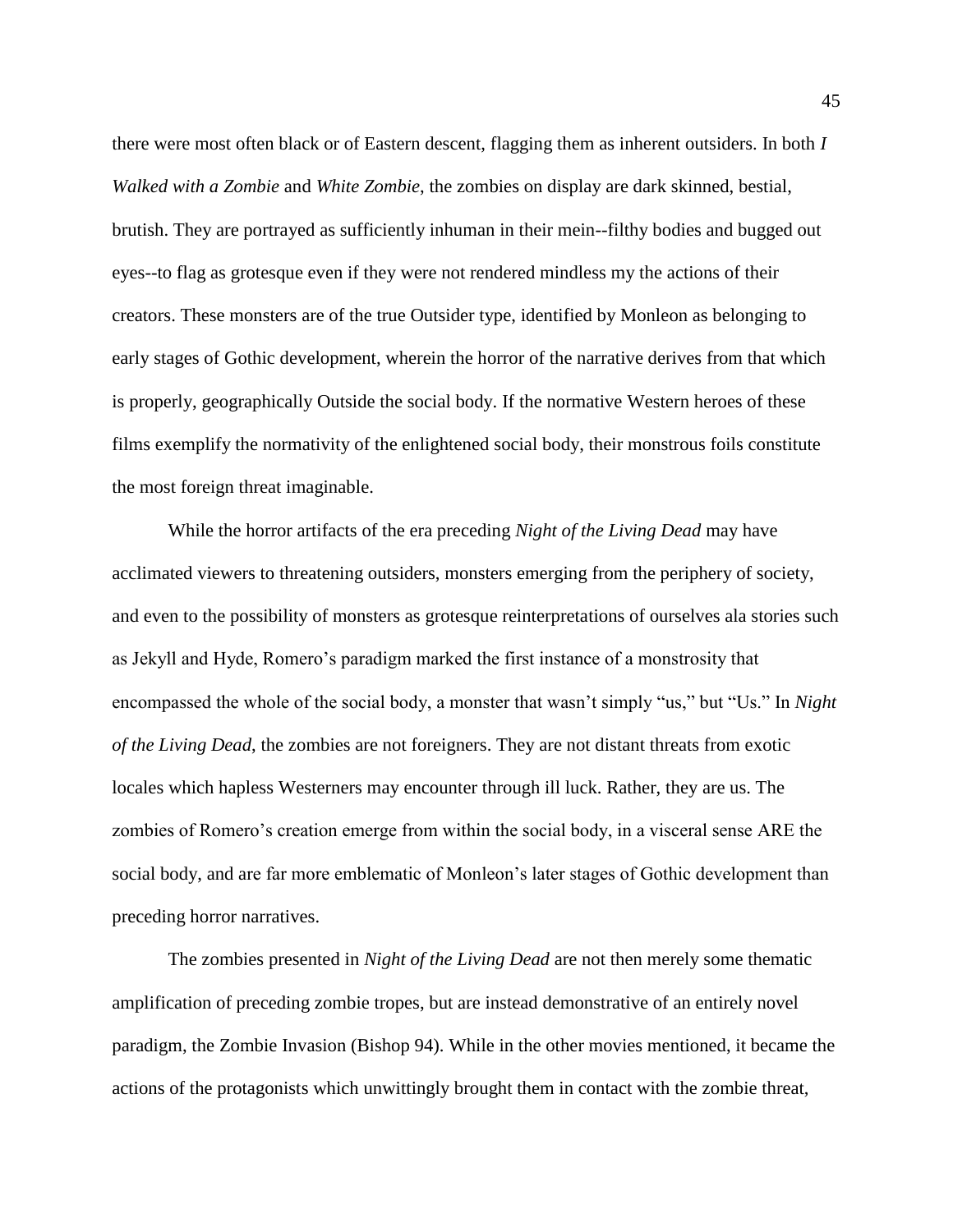*Night of the Living Dead* brought the threat home, foisting them upon the group of survivors with a suddennes that entirely defies any attempt to frame them as paradigmatically foreign. In fact, given their emergence from the very ground, it is arguable that the zombies portrayed in Romero's films are perhaps more native to this land than ourselves.

Notably, while the zombie narratives coming before *Night of the Living Dead* frame zombies as invasive anomalies, things emerging from the periphery, essentially from outside the social body, Romero's dispensation shifted this focus to zombies as a threat of replacement for the social body. The very collectivity of this new threat is the key to its threatening nature. While previous films had portrayed monstrous invasion--from blobs to aliens to demons--Romero's zombies were the first instance of invasive insiders, monsters native to the social body while simultaneously entirely inimical to it. The zombies here are predators, and the siege setup of the film seems to portray the conflict as a zero sum game which must culminate either with the zombies' elimination or our own.

Placed within the established horror framework of expectation/delivery, the Romero zombie paradigm does not simply subvert audience expectations as to delivery, but establishes an entirely new network of expectations, substantially different from those of the preceding zombie films. Zombie scholar Kyle Bishop has described this shift as one from a framing of the narrative goal as the reestablishment of normative society to instead one of survival (96). How does one go about simply eliminating the threat when the threat is so all-encompassing that it threatens to replace the normativity against which it articulates itself?

Horror films as well as zombie films preceding *Night of the Living Dead* also tend to deliver a different sort of narrative resolution from Romero's film, one far more steeped in the classical models of narrative resolution. In the three pre-Romero films mentioned above, the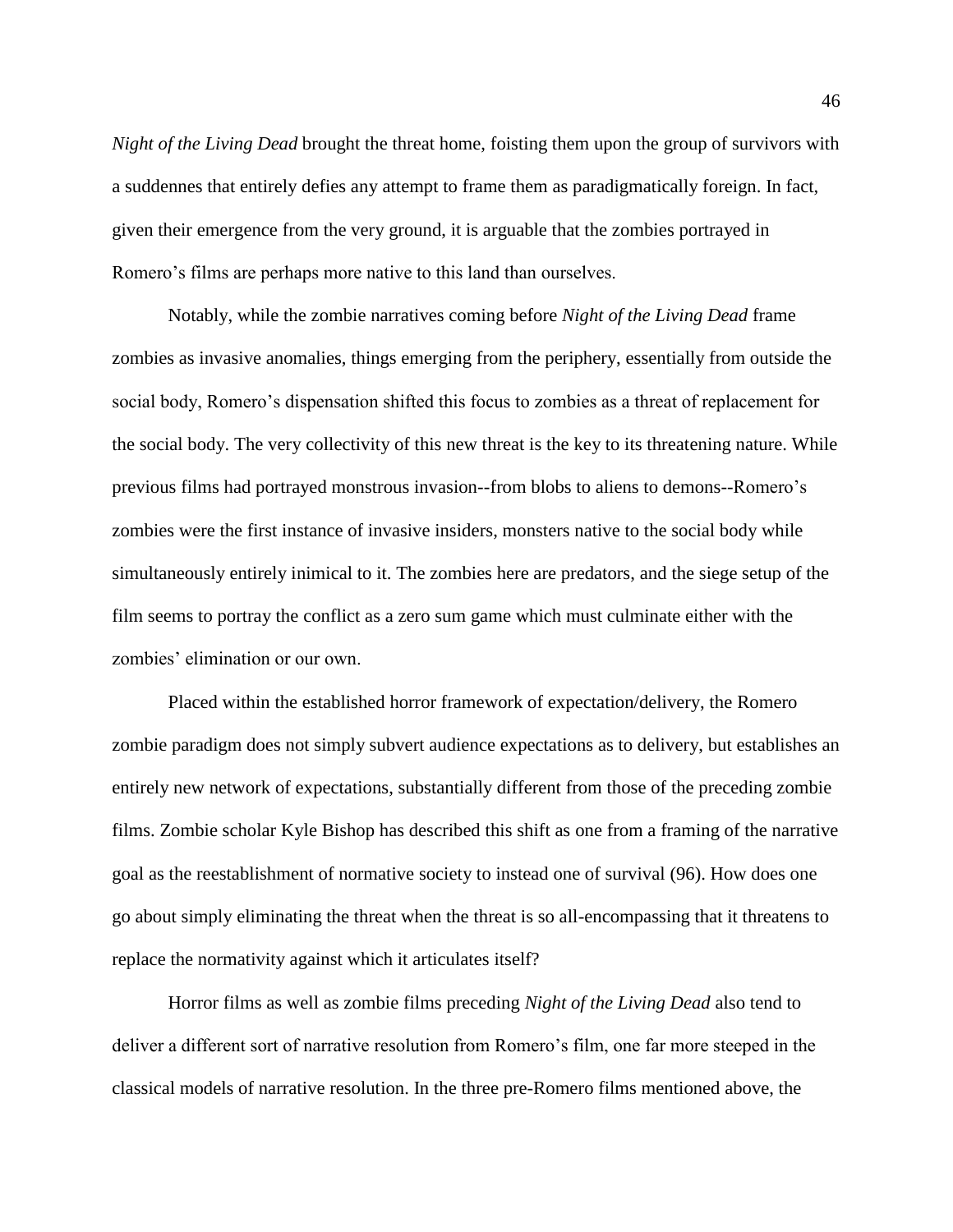narrative resolution is predictable: the zombie(s) die, their creator dies, the heroes stand battered but victorious. Within such narratives, what is the threat? Simply the death of the hero. If the chiselled American is unable to put an end to the Zombie threat, he will die, simple as that. The zombie-creating priest may survive to wreak havoc again, but it will be a havoc of the periphery, never coming close to the heart of the social body. Perhaps the priest will be destroyed in the sequel.

In traditional horror architecture, the narrative structure is framed as Society vs. Monster, where the combined mores and standards of the social body are articulated as resistance to the monstrous threat, neutralizing it such as to return the situation to the status quo. In *Night of the Living Dead* this narrative mechanism is subverted, and the society presented, the ragtag group of survivors is incapable of aligning their intentions in such a way as to resist the zombie threat. The zombie threat too is reframed, no longer captured by simple designation as an Other. While the zombies remain grotesquely foreign, they become a sort of social assemblage unto themselves, constituting nothing so much as a hideously unified counter-society to the disorganized normativity of the survivors. With the zombies presenting such a monstrous unity to the disjointed efforts of the film's heroes, can the victory of the disorganized remnants of normalcy be thought of as an unqualified return to the status quo?

So, given this subversion of audience expectation as to the resolution of the monster narrative, what expectations have been explicitly violated, and what is the function of these violations?

First, within the zombie tradition prior to *Night of the Living Dead*, victory is portrayed as a kind of normative inevitability, where even a failure to defeat the monster is imagined as a reaffirmation of social normativity. If the hero fails, if the zombies win, if the priest continues his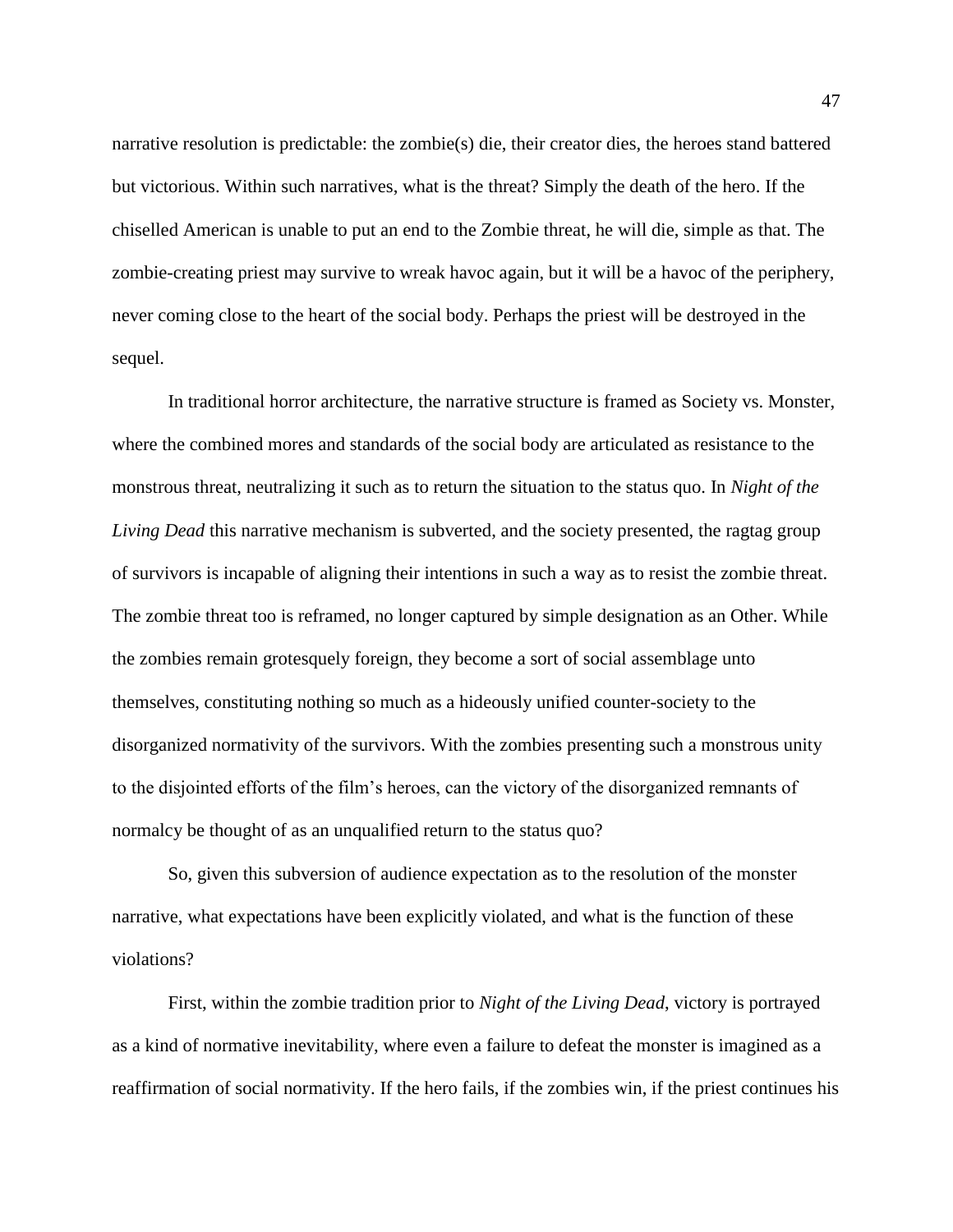reign of terror, the monsters in traditional narrative architecture remain monstrous. They continue to be outsiders, peripheral invaders and Others, operating on the outskirts of a normative society which will, presumably, continue to see them as exemplifying an outsider status. To put it in brief, even if the monster wins, there will still be a society to perceive that monster as monstrous--they will continue to be an outsider to a normative inside.

By violating this expectation as to the presumed stability of the social status quo, *Night of the Living Dead* posited the possibility of the monstrous replacement of the social body, a reality reflective of the social circumstances within which it emerged. If the monsters in the Zombie Invasion paradigm are victorious, they become the normative center. The game within a Romero style zombie film is, as above, zero sum. Either the zombie threat will be neutralized, or it will become something like a zombie planet, a grim visioned imagined in later Romero zombie films, notably *Day of the Dead*, where the survivors are themselves peripheral outsiders to a status quo wherein zombies have replaced humans as the dominant surface-dwelling species.

Second, the unity of the social body against which monsters articulate themselves is an operating assumption of much horror narrative, in which the Monstrous is portrayed as antithetical to the unified front of non-monstrous normativity. The chiselled American is recognizable as the hero of preceding zombie films because he's exemplary of chiselled-Americanness. It is presumed that, although he may act alone in his crusade against the foreign zombie threat, he operates with the implicit sanction of a society that also perceives the narrative's monsters as monstrous. While he may only be the only one aware of the threat, his solitude is only the more reflective of his need to bring the normative Inside to bear on the Outside threat.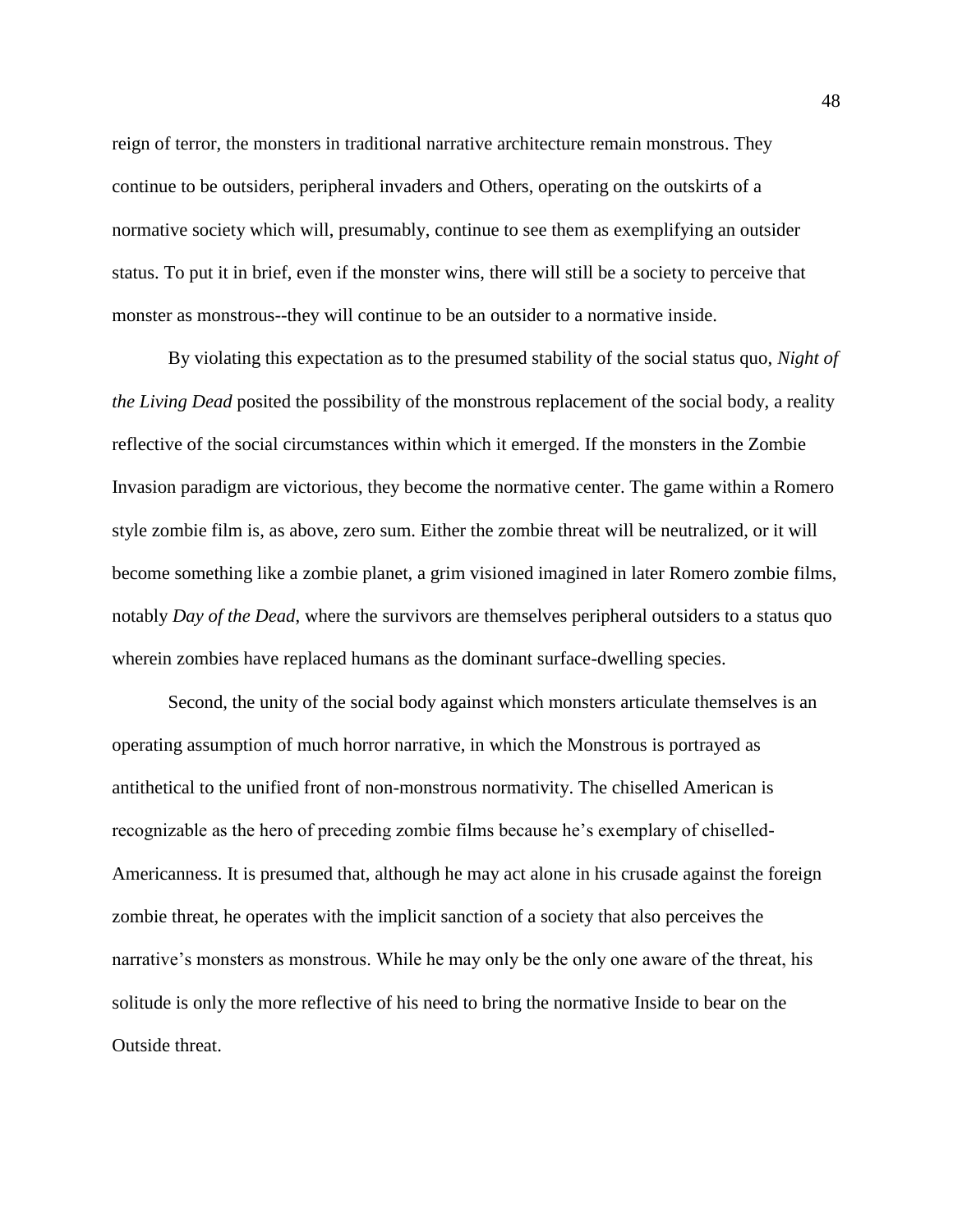*Night of the Living Dead* subverts this expectation in great fashion, with the failure of the characters portrayed to integrate and unify the very cause of their failure--the zombies are monstrous, yes, but their siege only succeeds by virtue of the failure of the non-zombie characters to come together in a body as tightly knit as the animalistic social body of the zombies themselves. *Night of the Living Dead* asks what happens when the Inside is put under sufficient pressure from the Outside threat that its assumption of unity and coherence comes under question. The answer to this question is unequivocal: when placed in a position where characters are tasked to either integrate and unify or die, the film ends with a montage of carnage, and our hero is thrown on a pyre with his fellow dead. The Inside, Romero argues, may be less unified than it might seem.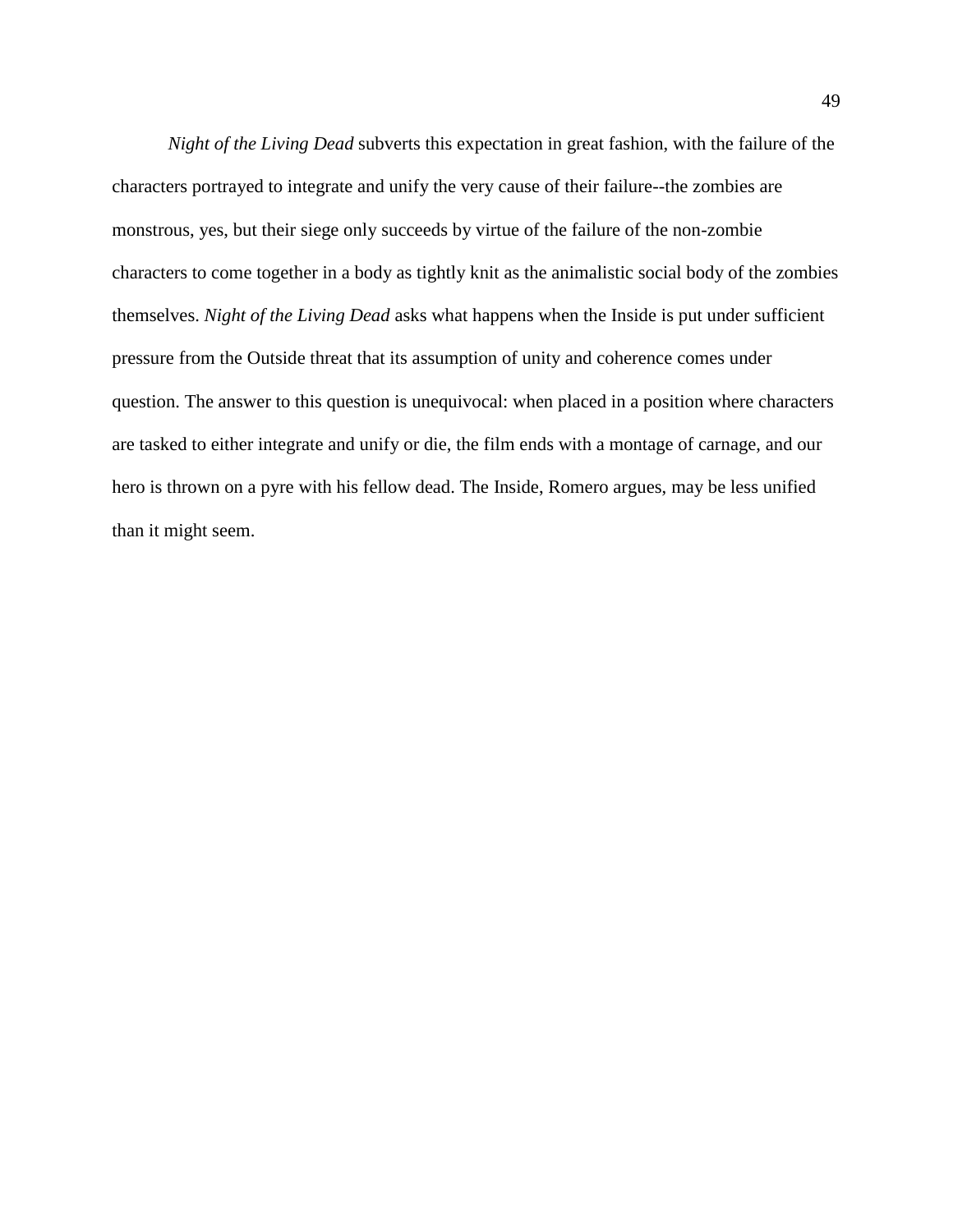#### **V: Conclusion**

In the preceding chapters, we have moved from a general discussion of the horror genre as a demonstration of agentive unreason within Monelon's framework through a discussion of the presuppositional, two-act structure of the horror genre, as well as how this two-part structure presents a potential site for critical action. We've then explored a popular example of this genre in the form of George Romero's *Night of the Living Dead*, which reflects notions of unreason both from within Romero's own life and within the culture, entertainment and political, from which it was written.

As a site of further study, although the two-act structure of horror seems to dovetail decently with Monleon's sociohistorical model of the gothic, it would be interesting to see how it plays with the other theorists' models of horror genre. This study, although it has made nods to the works of numerous horror theorists, has restricted its synthesis primarily to the works of Jose Monleon and Edwards & Graulund, whose theories of sociohistorical gothicism and grotesque aesthetic have been treated as two expressions of the same theoretical move. What might be generated if these theories were united with a theoretical approach from outside of literary theory, such as either feminist or critical race theory? The latter would be a particularly interesting lens through which to examine *Night of the Living Dead*. Because of the genetic relationships between divergent theories of horror narrativity and aesthetic, any such combinatoriality is likely to open some interesting parallax; what has been presented here is only one such conjunction among many.

Within this study's purview specifically, further work could also be done in disentangling the notions of personal/psychological unreason and cultural/sociohistorical unreason in their operation within the field of horror narrative. While it may be in poor taste to attempt to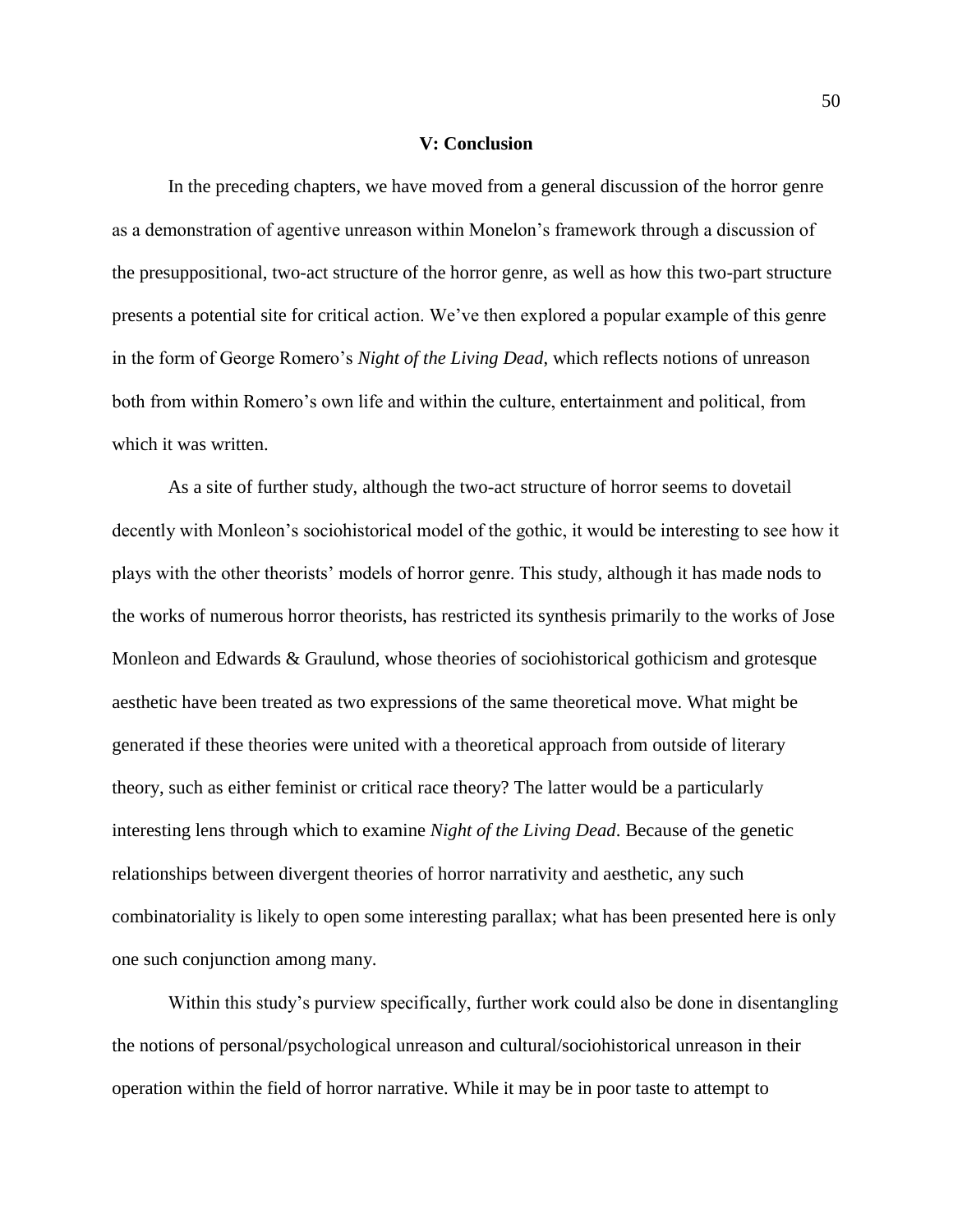disarticulate these two domains, the personal and the social seem, at least in the case of this study's artifact, to be easily enough discerned to generate interesting results. But what are the boundaries of this distinction, and how safe can it be to make such a distinction? This is will remain for the time an open question.

The horror genre generates perennial interest, and an overview of the topic creates the impression there have nearly been as many works written on the genre as such as have been written WITHIN the genre. It is likely that, just as each exemplar of the horror genre may indicate something about the conditions of its authorship, historical and personal, each example of theory meant to explain these works will similarly demonstrate something about their author and the circumstances of their origin. This historical changeability is similarly the source both of continued interest in this body of theory and in the works which generate it. In line with Freud's theory of the unheimlich, horror literature and horror theory each present us with the impression of something new, but perhaps only because it's been forgotten. They are each parts of the genre's uncanny mirror, which shows us what is bizarre, threatening, grotesque, troubling, uncanny, but only through the use of what is eerily familiar. What we fear most is what we already know.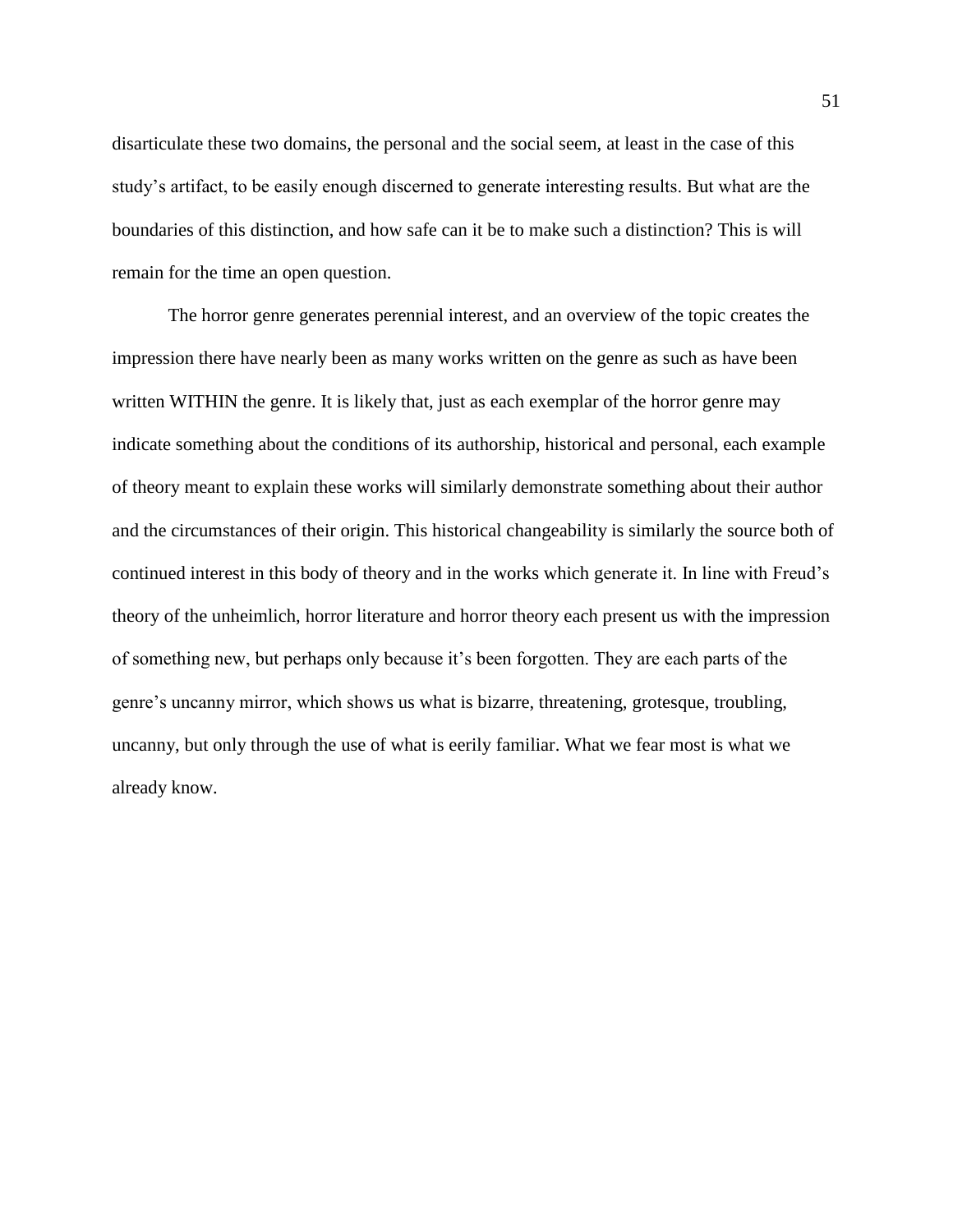#### **References**

Bakhtin, Mikhail Mikhaĭlovich. *Rabelais and his World*. Indiana University Press, 1984.

Bishop, Kyle William. *American Zombie Gothic: The Rise and Fall (and Rise) of the Walking* 

*Dead in Popular Culture*. McFarland, 2011.

Brontë, Charlotte. *Wuthering Heights.* Doubleday, 1907.

Butler, Judith. *Gender Trouble: Feminism and the Subversion of Identity*. Routledge, 2011.

Carroll, Noël. *The Philosophy of Horror: Or, Paradoxes of the Heart*. Routledge, 2003.

- Chao, Shun-liang. "The Grotesque Sublime: Play with Terror." *Forum Postgraduate Journal*. May, 2006.
- Cohen, Jeffrey Jerome. "Monster culture (seven theses)." *Gothic Horror: A Guide for Students and Readers*, ed. Clive Bloom, 2008, pp. 198-217.
- *Day of the Dead*. Directed by George A. Romero, performances by Lori Cardille, Terry Alexander, and Joseph Pilato, United Film Distribution Company, 1985.
- De Certeau, Michel. *The Practice of Everyday Life*. Trans. Steven Rendall, University of California Berkeley, 1984.
- Docherty, Thomas. *Postmodernism: A Reader*. Routledge, 2016.
- Douglas, Mary. *Purity and Danger: An Analysis of Concepts of Pollution and Taboo.* Routledge, 2003.
- Edwards, Justin, and Rune Graulund. *The Grotesque*. Routledge, 2013.
- Fisher, Mark. *The Weird and the Eerie.* Watkins Media Limited, 2017.
- Freud, Sigmund. *The Uncanny*. Penguin, 2003.
- *Get Out*. Directed by Jordan Peele, performances by Daniel Kaluuya, Allison Williams, Bradley Whitford, Caleb Landry Jones, and Stephen Root, Universal Pictures, 2017.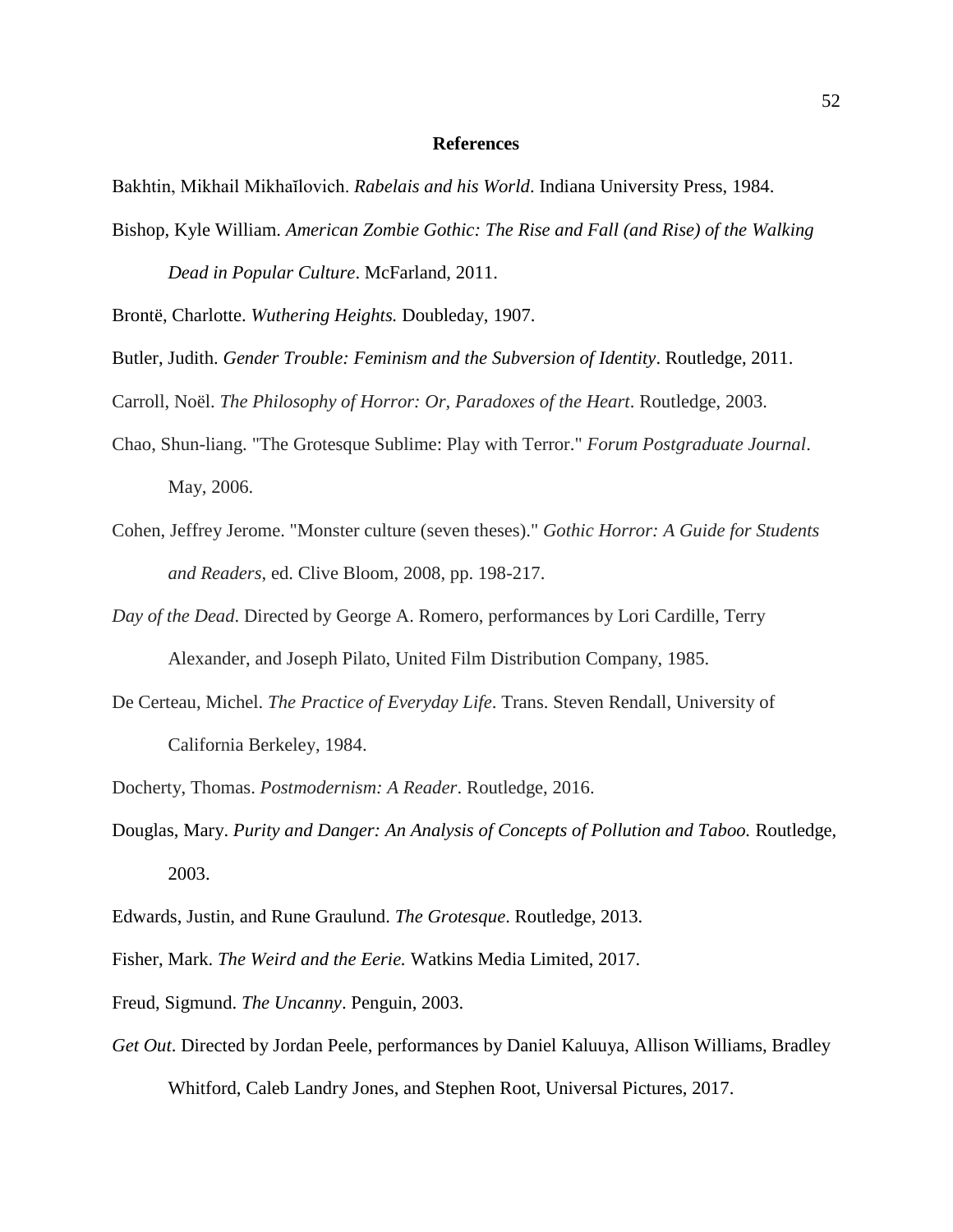- Gilmore, David D. *Monsters: Evil Beings, Mythical Beasts, and All Manner of Imaginary Terrors.* University of Pennsylvania Press, 2012.
- Hanscomb, Stuart. "Existentialism and art-horror." *Sartre Studies International*, vol. 16, no. 1, 2010, pp. 1-23.
- Harpham, Geoffrey. "The Grotesque: First Principles." *The Journal of Aesthetics and Art Criticism,* vol. 34, no. 4, 1976, pp. 461-468.
- *I Walked with a Zombie*, Directed by Jacques Tourneur, performances by Frances Dee, Tom Conway, and James Ellison, RKO Radio Pictures, 1943.

King, Stephen. *Danse Macabre*. Simon and Schuster, 2010.

- Kristeva, Julia. *Powers of Horror: An Essay in Abjection*. Trans. Leo S. Roudiez, University of Columbia Press, 1982.
- Ligotti, Thomas. *The Conspiracy Against the Human Race: A Contrivance of Horror.*  Hippocampus Press, 2011.

Maturin, Charles Robert. *Melmoth the Wanderer: A Tale*. Oxford University Press, 1968.

Mendlesohn, Farah. *Rhetorics of Fantasy*. Wesleyan University Press, 2008.

- Miller, Carolyn. "Rhetorical Community: The Cultural Basis of Genre." *Genre in the New Rhetoric*, ed. Aviva Freedman and Peter Medway, Taylor & Francis, 1998, pp. 57-66
- Monleón, José B. *A Specter is Haunting Europe: A Sociohistorical Approach to the Fantastic*. Princeton University Press, 2014.
- *Night of the Living Dead*. Directed by George A. Romero, performances by Duane Jones, Judith O'Dea, and Karl Hardman, Continental Distributing, Inc, 1968.
- Novak, Maximillian E. "Gothic Fiction and the Grotesque." *NOVEL: A Forum on Fiction*, vol. 13, no. 1, 1979, pp. 50-67.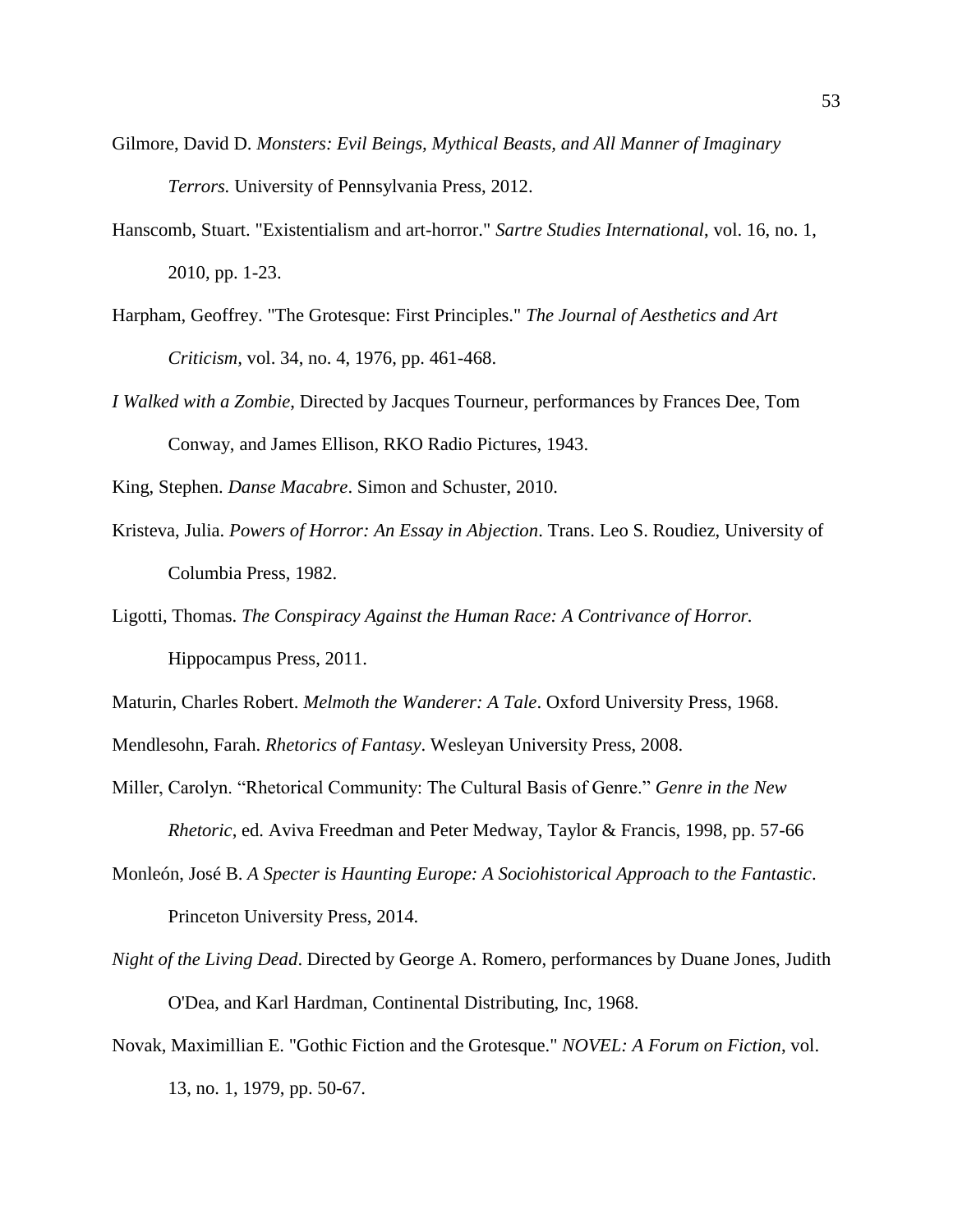- Phillips, Kendall R. "Rhetorical maneuvers: Subjectivity, power, and resistance." *Philosophy and Rhetoric,* vol. 39, no. 4, 2006, pp. 310-332.
- Pinedo, Isabel. "Recreational Terror: Postmodern Elements of the Contemporary Horror Film." *Journal of Film and Video*, vol. 48, no. 1, 1996, pp. 17-31.
- Porter, James E. "Intertextuality and the Discourse Community." *Rhetoric Review*, vol. 5, no. 1, 1986, pp. 34-47.
- Potter, Franz. *The History of Gothic Publishing, 1800-1835: Exhuming the Trade*. Springer, 2005.
- Radcliffe, Ann. "On the Supernatural in Poetry." *Gothic Horror: A Guide for Students and Readers,* ed. Clive Bloom, 2008, pp. 60-69.
- Revolt of the Zombies. Directed by Victor Halperin, performances by Dorothy Stone, Dean Jagger, and Roy D'Arcy, Victor & Edward Halperin Productions, 1936.
- Romero, George. "Nights of the Living Dead: An Introduction." *Nights of the Living Dead*, edited by Jonathan Maberry, St. Martin's Griffin, 2017, pp. xv-xviii.

Shelley, Mary. *Frankenstein, or, The Modern Prometheus*. Denth, 1869.

- Sieg, George. "Infinite Regress into Self-Referential Horror." *Collapse IV: Philosophical Research and Development IV*, ed. Robin Mackay, and Damian Veal, Falmouth: Urbanomic, 2008, pp. 29-54
- Steig, Michael. "Defining the Grotesque: An Attempt at Synthesis." *The Journal of Aesthetics and Art Criticism,* vol. 29, no. 2, 1970, pp. 253-260.

Stoker, Bram. *Dracula*. Penguin, 2010.

Thacker, Eugene. *In the Dust of this Planet: Horror of Philosophy Vol. 1*. Zero Books, 2011.